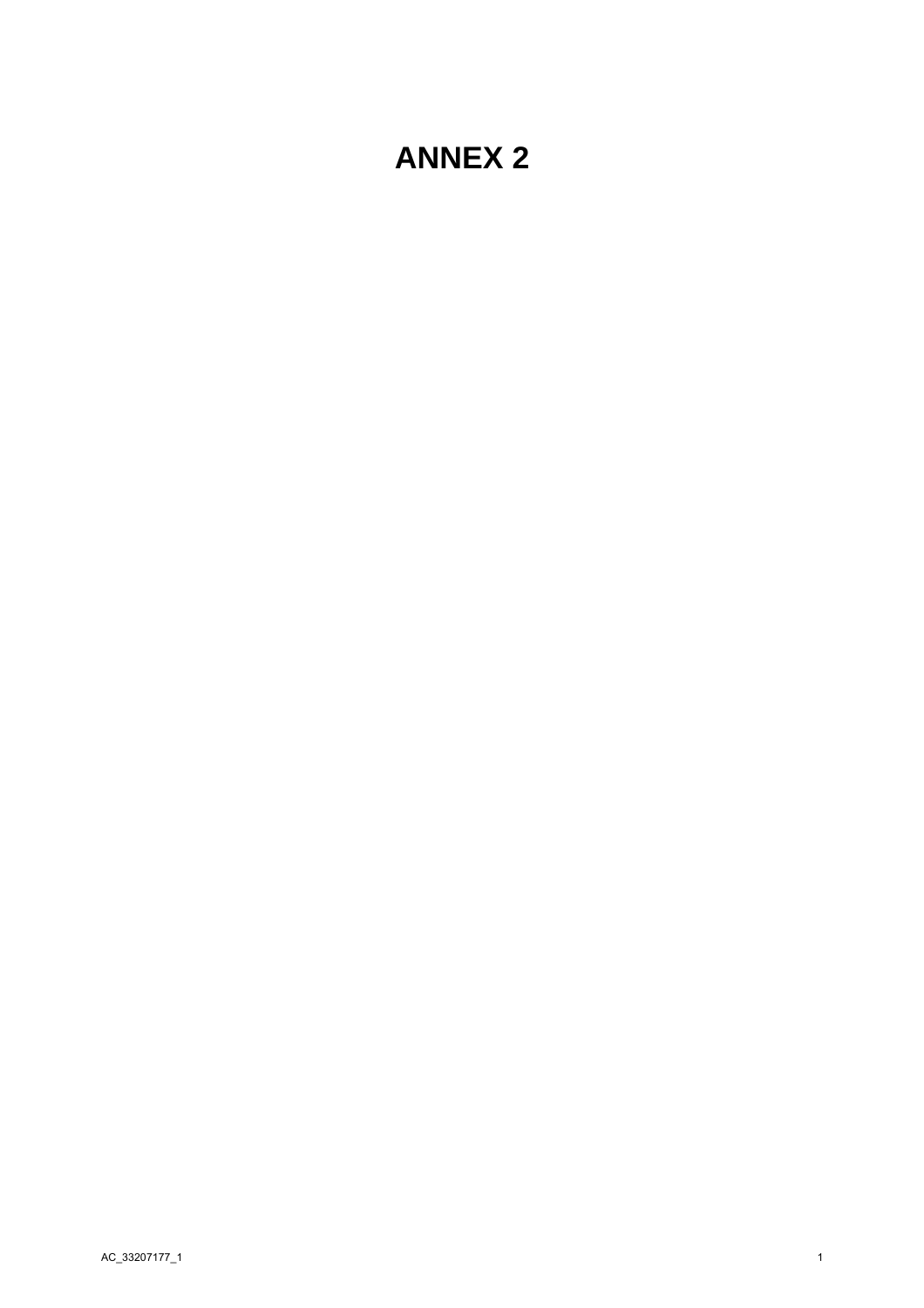

## **The Portishead Branch line (Metrowest Phase 1) Order**

## **Note on Schedule 16 – Part 5 Protection for First Corporate Shipping Limited Summary of remaining drafting issues between the Applicant and First Corporate Shipping Limited**

## **1. INTRODUCTION**

This document has been prepared by the Applicant to summarise for the Secretary of State's benefit the position regarding the provisions of Schedule 16 Part 5 of the draft Development Consent Order.

It reflects additional discussions between Bristol Port Company, Network Rail Infrastructure Limited and the Applicant regarding the content of the Protective Provisions for the benefit of First Corporate Shipping Limited (BPC) subsequent to the close of the examination into the Order.

The Secretary of State will note that there are a small number of paragraphs below in red font. These paragraphs indicate the matters that are still in dispute between the parties.

The parties have each seen this document and the Applicant believes the document reflects the parties' position accurately.

**Appendix 1** to this document provides a revised "clean" version of the Applicant's proposed Protective Provisions, reflecting the content of this table. These are also included in Schedule 16 Part 5 of the revised draft DCO provided to the Secretary of State by the Applicant. The Secretary of State should note this is a version the parties have discussed and is as closes to an agreed version as the parties are able to reach at this time. It should be noted the version is not agreed by Bristol Port Company, which seeks further amendments – see Appendix 3 below.

**Appendix 2** provides a comparison version showing the changes between the previously submitted draft DCO Schedule 16 Part 5 and the position now proposed by the Applicant.

**Appendix 3** shows in bold the further changes proposed by BPC to the draft provisions included in the Applicant's previously submitted draft DCO. This version is not agreed by the Applicant.

Where matters are not agreed the Applicant has given its reasons why it believes that its version of the Protective Provisions is preferred. The Applicant's position is set out in column 4 and its suggested drafting, where relevant, set out in column 5 of the table below. Bristol Port Company has seen this document but will submit separately its reasons for seeking the additional wording in the form of protective provisions provided at Appendix 3.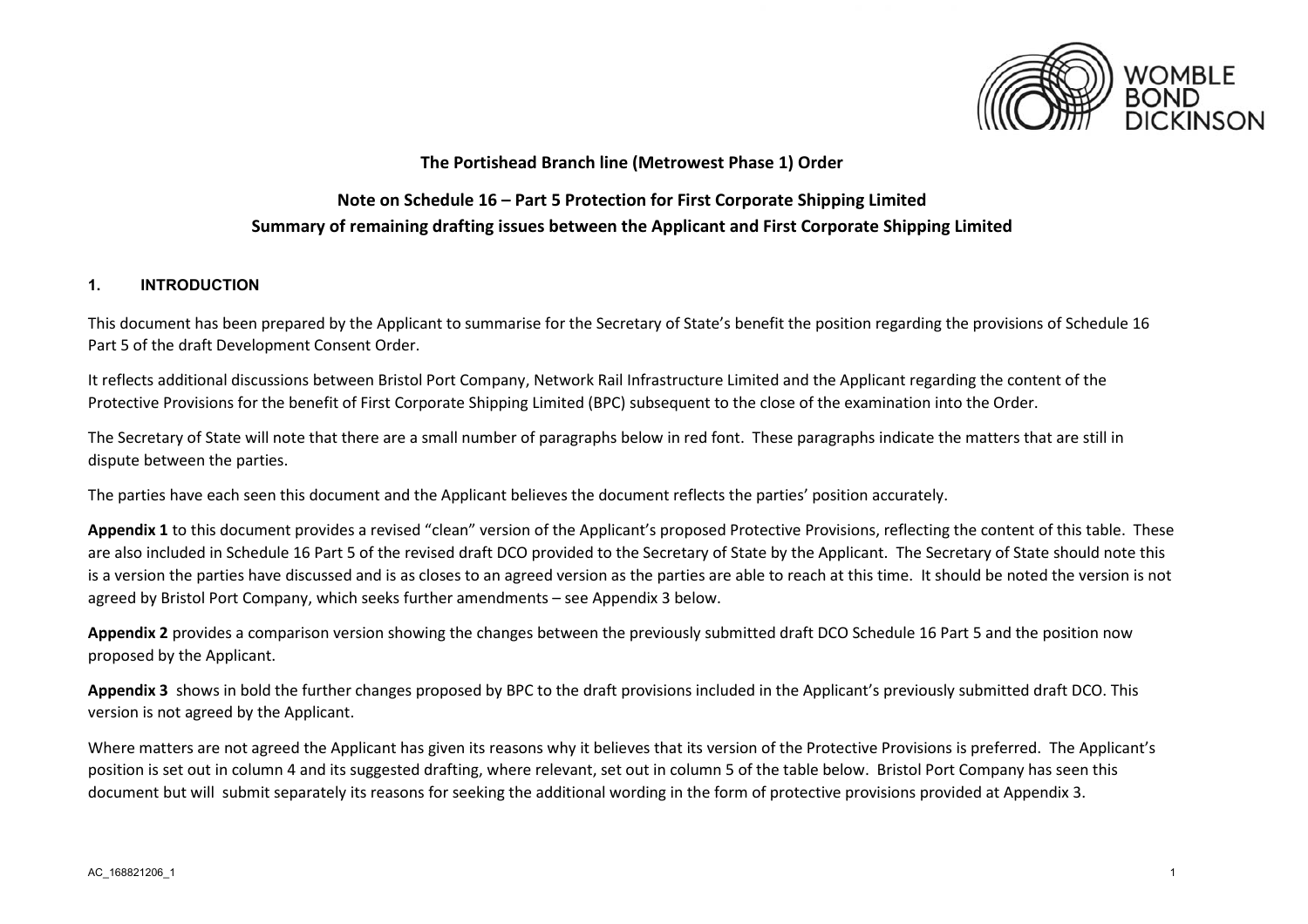Where matters are set out in black font below in the table these are, it is believed, agreed between the parties. Matters in red font are matters that are not agreed between the parties.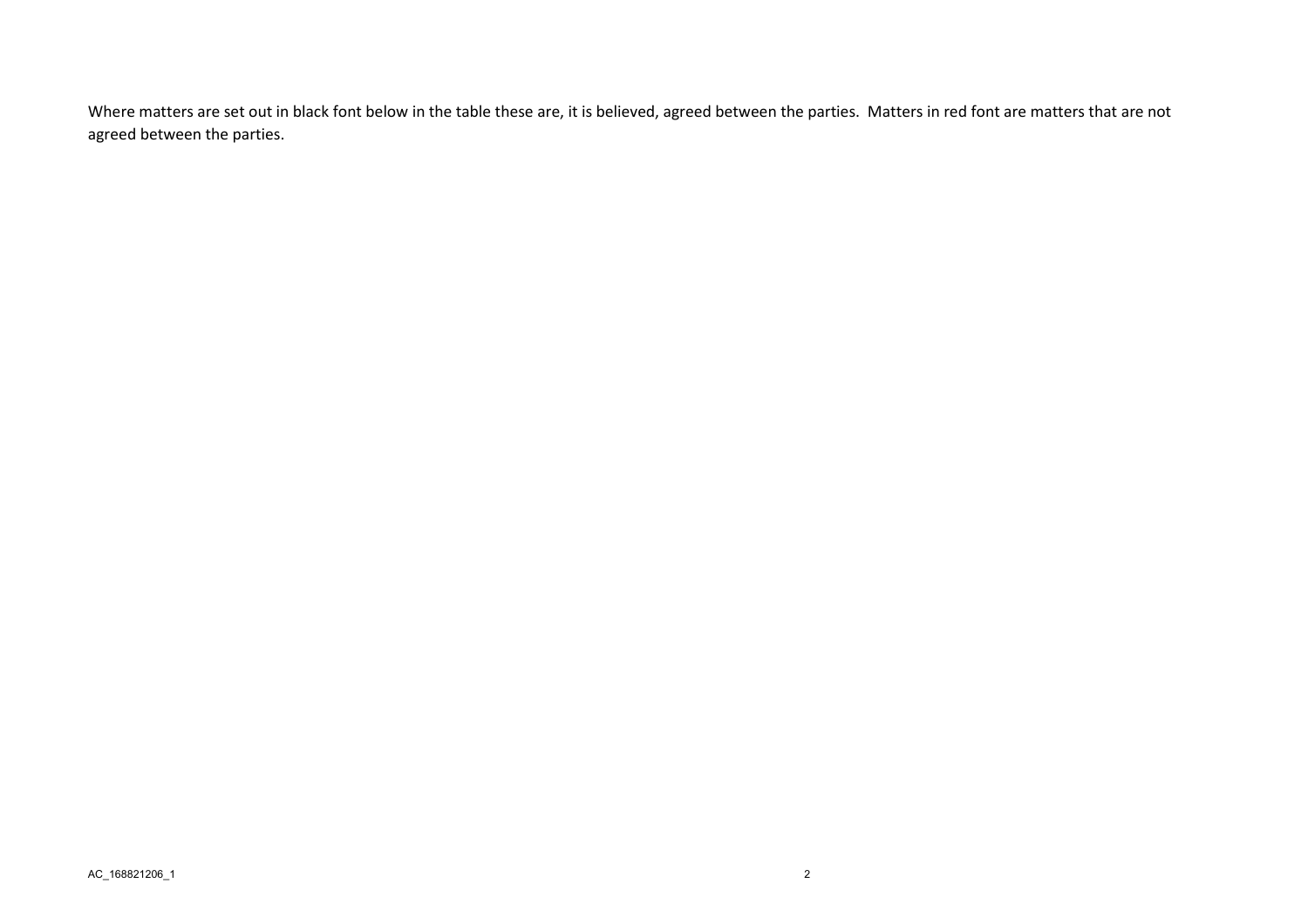## **2. TABLE OF PARAGRAPHS AGREED/NOT AGREED**

| 1.                                                                         | 2.                              | 3.                                                                                             | 4.                          | 5.                                                                                                                                                | 6.                              |
|----------------------------------------------------------------------------|---------------------------------|------------------------------------------------------------------------------------------------|-----------------------------|---------------------------------------------------------------------------------------------------------------------------------------------------|---------------------------------|
| Para No in<br>attached<br>draft<br>schedule<br><b>16 part 5</b><br>of dDCO | <b>Topic</b>                    | <b>Changes proposed by BPC from</b><br>version at close of examination and<br>remaining issues | <b>Applicant's Position</b> | <b>Applicant's Suggested</b><br>drafting                                                                                                          | <b>Draft agreed</b><br>with BPC |
| 43                                                                         | Giving effect<br>to PPS         |                                                                                                | Accepted                    | $\overline{\phantom{a}}$                                                                                                                          | yes                             |
| 44                                                                         | <b>Definitions</b>              |                                                                                                |                             |                                                                                                                                                   |                                 |
|                                                                            | BPC's<br>Apparatus              | Moved from operative provisions                                                                | Agreed                      | As suggested by BPC                                                                                                                               | yes                             |
|                                                                            | drainage<br>works               | "BPC" missing from definition                                                                  | Agreed                      | As suggested by BPC                                                                                                                               | yes                             |
|                                                                            | landscaping                     | No longer needed as<br>landscaping issues now dealt<br>with by revised landscaping<br>plans.   | Agreed                      | As suggested by BPC - deleted                                                                                                                     | yes                             |
|                                                                            | Marsh Lane<br><b>Track Land</b> | Additional definition included<br>by BPC                                                       | Agreed                      | As suggested by BPC                                                                                                                               | yes                             |
|                                                                            | Public path<br>land             | Additional definition proposed<br>by BPC                                                       | Not agreed                  | The reference to public path<br>land is only within a provision<br>proposed by BPC that is not<br>agreed - see para 51(30 of<br><b>Appendix 3</b> | no                              |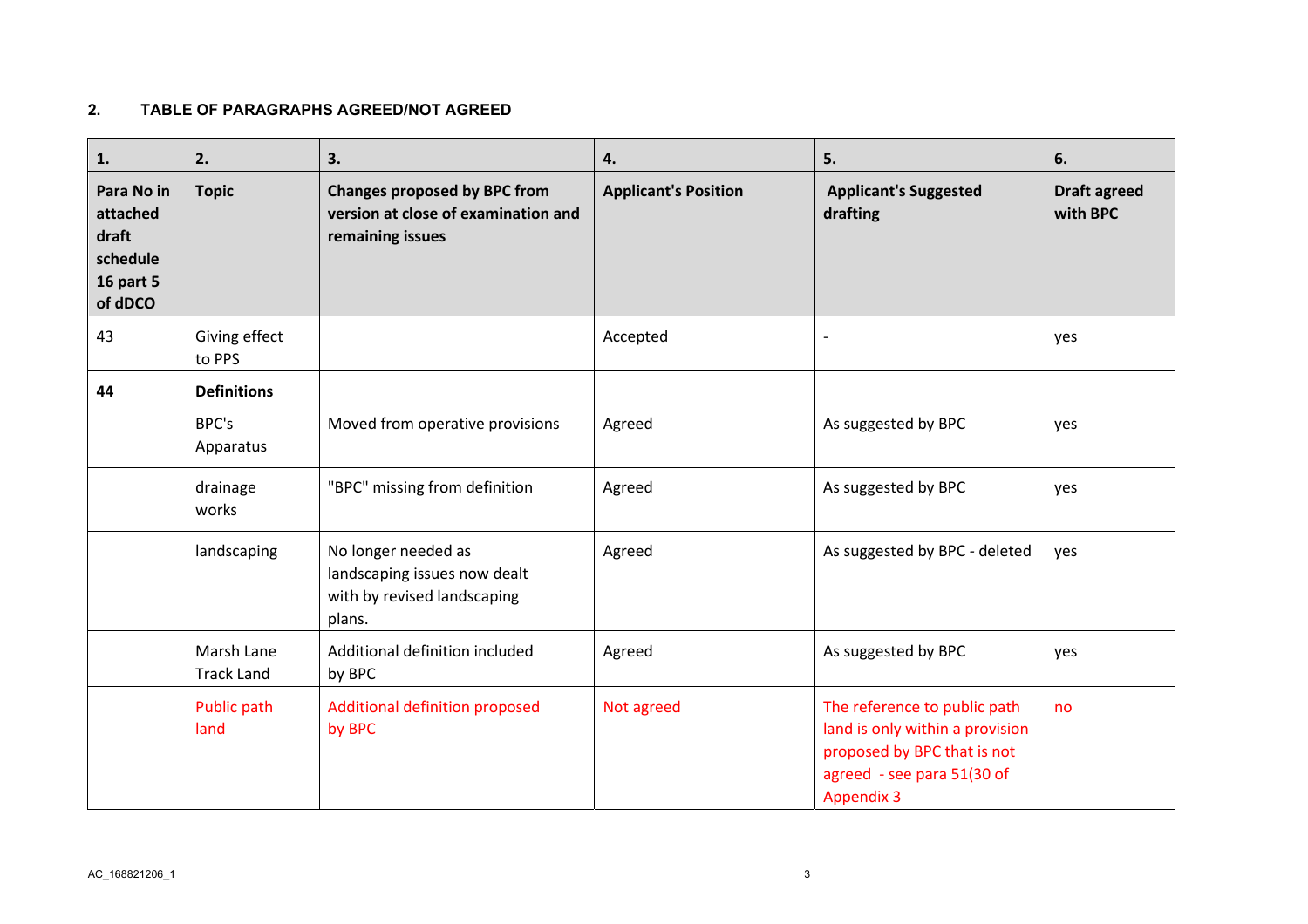| 1.                                                                         | 2.                         | 3.                                                                                             | 4.                                                                                                                                                                                                                                                                                                                                                                                                                                        | 5.                                                                                             | 6.                                                                                                                                                                       |
|----------------------------------------------------------------------------|----------------------------|------------------------------------------------------------------------------------------------|-------------------------------------------------------------------------------------------------------------------------------------------------------------------------------------------------------------------------------------------------------------------------------------------------------------------------------------------------------------------------------------------------------------------------------------------|------------------------------------------------------------------------------------------------|--------------------------------------------------------------------------------------------------------------------------------------------------------------------------|
| Para No in<br>attached<br>draft<br>schedule<br><b>16 part 5</b><br>of dDCO | <b>Topic</b>               | <b>Changes proposed by BPC from</b><br>version at close of examination and<br>remaining issues | <b>Applicant's Position</b>                                                                                                                                                                                                                                                                                                                                                                                                               | <b>Applicant's Suggested</b><br>drafting                                                       | <b>Draft agreed</b><br>with BPC                                                                                                                                          |
|                                                                            | Rail link land             | Additional definition included<br>by BPC                                                       | Agreed                                                                                                                                                                                                                                                                                                                                                                                                                                    | As suggested by BPC                                                                            | yes                                                                                                                                                                      |
|                                                                            | Specified<br>work          | All access works and drainage<br>works added by BPC as new<br>paragraph (c).                   | Agreed                                                                                                                                                                                                                                                                                                                                                                                                                                    | As suggested by BPC                                                                            | yes                                                                                                                                                                      |
| 45                                                                         | <b>Court House</b><br>Farm | <b>Extent to which Court House</b><br>farm access is affected by the<br><b>DCO</b>             | The DCO does not seek any<br>powers over the use of this<br>temporary crossing of part<br>of the Order land the use<br>of which is dealt with by an<br>existing agreement<br>between NRIL and BPC.<br>Consequently s.127 does<br>not apply nor is it<br>appropriate for the PPs to<br>deal with it except to<br>include a saving for the<br>agreement.<br>Paragraphs (2) and (3) of<br>the BPC proposed draft<br>(see Appendix 3) are not | Paragraphs (2) and (3) of the<br><b>BPC proposed draft (see</b><br>Appendix 3) are not agreed. | Para 45(1) is<br>agreed save for<br>the proviso<br>referring to the<br>subsequent<br>paragraphs in<br><b>BPC's draft.</b><br>Paragraphs (2)<br>and (3) are not<br>Agreed |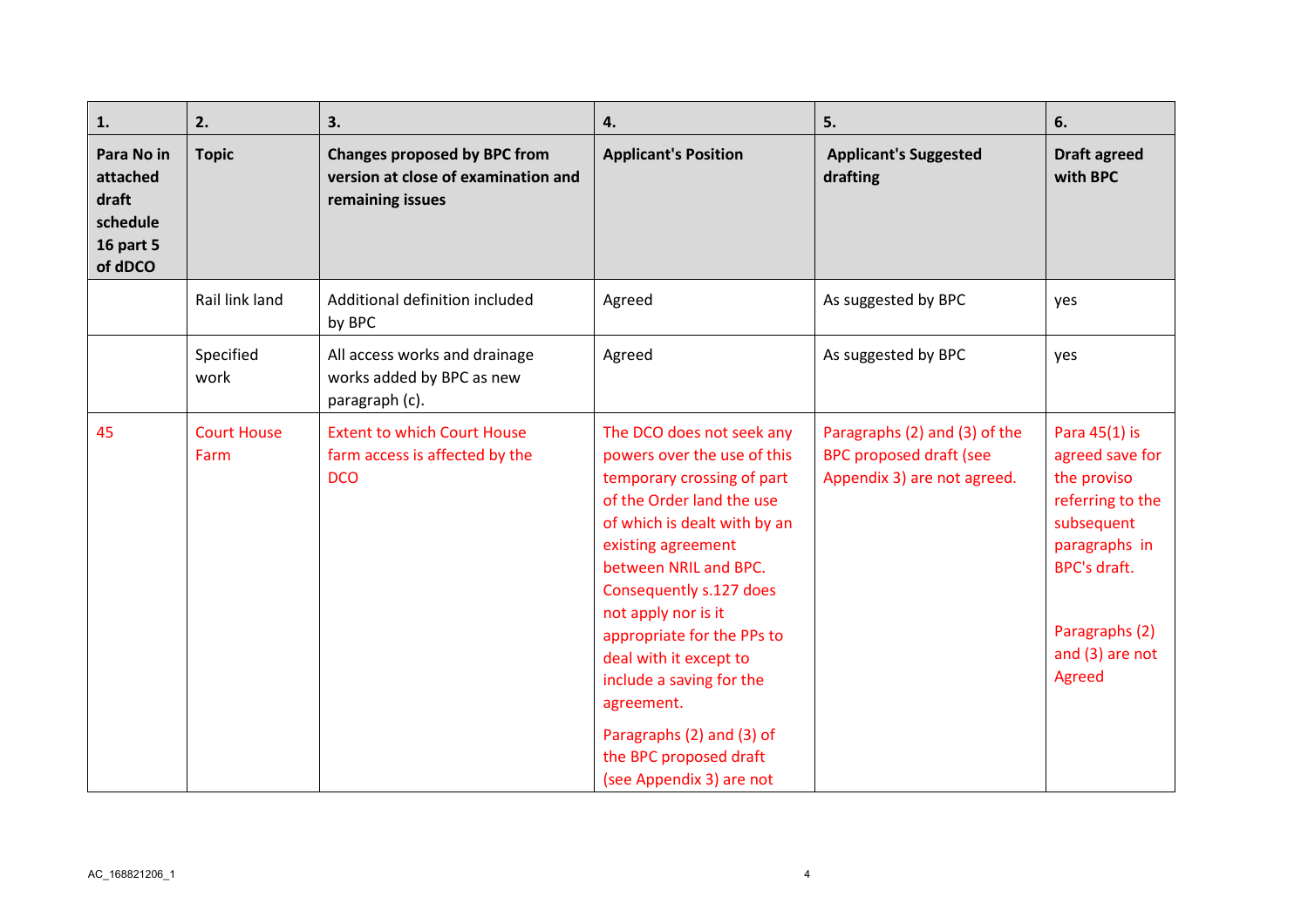| 1.                                                                         | 2.                                                                                                          | 3.                                                                                             | 4.                                                                                                                                                                                                                                                                                                  | 5.                                       | 6.                              |
|----------------------------------------------------------------------------|-------------------------------------------------------------------------------------------------------------|------------------------------------------------------------------------------------------------|-----------------------------------------------------------------------------------------------------------------------------------------------------------------------------------------------------------------------------------------------------------------------------------------------------|------------------------------------------|---------------------------------|
| Para No in<br>attached<br>draft<br>schedule<br><b>16 part 5</b><br>of dDCO | <b>Topic</b>                                                                                                | <b>Changes proposed by BPC from</b><br>version at close of examination and<br>remaining issues | <b>Applicant's Position</b>                                                                                                                                                                                                                                                                         | <b>Applicant's Suggested</b><br>drafting | <b>Draft agreed</b><br>with BPC |
|                                                                            |                                                                                                             |                                                                                                | agreed and should not be<br>included in the PPs as the<br>Order powers will not be<br>used to terminate the<br><b>Court House Farm access</b><br>arrangements which are<br>instead regulated by<br>condition 16 of planning<br>permission 16/P/1987/F<br>issued by the local<br>planning authority. |                                          |                                 |
| 46                                                                         | Application by<br>the<br>undertaker<br>for the<br>Secretary of<br>State's<br>consent<br>under article<br>10 | $\overline{\phantom{a}}$                                                                       | Agreed                                                                                                                                                                                                                                                                                              | As drawn                                 | yes                             |
| 47                                                                         | Agreements                                                                                                  | $\overline{\phantom{a}}$                                                                       | Agreed                                                                                                                                                                                                                                                                                              | As drawn                                 | yes                             |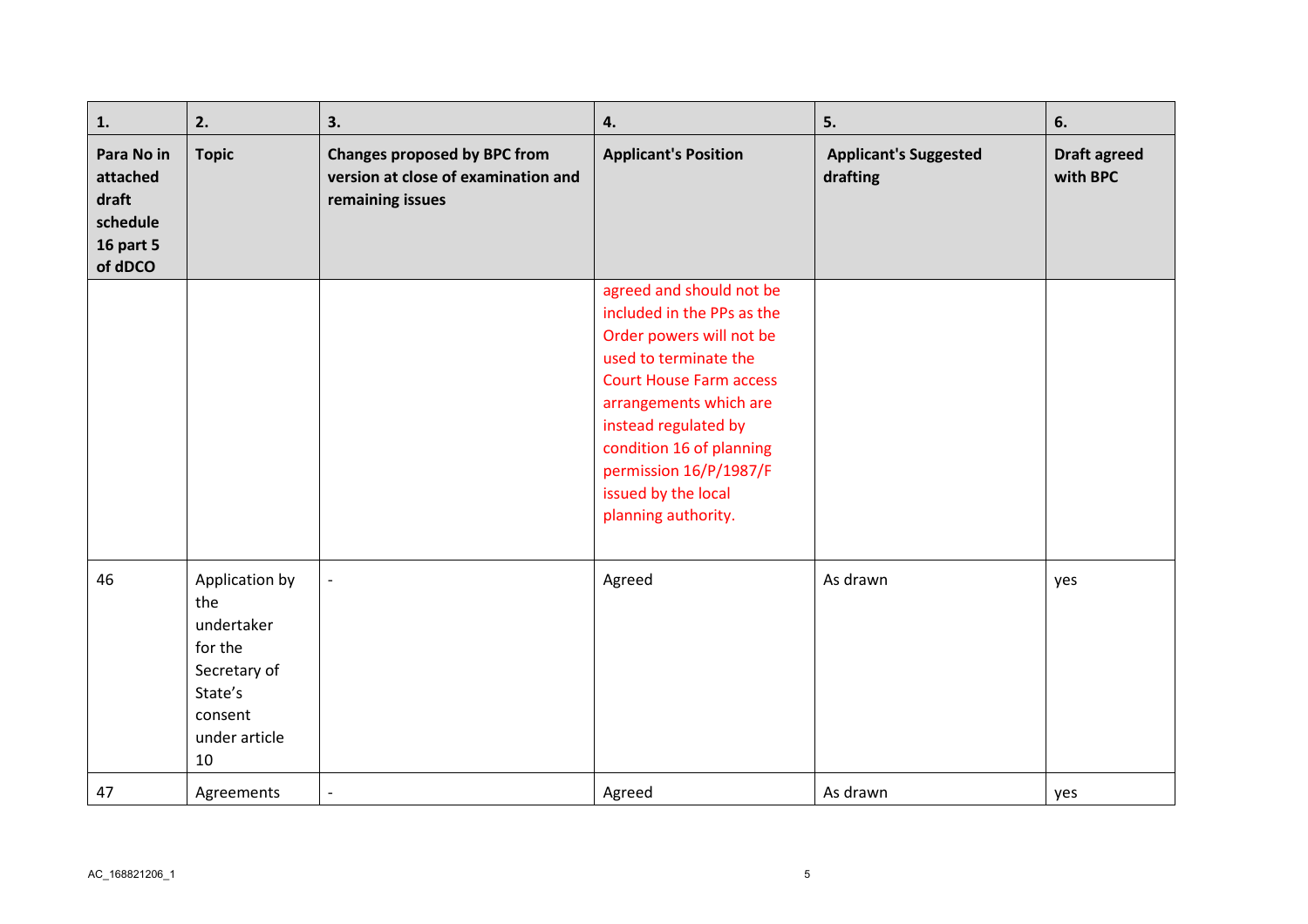| 1.                                                                         | 2.                                                          | 3.                                                                                                                                                                                                                                       | 4.                                                                                                                                                                                                                                                                                                  | 5.                                                                                                        | 6.                                                 |
|----------------------------------------------------------------------------|-------------------------------------------------------------|------------------------------------------------------------------------------------------------------------------------------------------------------------------------------------------------------------------------------------------|-----------------------------------------------------------------------------------------------------------------------------------------------------------------------------------------------------------------------------------------------------------------------------------------------------|-----------------------------------------------------------------------------------------------------------|----------------------------------------------------|
| Para No in<br>attached<br>draft<br>schedule<br><b>16 part 5</b><br>of dDCO | <b>Topic</b>                                                | <b>Changes proposed by BPC from</b><br>version at close of examination and<br>remaining issues                                                                                                                                           | <b>Applicant's Position</b>                                                                                                                                                                                                                                                                         | <b>Applicant's Suggested</b><br>drafting                                                                  | <b>Draft agreed</b><br>with BPC                    |
|                                                                            | under article<br>11<br>(agreements<br>with Network<br>Rail) |                                                                                                                                                                                                                                          |                                                                                                                                                                                                                                                                                                     |                                                                                                           |                                                    |
| 48                                                                         | <b>Watercourses</b><br>and drainage:                        | $\overline{\phantom{a}}$                                                                                                                                                                                                                 | Agreed                                                                                                                                                                                                                                                                                              | As drawn                                                                                                  | yes                                                |
| 49                                                                         | <b>Surveys</b>                                              | $\overline{\phantom{a}}$                                                                                                                                                                                                                 | Agreed                                                                                                                                                                                                                                                                                              | Agreed                                                                                                    | yes                                                |
| 50                                                                         | Streets,<br>access and<br>public rights<br>of way           | Seeks controls over use of<br>streets etc<br>BPC proposed new para (8)<br>regarding surveys of Marsh<br>Lane Track and new para (13)<br>regarding BPC controls over the<br>opening of new permissive<br>cycle track and public bridleway | Paras $(1) - (7)$ agreed<br>New Para (8) as proposed<br>by BPC is agreed.<br>Remainder of paras (9) to<br>$(12)$ agreed.<br>New Para (13) in Appendix<br>3 is not agreed. The<br><b>Applicant remains willing</b><br>to agree with BPC a licence<br>(for Work 16) and a<br>dedication (Work No. 18) | Agreed in part.<br>New Para (13) in Appendix 3<br>is not agreed and should not<br>be included in the PPs. | Agreed in Part.<br>New Para (13)<br>is not agreed. |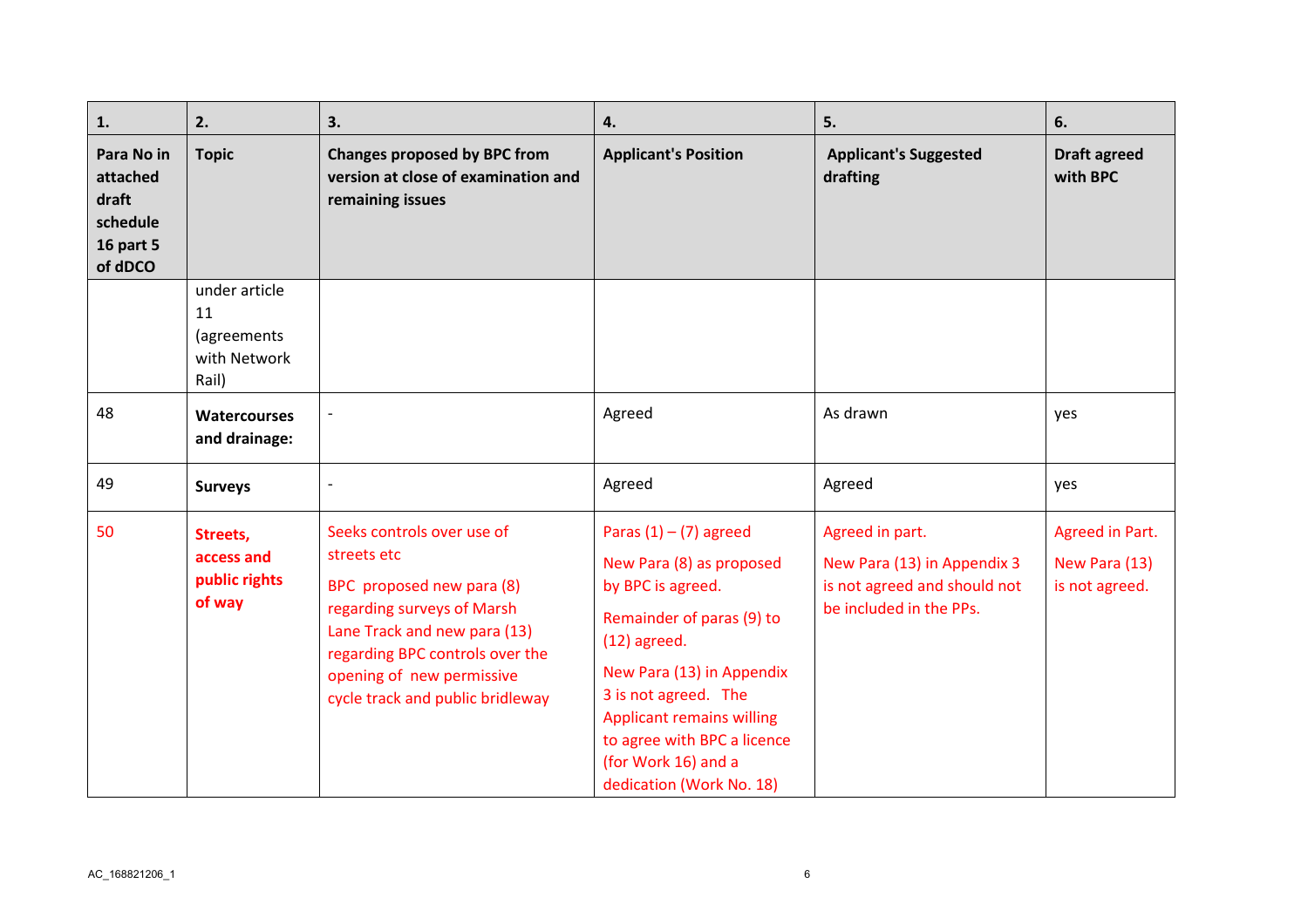| 1.                                                                         | 2.           | 3.                                                                                             | 4.                           | 5.                                       | 6.                              |
|----------------------------------------------------------------------------|--------------|------------------------------------------------------------------------------------------------|------------------------------|------------------------------------------|---------------------------------|
| Para No in<br>attached<br>draft<br>schedule<br><b>16 part 5</b><br>of dDCO | <b>Topic</b> | <b>Changes proposed by BPC from</b><br>version at close of examination and<br>remaining issues | <b>Applicant's Position</b>  | <b>Applicant's Suggested</b><br>drafting | <b>Draft agreed</b><br>with BPC |
|                                                                            |              |                                                                                                | but in both situations until |                                          |                                 |
|                                                                            |              |                                                                                                | such agreement is in place   |                                          |                                 |
|                                                                            |              |                                                                                                | and capable of having full   |                                          |                                 |
|                                                                            |              |                                                                                                | effect the Applicant cannot  |                                          |                                 |
|                                                                            |              |                                                                                                | agree to the control over    |                                          |                                 |
|                                                                            |              |                                                                                                | the authorised               |                                          |                                 |
|                                                                            |              |                                                                                                | development sought.          |                                          |                                 |
|                                                                            |              |                                                                                                | Neither Work is on land      |                                          |                                 |
|                                                                            |              |                                                                                                | that could not be taken      |                                          |                                 |
|                                                                            |              |                                                                                                | without serious detriment    |                                          |                                 |
|                                                                            |              |                                                                                                | to the BPC's undertaking.    |                                          |                                 |
|                                                                            |              |                                                                                                | Work No. 16 is on            |                                          |                                 |
|                                                                            |              |                                                                                                | inaccessible scrub land that |                                          |                                 |
|                                                                            |              |                                                                                                | is overground with a large   |                                          |                                 |
|                                                                            |              |                                                                                                | prickly Hawthorne bush.      |                                          |                                 |
|                                                                            |              |                                                                                                | and within a triangle of     |                                          |                                 |
|                                                                            |              |                                                                                                | land bounded by the          |                                          |                                 |
|                                                                            |              |                                                                                                | disused railway, the         |                                          |                                 |
|                                                                            |              |                                                                                                | approached to the bridge     |                                          |                                 |
|                                                                            |              |                                                                                                | carrying the highway of      |                                          |                                 |
|                                                                            |              |                                                                                                | Marsh Lane over the          |                                          |                                 |
|                                                                            |              |                                                                                                | <b>Railway and the Marsh</b> |                                          |                                 |
|                                                                            |              |                                                                                                | Lane track, a public         |                                          |                                 |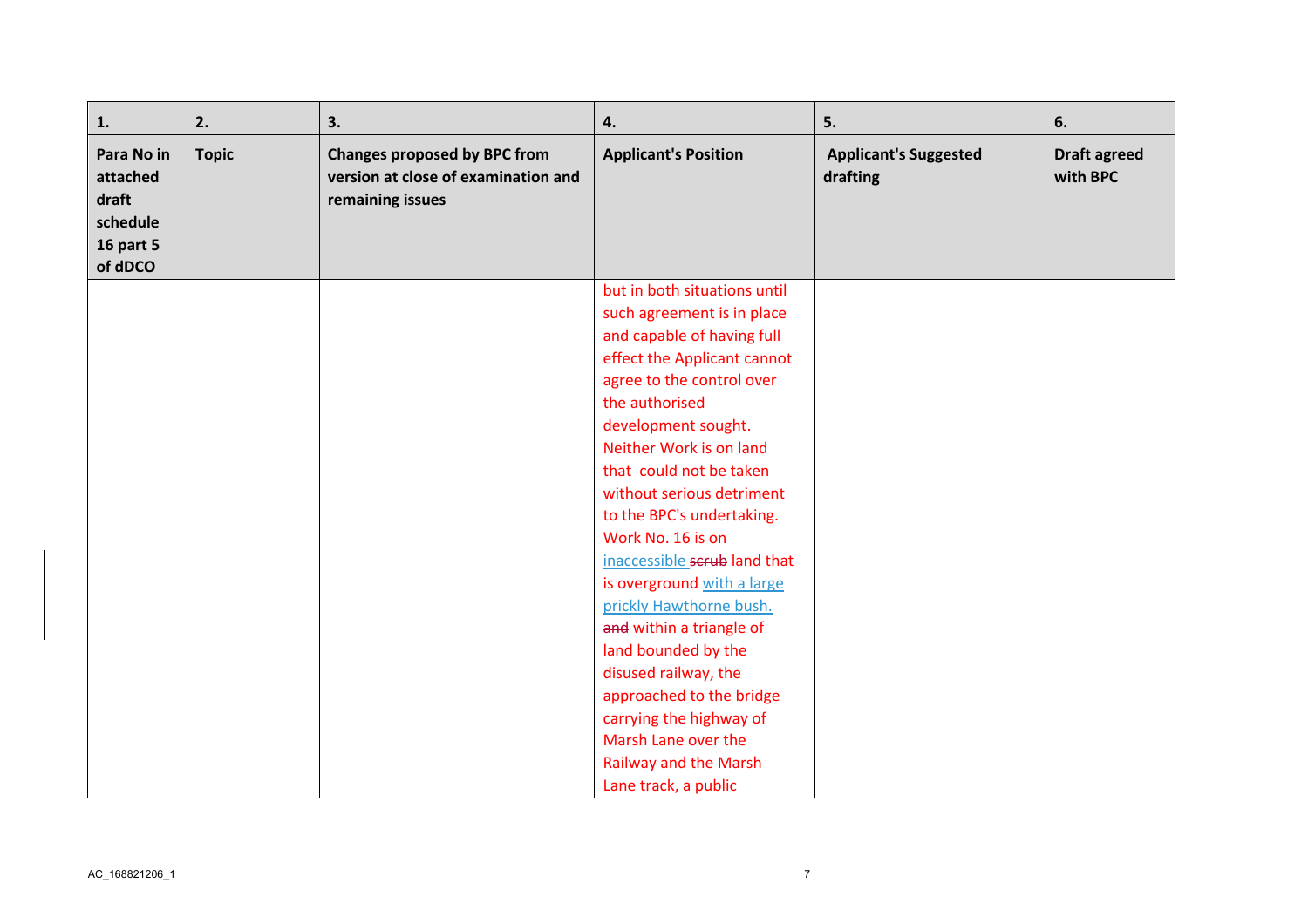| 1.                                                                         | 2.           | 3.                                                                                             | 4.                                                        | 5.                                       | 6.                              |
|----------------------------------------------------------------------------|--------------|------------------------------------------------------------------------------------------------|-----------------------------------------------------------|------------------------------------------|---------------------------------|
| Para No in<br>attached<br>draft<br>schedule<br><b>16 part 5</b><br>of dDCO | <b>Topic</b> | <b>Changes proposed by BPC from</b><br>version at close of examination and<br>remaining issues | <b>Applicant's Position</b>                               | <b>Applicant's Suggested</b><br>drafting | <b>Draft agreed</b><br>with BPC |
|                                                                            |              |                                                                                                | bridleway. Work No. 16 -                                  |                                          |                                 |
|                                                                            |              |                                                                                                | is an integral part of the                                |                                          |                                 |
|                                                                            |              |                                                                                                | project because currently a                               |                                          |                                 |
|                                                                            |              |                                                                                                | section of NCN26 is located                               |                                          |                                 |
|                                                                            |              |                                                                                                | over the top of the dis-                                  |                                          |                                 |
|                                                                            |              |                                                                                                | used railway and therefore                                |                                          |                                 |
|                                                                            |              |                                                                                                | this section of NCN26 has                                 |                                          |                                 |
|                                                                            |              |                                                                                                | to be diverted. This                                      |                                          |                                 |
|                                                                            |              |                                                                                                | section of the NCN26 is a                                 |                                          |                                 |
|                                                                            |              |                                                                                                | permissive pedestrian and                                 |                                          |                                 |
|                                                                            |              |                                                                                                | cycle path via a license                                  |                                          |                                 |
|                                                                            |              |                                                                                                | issued by NR to Sustrans.                                 |                                          |                                 |
|                                                                            |              |                                                                                                | The Applicant is merely                                   |                                          |                                 |
|                                                                            |              |                                                                                                | seeking to divert this                                    |                                          |                                 |
|                                                                            |              |                                                                                                | section of the path and                                   |                                          |                                 |
|                                                                            |              |                                                                                                | because the diversion will                                |                                          |                                 |
|                                                                            |              |                                                                                                | be on BPC land a new                                      |                                          |                                 |
|                                                                            |              |                                                                                                | licence is sought by BPC to<br>NSC but in its absence the |                                          |                                 |
|                                                                            |              |                                                                                                | Applicant must retain the                                 |                                          |                                 |
|                                                                            |              |                                                                                                | power to provide this small                               |                                          |                                 |
|                                                                            |              |                                                                                                | diversion. The Applicant                                  |                                          |                                 |
|                                                                            |              |                                                                                                |                                                           |                                          |                                 |
|                                                                            |              |                                                                                                | does not have any                                         |                                          |                                 |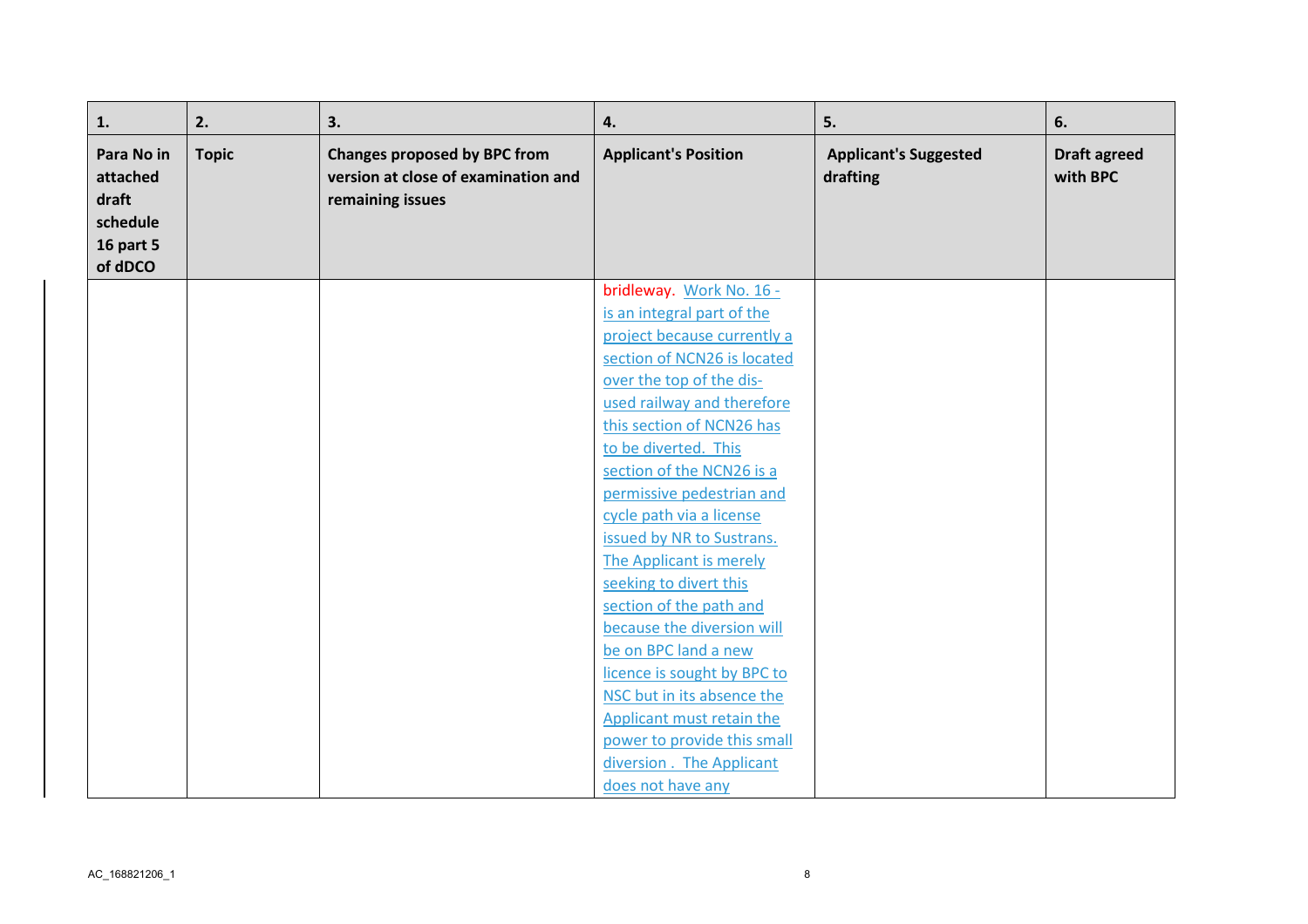| 1.                                                                         | 2.           | 3.                                                                                             | 4.                                                                                                                                                                     | 5.                                       | 6.                              |
|----------------------------------------------------------------------------|--------------|------------------------------------------------------------------------------------------------|------------------------------------------------------------------------------------------------------------------------------------------------------------------------|------------------------------------------|---------------------------------|
| Para No in<br>attached<br>draft<br>schedule<br><b>16 part 5</b><br>of dDCO | <b>Topic</b> | <b>Changes proposed by BPC from</b><br>version at close of examination and<br>remaining issues | <b>Applicant's Position</b>                                                                                                                                            | <b>Applicant's Suggested</b><br>drafting | <b>Draft agreed</b><br>with BPC |
|                                                                            |              |                                                                                                | proposals to designate<br>work 16 as a bridleway.                                                                                                                      |                                          |                                 |
|                                                                            |              |                                                                                                | Work No 18 is on land<br>beneath the M5 and or on<br>land that forms part of an<br>ecological area that is<br>largely waterlogged.                                     |                                          |                                 |
|                                                                            |              |                                                                                                | Work No 18 is also an<br>integral part of the project<br>because horses have been<br>using the NCN26 where its<br>alignment goes under the                             |                                          |                                 |
|                                                                            |              |                                                                                                | M5 via the railway under-<br>bridge, for many years and<br>without Work No 18 there<br>would be serious risks to                                                       |                                          |                                 |
|                                                                            |              |                                                                                                | public safety. Currently the<br>NCN26 at this location<br>does not have a width<br>restriction so horses have<br>the full width of the under-<br>bridge to avoid close |                                          |                                 |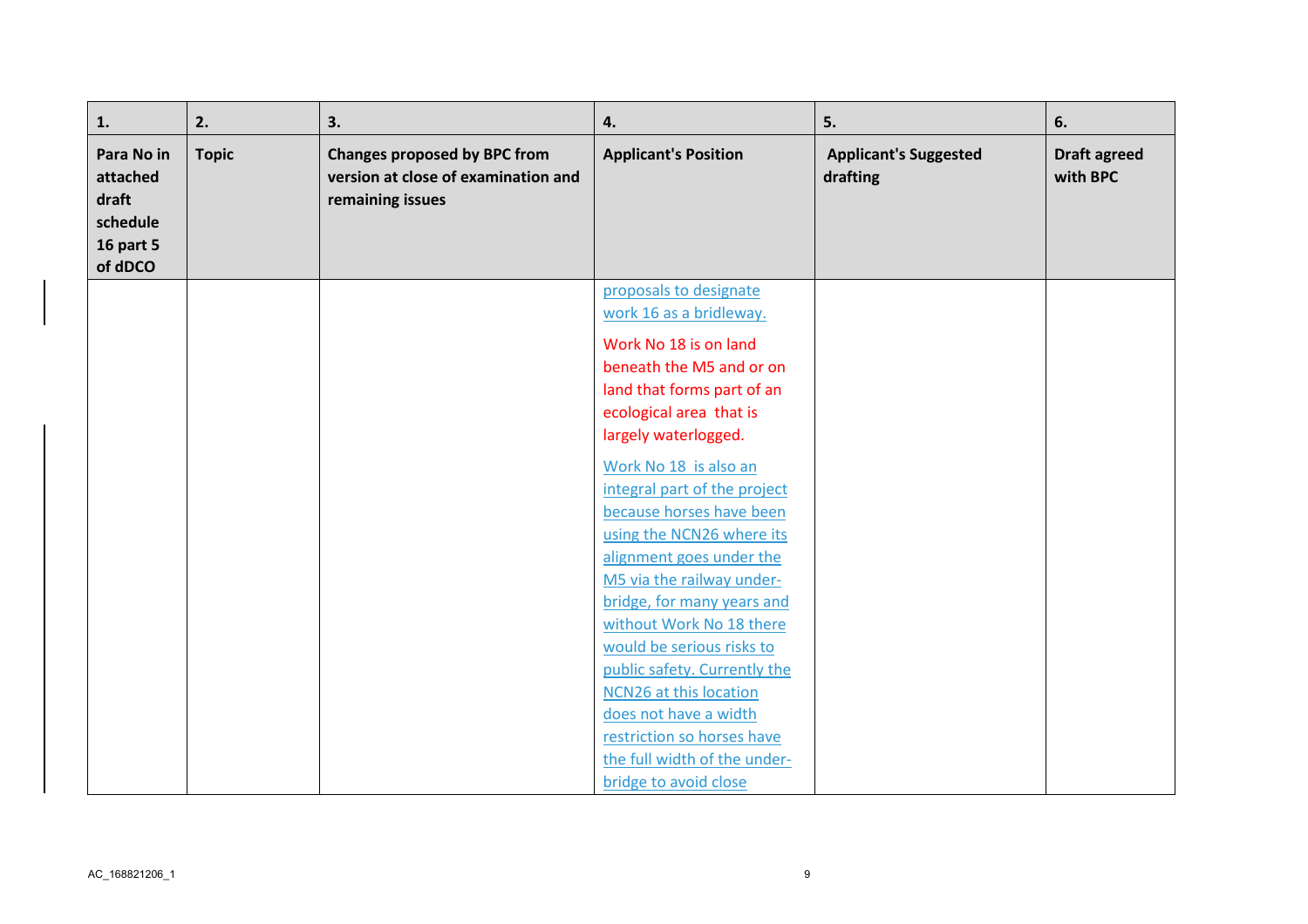| 1.                                                                  | 2.           | 3.                                                                                             | 4.                                                  | 5.                                       | 6.                              |
|---------------------------------------------------------------------|--------------|------------------------------------------------------------------------------------------------|-----------------------------------------------------|------------------------------------------|---------------------------------|
| Para No in<br>attached<br>draft<br>schedule<br>16 part 5<br>of dDCO | <b>Topic</b> | <b>Changes proposed by BPC from</b><br>version at close of examination and<br>remaining issues | <b>Applicant's Position</b>                         | <b>Applicant's Suggested</b><br>drafting | <b>Draft agreed</b><br>with BPC |
|                                                                     |              |                                                                                                | proximity with other users                          |                                          |                                 |
|                                                                     |              |                                                                                                | of the path ie pedestrians                          |                                          |                                 |
|                                                                     |              |                                                                                                | and cyclists. Although the                          |                                          |                                 |
|                                                                     |              |                                                                                                | NCN26 will be retained                              |                                          |                                 |
|                                                                     |              |                                                                                                | through the under-bridge                            |                                          |                                 |
|                                                                     |              |                                                                                                | post re-opening of the                              |                                          |                                 |
|                                                                     |              |                                                                                                | railway, the width of the                           |                                          |                                 |
|                                                                     |              |                                                                                                | path will be restricted to                          |                                          |                                 |
|                                                                     |              |                                                                                                | 2.6 meters. It is not                               |                                          |                                 |
|                                                                     |              |                                                                                                | possible to increase this                           |                                          |                                 |
|                                                                     |              |                                                                                                | width because the amount                            |                                          |                                 |
|                                                                     |              |                                                                                                | of safe working space                               |                                          |                                 |
|                                                                     |              |                                                                                                | (known as cess) next to the                         |                                          |                                 |
|                                                                     |              |                                                                                                | railway has already been                            |                                          |                                 |
|                                                                     |              |                                                                                                | reduced within agreed                               |                                          |                                 |
|                                                                     |              |                                                                                                | railway design and there is                         |                                          |                                 |
|                                                                     |              |                                                                                                | no margin to reduce this                            |                                          |                                 |
|                                                                     |              |                                                                                                | further. From one end of<br>the under-bridge to the |                                          |                                 |
|                                                                     |              |                                                                                                | other is a distance of over                         |                                          |                                 |
|                                                                     |              |                                                                                                | 60 meters (due to the four                          |                                          |                                 |
|                                                                     |              |                                                                                                | lanes and hard shoulder in                          |                                          |                                 |
|                                                                     |              |                                                                                                | each direction of the M5                            |                                          |                                 |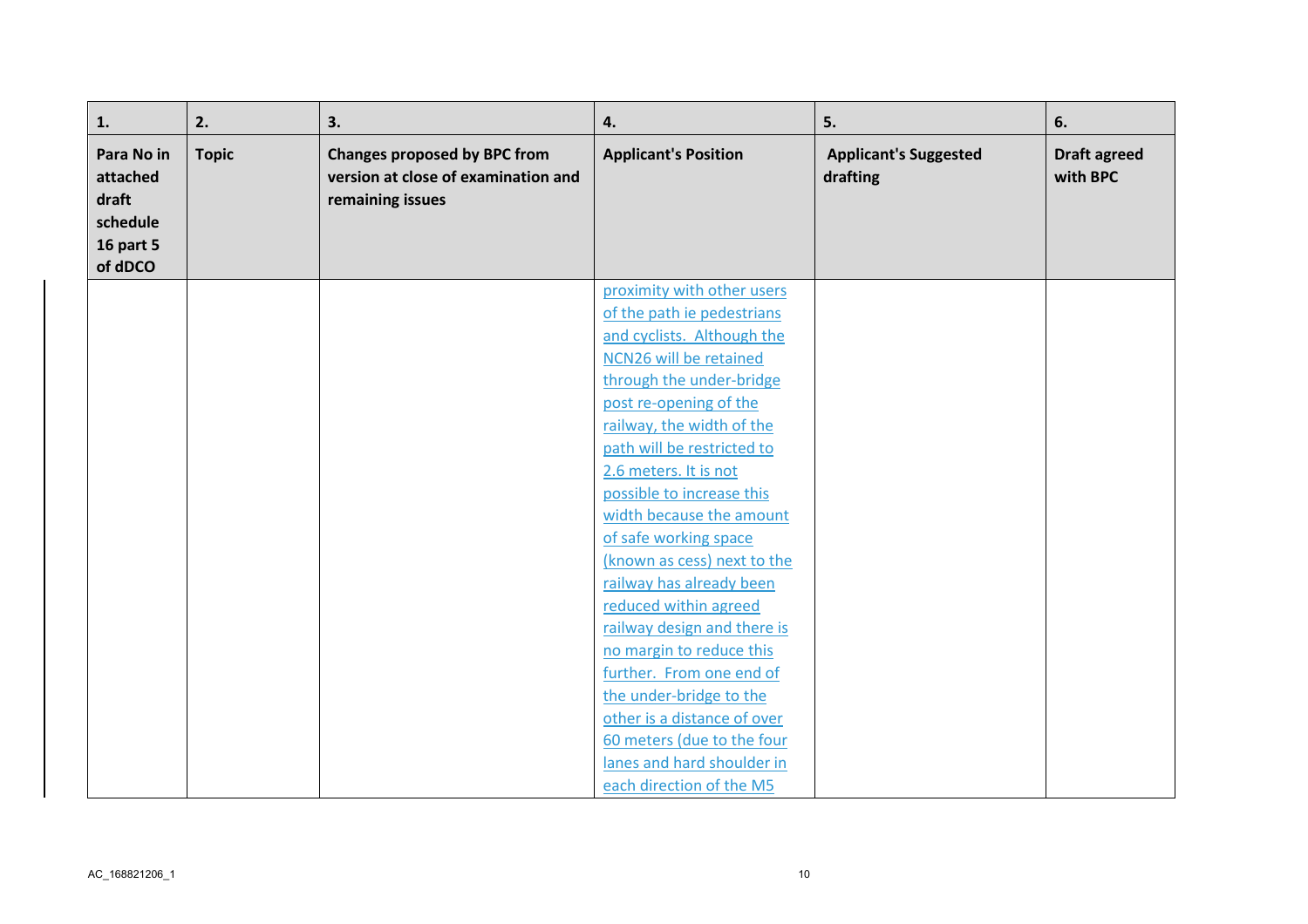| 1.                                                                  | 2.           | 3.                                                                                             | 4.                                                     | 5.                                       | 6.                              |
|---------------------------------------------------------------------|--------------|------------------------------------------------------------------------------------------------|--------------------------------------------------------|------------------------------------------|---------------------------------|
| Para No in<br>attached<br>draft<br>schedule<br>16 part 5<br>of dDCO | <b>Topic</b> | <b>Changes proposed by BPC from</b><br>version at close of examination and<br>remaining issues | <b>Applicant's Position</b>                            | <b>Applicant's Suggested</b><br>drafting | <b>Draft agreed</b><br>with BPC |
|                                                                     |              |                                                                                                | above). Without work 18,                               |                                          |                                 |
|                                                                     |              |                                                                                                | there would be serious                                 |                                          |                                 |
|                                                                     |              |                                                                                                | risks to public safety                                 |                                          |                                 |
|                                                                     |              |                                                                                                | because horse riders,                                  |                                          |                                 |
|                                                                     |              |                                                                                                | pedestrians and cyclists                               |                                          |                                 |
|                                                                     |              |                                                                                                | would be forced into very                              |                                          |                                 |
|                                                                     |              |                                                                                                | close proximity to one                                 |                                          |                                 |
|                                                                     |              |                                                                                                | another given the narrow                               |                                          |                                 |
|                                                                     |              |                                                                                                | width (2.6m) and long                                  |                                          |                                 |
|                                                                     |              |                                                                                                | length (60m) of this section                           |                                          |                                 |
|                                                                     |              |                                                                                                | of the NCN26.                                          |                                          |                                 |
|                                                                     |              |                                                                                                | Furthermore, the public                                |                                          |                                 |
|                                                                     |              |                                                                                                | safety risk would be                                   |                                          |                                 |
|                                                                     |              |                                                                                                | exasperated further due to                             |                                          |                                 |
|                                                                     |              |                                                                                                | the possibility of a horse                             |                                          |                                 |
|                                                                     |              |                                                                                                | bolting upon hearing the<br>sudden sound of an         |                                          |                                 |
|                                                                     |              |                                                                                                |                                                        |                                          |                                 |
|                                                                     |              |                                                                                                | approaching passenger<br>train, which at this location |                                          |                                 |
|                                                                     |              |                                                                                                | is likely to be in excess of                           |                                          |                                 |
|                                                                     |              |                                                                                                | 50 mph. Work No 18                                     |                                          |                                 |
|                                                                     |              |                                                                                                | mitigates this risk by                                 |                                          |                                 |
|                                                                     |              |                                                                                                | providing an alternative                               |                                          |                                 |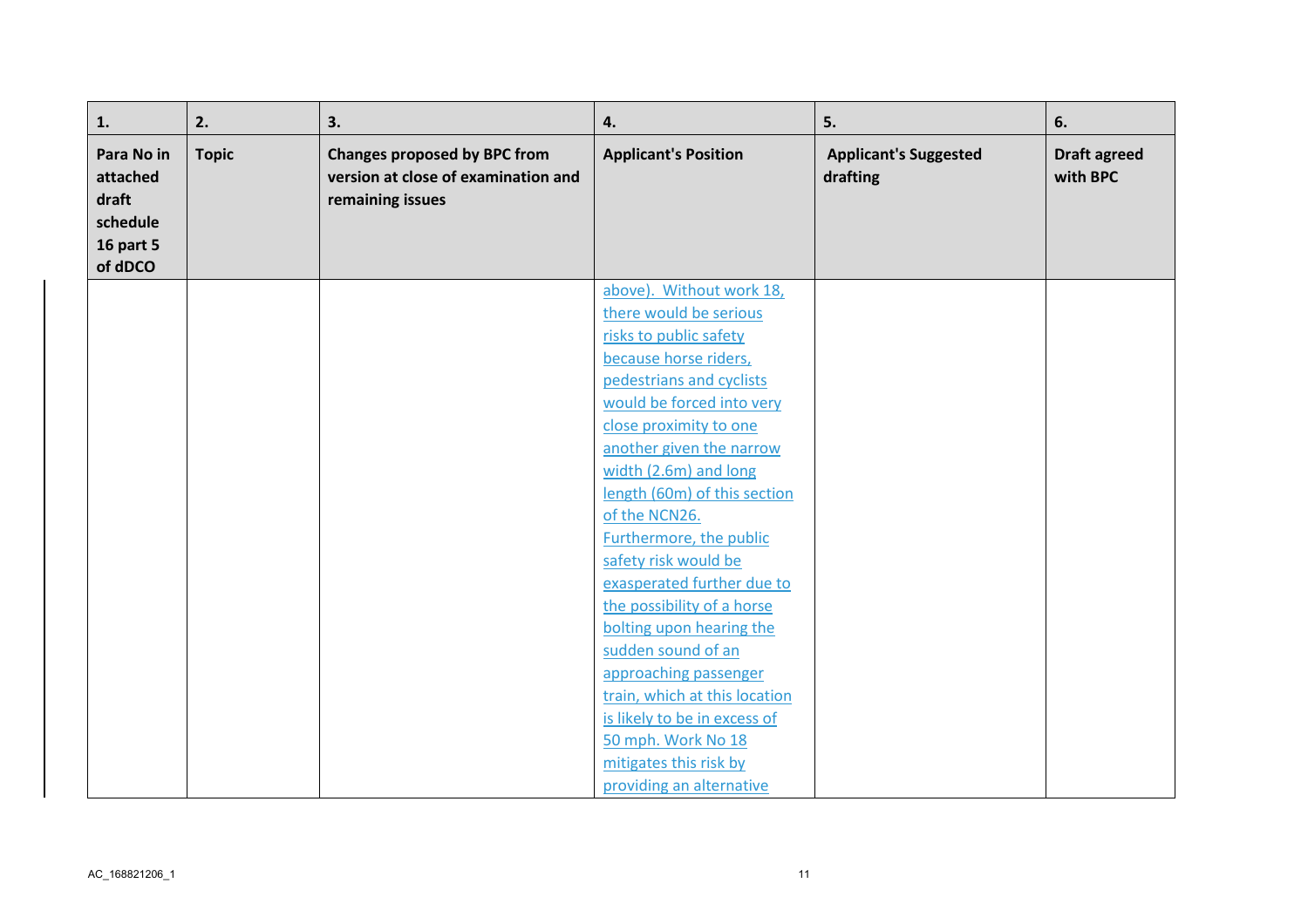| 1.                                                                         | 2.                               | 3.                                                                                             | 4.                                                                                                                                                                                                                                                                                                                                                                                        | 5.                                                                                  | 6.                              |
|----------------------------------------------------------------------------|----------------------------------|------------------------------------------------------------------------------------------------|-------------------------------------------------------------------------------------------------------------------------------------------------------------------------------------------------------------------------------------------------------------------------------------------------------------------------------------------------------------------------------------------|-------------------------------------------------------------------------------------|---------------------------------|
| Para No in<br>attached<br>draft<br>schedule<br><b>16 part 5</b><br>of dDCO | <b>Topic</b>                     | <b>Changes proposed by BPC from</b><br>version at close of examination and<br>remaining issues | <b>Applicant's Position</b>                                                                                                                                                                                                                                                                                                                                                               | <b>Applicant's Suggested</b><br>drafting                                            | <b>Draft agreed</b><br>with BPC |
|                                                                            |                                  |                                                                                                | path for horses to the<br>north over BPC land which<br>is prominently a marsh and<br>will connect into an<br>existing bridleway on the<br>BPC estate but outside of<br>their secure perimeter<br>fence.<br>As with Work No 16, In the<br>absence of an agreement<br>for the dedication of the<br>land as a bridleway the<br>Applicant must retain the<br>power to provide a<br>bridleway. |                                                                                     |                                 |
|                                                                            |                                  |                                                                                                | In neither case is the land<br>use by BPC for activities<br>intrinsic to its undertaking.                                                                                                                                                                                                                                                                                                 |                                                                                     |                                 |
| 51                                                                         | <b>Acquisition</b><br>and use of | <b>BPC looks for an absolute</b><br>prohibition on CA for land and<br>new rights.              | <b>Additional wording</b><br>inserted at para 51(1) and<br>51(2) (see Appendix 2) by                                                                                                                                                                                                                                                                                                      | Include additional wording<br>inserted at para 51(1) and<br>51(2) (see Appendix 2). | <b>No</b>                       |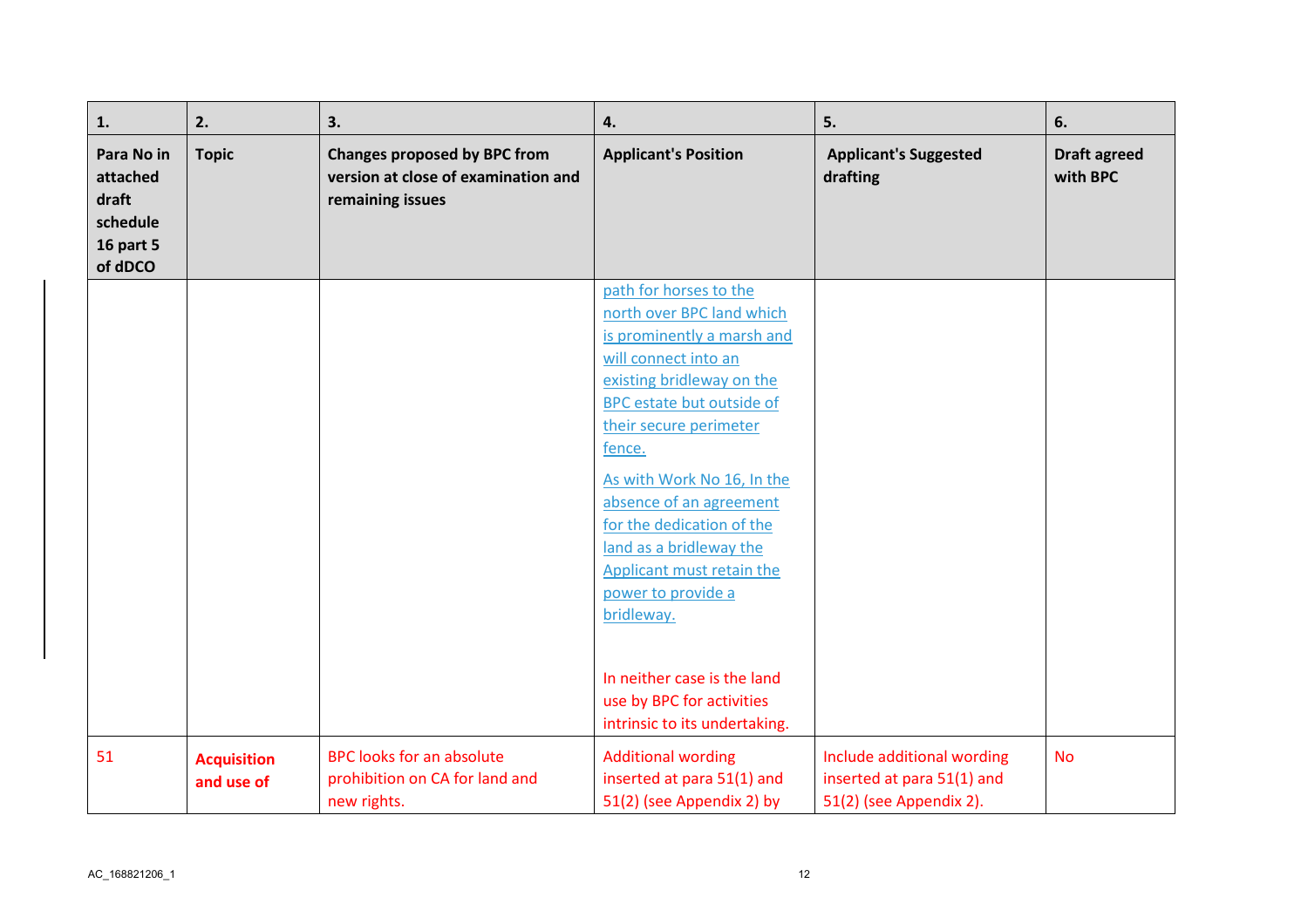| 1.                                                                  | 2.                                                                       | 3.                                                                                                                                              | 4.                                                                                                                                                                                                                                                                                                                                                                                                                                                                                                                                                                                                                                                | 5.                                                                                                                                                                                                                                   | 6.                              |
|---------------------------------------------------------------------|--------------------------------------------------------------------------|-------------------------------------------------------------------------------------------------------------------------------------------------|---------------------------------------------------------------------------------------------------------------------------------------------------------------------------------------------------------------------------------------------------------------------------------------------------------------------------------------------------------------------------------------------------------------------------------------------------------------------------------------------------------------------------------------------------------------------------------------------------------------------------------------------------|--------------------------------------------------------------------------------------------------------------------------------------------------------------------------------------------------------------------------------------|---------------------------------|
| Para No in<br>attached<br>draft<br>schedule<br>16 part 5<br>of dDCO | <b>Topic</b>                                                             | <b>Changes proposed by BPC from</b><br>version at close of examination and<br>remaining issues                                                  | <b>Applicant's Position</b>                                                                                                                                                                                                                                                                                                                                                                                                                                                                                                                                                                                                                       | <b>Applicant's Suggested</b><br>drafting                                                                                                                                                                                             | <b>Draft agreed</b><br>with BPC |
|                                                                     | land/<br><b>Apparatus of</b><br>$Port - S271$<br><b>TCPA 1990</b><br>etc | <b>BPC seeks additional controls</b><br>over the exercise by the<br>Applicant of powers ancillary to<br>its powers of compulsory<br>acquisition | BPC to protect its rights<br>and apparatus is agreed.<br>Controls over land<br>acquisition powers<br>removed. If the Secretary<br>of State has decided the<br>limited acquisition powers<br>sought over BPC's land are<br>acceptable and do not give<br>rise to serious detriment,<br>then the protective<br>provisions should not<br>further control the<br>acquisition power. The<br>only freehold power the<br>Applicant now seeks is to<br>create a new bridleway<br>described at Work No 18<br>and referred to above.<br>over land currently used as<br>scrub to the east of the M5<br>Motorway. New rights are<br>sought over BPC's railway | <b>Exclude additional provisions</b><br>relating to controls over<br>compulsory acquisition -see<br>(Appendix 3 para 51(3)); and<br>controls over powers<br>ancillary to compulsory<br>acquisition - see Appendix 3,<br>para 51(4)). |                                 |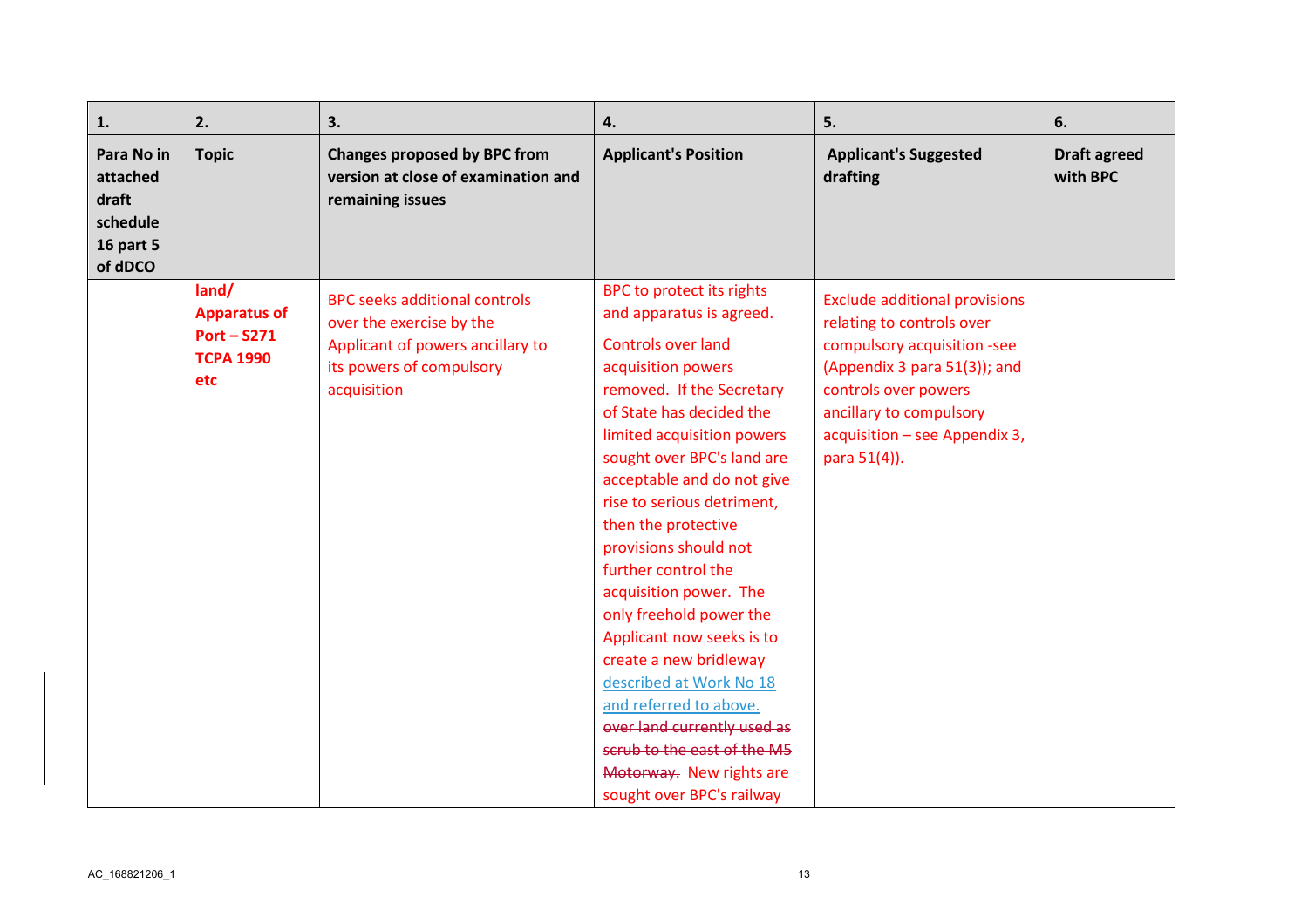| 1.                                                                         | 2.                                                                                                       | 3.                                                                                                                                                                                                                                                                                                                               | 4.                                                                                                                                                                                                                                                                                                                        | 5.                                                                                                                                                                                               | 6.                                                                                                                                             |
|----------------------------------------------------------------------------|----------------------------------------------------------------------------------------------------------|----------------------------------------------------------------------------------------------------------------------------------------------------------------------------------------------------------------------------------------------------------------------------------------------------------------------------------|---------------------------------------------------------------------------------------------------------------------------------------------------------------------------------------------------------------------------------------------------------------------------------------------------------------------------|--------------------------------------------------------------------------------------------------------------------------------------------------------------------------------------------------|------------------------------------------------------------------------------------------------------------------------------------------------|
| Para No in<br>attached<br>draft<br>schedule<br><b>16 part 5</b><br>of dDCO | <b>Topic</b>                                                                                             | <b>Changes proposed by BPC from</b><br>version at close of examination and<br>remaining issues                                                                                                                                                                                                                                   | <b>Applicant's Position</b>                                                                                                                                                                                                                                                                                               | <b>Applicant's Suggested</b><br>drafting                                                                                                                                                         | <b>Draft agreed</b><br>with BPC                                                                                                                |
|                                                                            |                                                                                                          |                                                                                                                                                                                                                                                                                                                                  | but only to ensure that the<br>connection to the Port by<br>rail is maintained and can<br>operate safely. On that<br>basis it is clear that serious<br>detriment does not arise.<br>The provisions in para 51<br>(4) of Appendix 3 are not<br>required as sufficient<br>protection is afforded by<br>Para 51 (1) and (2). |                                                                                                                                                                                                  |                                                                                                                                                |
| 52                                                                         | <b>Use of land</b><br>and<br>execution,<br>maintenance<br>and use of<br>the<br>authorised<br>development | 52 $(1)(a)$ and $(1)(b)$ -<br>restrictions on exercise of<br>temporary powers have been<br>accepted.<br>Appendix 3, para 52 (1)(c) -<br>The restriction on powers of<br>temporary possession over<br>Marsh Lane track land or the<br>rail link land or parcels 5/103<br>and 5/170 is not agreed<br>BP's suggested para (2) seeks | Para 52 (1)(c) of Appendix<br>3 - The restriction on<br>powers of temporary<br>possession over Marsh<br>Lane track land or the rail<br>link land or parcels 5/103<br>and 5/170 is not agreed as<br>the Applicant and its<br>contractors may require<br>the powers sought during<br>the construction of the                | Controls over temporary<br>possession not accepted.<br>Para 52 (1)(c) of Appendix 3<br>is accordingly not included<br>The new Para 52(2) (see<br>Appendix 2) is agreed and has<br>been included. | <b>Restrictions on</b><br>temporary<br>powers not<br>agreed (see<br>para 52 (1)(c) of<br>Appendix 3)<br><b>Remainder of</b><br>drafting agreed |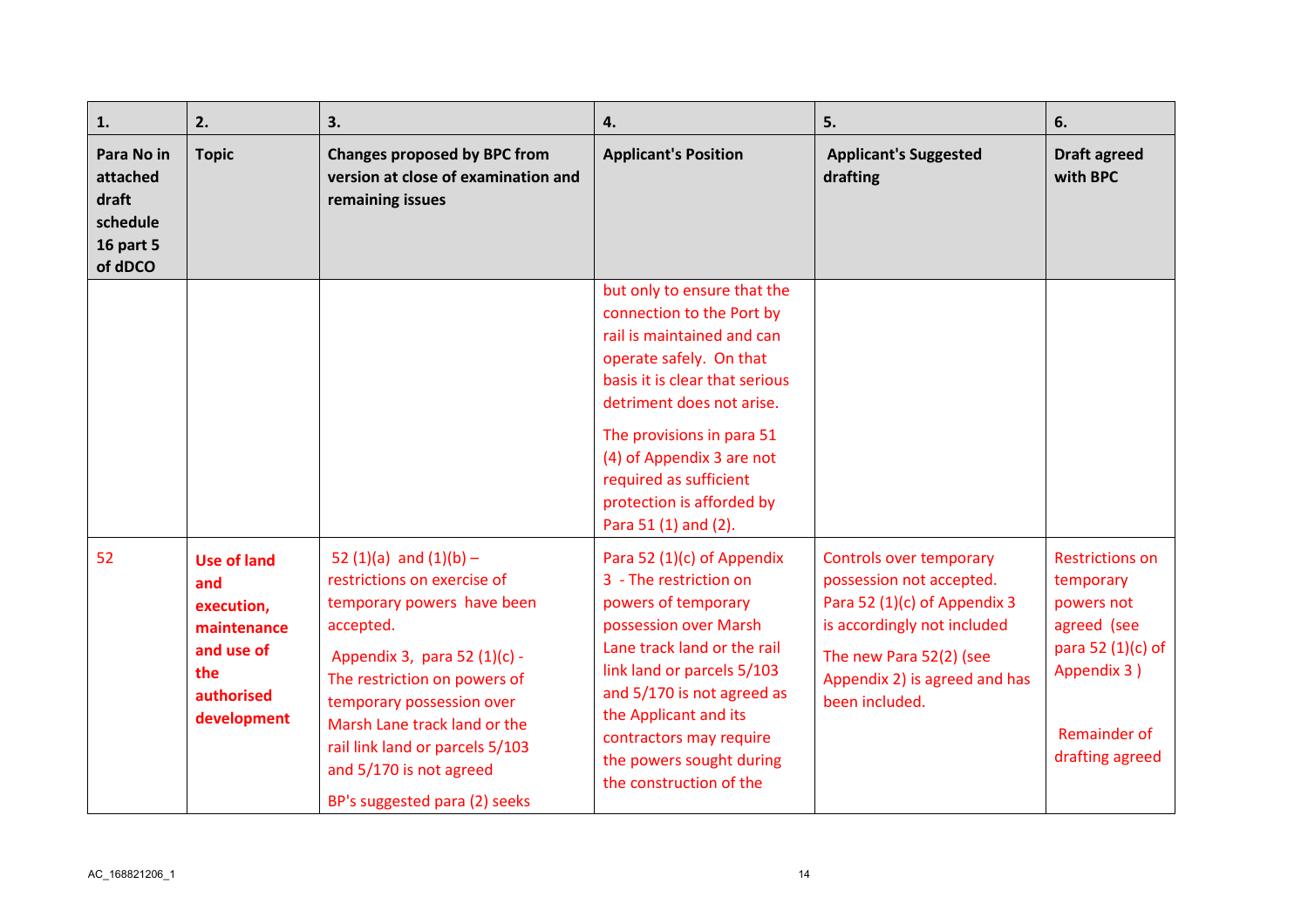| 1.                                                                         | 2.                          | 3.                                                                                                                                                               | 4.                                                                                                                                                                                          | 5.                                       | 6.                              |
|----------------------------------------------------------------------------|-----------------------------|------------------------------------------------------------------------------------------------------------------------------------------------------------------|---------------------------------------------------------------------------------------------------------------------------------------------------------------------------------------------|------------------------------------------|---------------------------------|
| Para No in<br>attached<br>draft<br>schedule<br><b>16 part 5</b><br>of dDCO | <b>Topic</b>                | <b>Changes proposed by BPC from</b><br>version at close of examination and<br>remaining issues                                                                   | <b>Applicant's Position</b>                                                                                                                                                                 | <b>Applicant's Suggested</b><br>drafting | <b>Draft agreed</b><br>with BPC |
|                                                                            |                             | clarification that the powers<br>sought by the Applicant must be<br>in common with BPC and others<br>benefiting from the use of the<br>relevant land is accepted | authorised development.<br>The Applicant believes that<br>sufficient protection for<br>BPC exists if this power<br>referenced in this<br>paragraph is exercised.<br>The new Para 52(2) (see |                                          |                                 |
|                                                                            |                             |                                                                                                                                                                  | Appendix 2) is agreed.                                                                                                                                                                      |                                          |                                 |
| 53                                                                         | Surveys and<br>repairs      | $\overline{\phantom{a}}$                                                                                                                                         | Agreed                                                                                                                                                                                      | Agreed                                   | yes                             |
| 54                                                                         | programme                   | $\overline{\phantom{a}}$                                                                                                                                         | Agreed                                                                                                                                                                                      | Agreed                                   | yes                             |
| 55                                                                         | Works                       | Compliance with drawings and<br>limitation on ancillary works                                                                                                    | This paragraph is now<br>agreed                                                                                                                                                             | Agreed                                   | yes                             |
| 56                                                                         |                             | $\overline{\phantom{a}}$                                                                                                                                         | Agreed                                                                                                                                                                                      | Agreed                                   | yes                             |
| 57                                                                         | Implementati<br>on of works | $\frac{1}{2}$                                                                                                                                                    | Agreed                                                                                                                                                                                      | Agreed                                   | yes                             |
| 58                                                                         | Affording                   |                                                                                                                                                                  | Agreed                                                                                                                                                                                      | Agreed                                   | yes                             |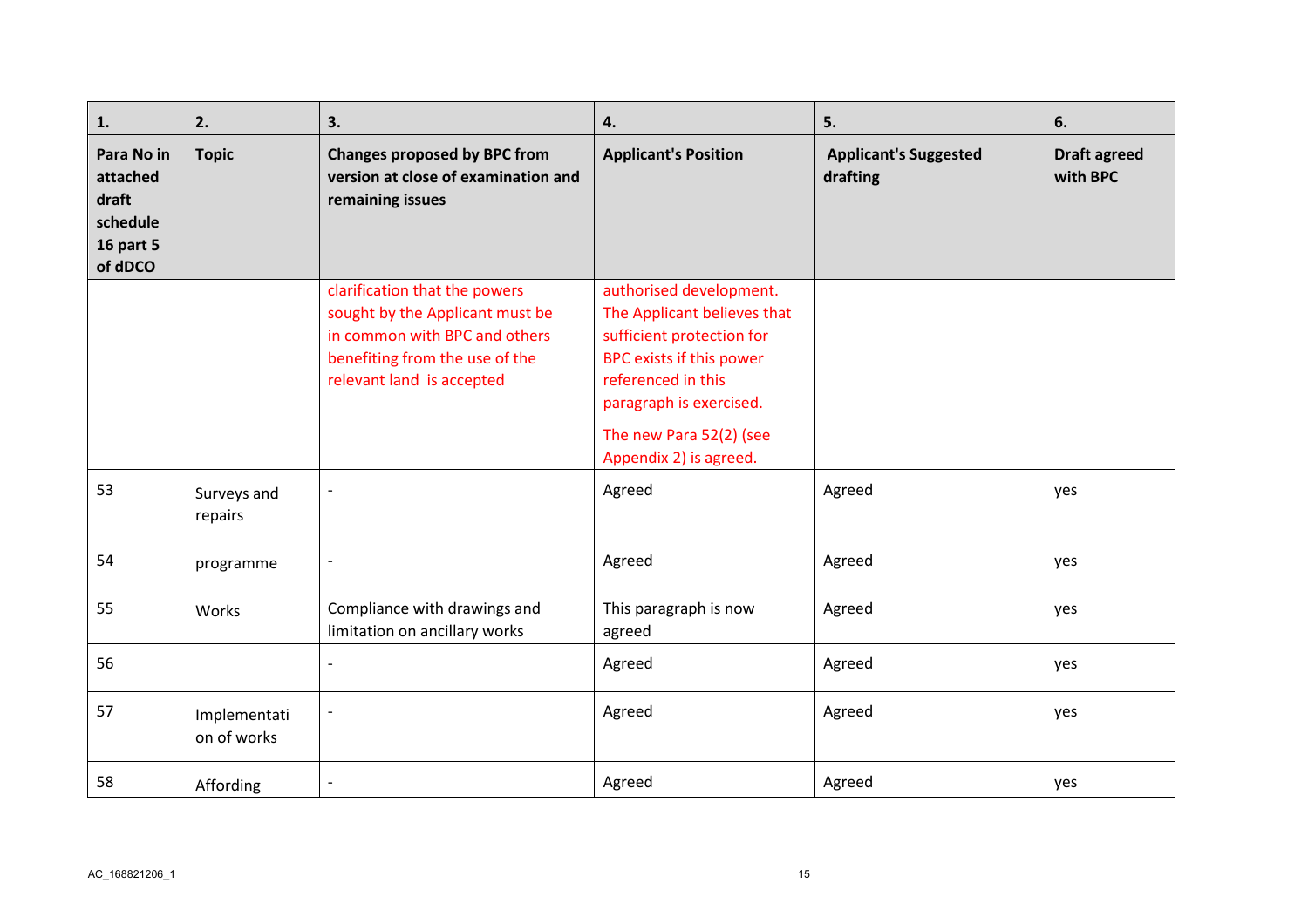| 1.                                                                         | 2.                                                             | 3.                                                                                                                | 4.                          | 5.                                       | 6.                              |
|----------------------------------------------------------------------------|----------------------------------------------------------------|-------------------------------------------------------------------------------------------------------------------|-----------------------------|------------------------------------------|---------------------------------|
| Para No in<br>attached<br>draft<br>schedule<br><b>16 part 5</b><br>of dDCO | <b>Topic</b>                                                   | <b>Changes proposed by BPC from</b><br>version at close of examination and<br>remaining issues                    | <b>Applicant's Position</b> | <b>Applicant's Suggested</b><br>drafting | <b>Draft agreed</b><br>with BPC |
|                                                                            | facilities/provi<br>ding<br>information<br>by<br>Undertaker    |                                                                                                                   |                             |                                          |                                 |
| 59                                                                         | Affording<br>facilities/provi<br>ding<br>information<br>by BPC | $\overline{\phantom{a}}$                                                                                          | Agreed                      | Agreed                                   | yes                             |
| 60                                                                         | <b>Alterations to</b><br><b>BPC Property</b>                   | $\overline{\phantom{a}}$                                                                                          | Agreed                      | Agreed                                   | yes                             |
| 61                                                                         | <b>Payments etc</b>                                            | BPC requires capitalised sums<br>for additional environmental<br>protection works it requires<br>under para 56(6) | Agreed                      | Agreed                                   | yes                             |
| 62                                                                         | Post<br>construction<br>maintenance                            | $\overline{\phantom{a}}$                                                                                          | Agreed                      | Agreed                                   | yes                             |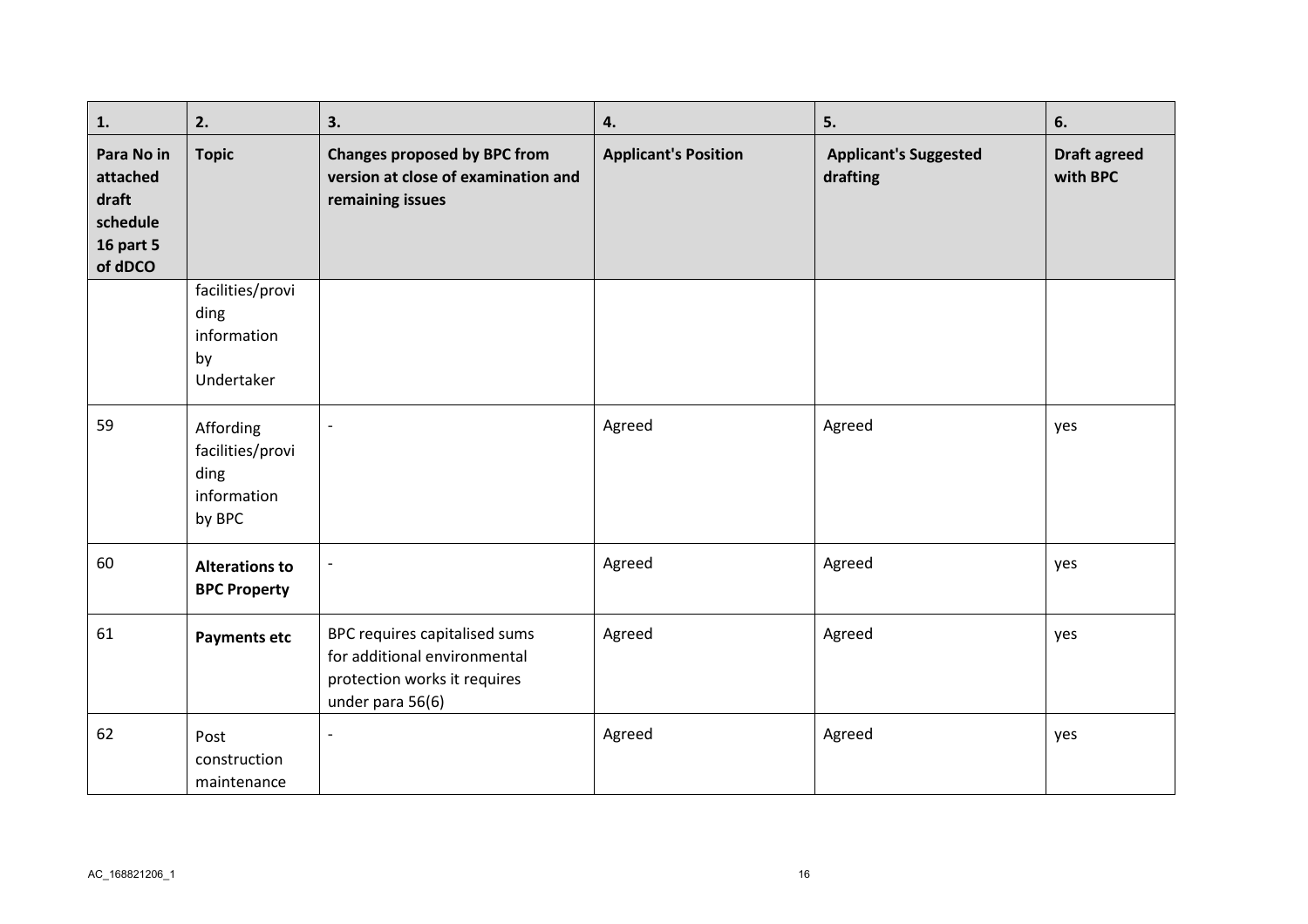| 1.                                                                  | 2.                                         | 3.                                                                                             | 4.                          | 5.                                       | 6.                              |
|---------------------------------------------------------------------|--------------------------------------------|------------------------------------------------------------------------------------------------|-----------------------------|------------------------------------------|---------------------------------|
| Para No in<br>attached<br>draft<br>schedule<br>16 part 5<br>of dDCO | <b>Topic</b>                               | <b>Changes proposed by BPC from</b><br>version at close of examination and<br>remaining issues | <b>Applicant's Position</b> | <b>Applicant's Suggested</b><br>drafting | <b>Draft agreed</b><br>with BPC |
|                                                                     | of works                                   |                                                                                                |                             |                                          |                                 |
| 63                                                                  | Additional<br>expenses of<br><b>BPC</b>    |                                                                                                | Agreed                      | Agreed                                   | yes                             |
| 64                                                                  | Payment of<br>costs etc                    |                                                                                                | Agreed                      | Agreed                                   | yes                             |
| 65                                                                  | Provision of<br>estimates by<br><b>BPC</b> |                                                                                                | Agreed                      | Agreed                                   | yes                             |
| 66                                                                  | Reasonablene<br>ss of charges              |                                                                                                | Agreed                      | Agreed                                   | yes                             |
| 67                                                                  | <b>BPC's</b><br><b>Apparatus</b>           | Definition of apparatus moved<br>to definitions section                                        | agreed                      | Agreed                                   | yes                             |
| 68                                                                  | Port's<br>Railway                          | $\overline{\phantom{a}}$                                                                       | Agreed                      | Agreed                                   | yes                             |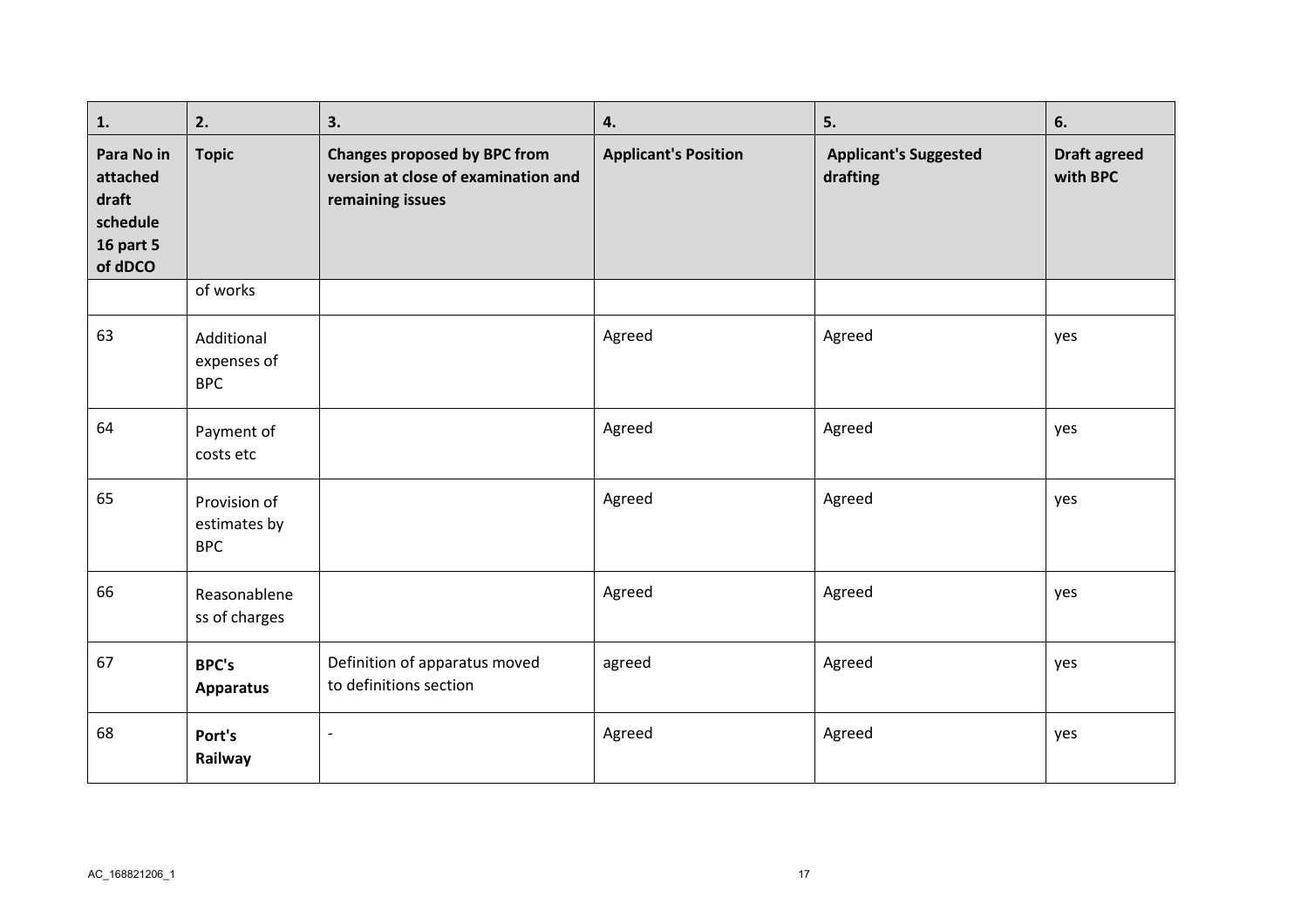| 1.                                                                         | 2.                                      | 3.                                                                                                                                                                                           | 4.                                                                                                                                                                                                                                                                                                                                                                                                                                                                                            | 5.                                       | 6.                              |
|----------------------------------------------------------------------------|-----------------------------------------|----------------------------------------------------------------------------------------------------------------------------------------------------------------------------------------------|-----------------------------------------------------------------------------------------------------------------------------------------------------------------------------------------------------------------------------------------------------------------------------------------------------------------------------------------------------------------------------------------------------------------------------------------------------------------------------------------------|------------------------------------------|---------------------------------|
| Para No in<br>attached<br>draft<br>schedule<br><b>16 part 5</b><br>of dDCO | <b>Topic</b>                            | <b>Changes proposed by BPC from</b><br>version at close of examination and<br>remaining issues                                                                                               | <b>Applicant's Position</b>                                                                                                                                                                                                                                                                                                                                                                                                                                                                   | <b>Applicant's Suggested</b><br>drafting | <b>Draft agreed</b><br>with BPC |
| 69                                                                         | <b>Trees and</b><br>other<br>vegetation | $\overline{\phantom{a}}$                                                                                                                                                                     | Agreed                                                                                                                                                                                                                                                                                                                                                                                                                                                                                        | Agreed                                   | yes                             |
| 70                                                                         | <b>General</b>                          | <b>Extension of the protective</b><br>provisions to control<br>compliance with a separate<br>private agreement proposed to<br>be agreed by the parties known<br>as the construction protocol | The applicant believes this<br>additional constraint is not<br>needed and is not<br>appropriate for Protective<br>Provisions . It is not<br>appropriate for the PPs to<br>be extended to govern<br>compliance with the terms<br>of a separate private<br>agreement that the parties<br>may conclude and which<br>would operate outside the<br>terms of these PPs.<br>Compliance with the terms<br>of such agreement must be<br>properly governed by the<br>terms of such agreement<br>itself. | <b>Delete</b>                            | no                              |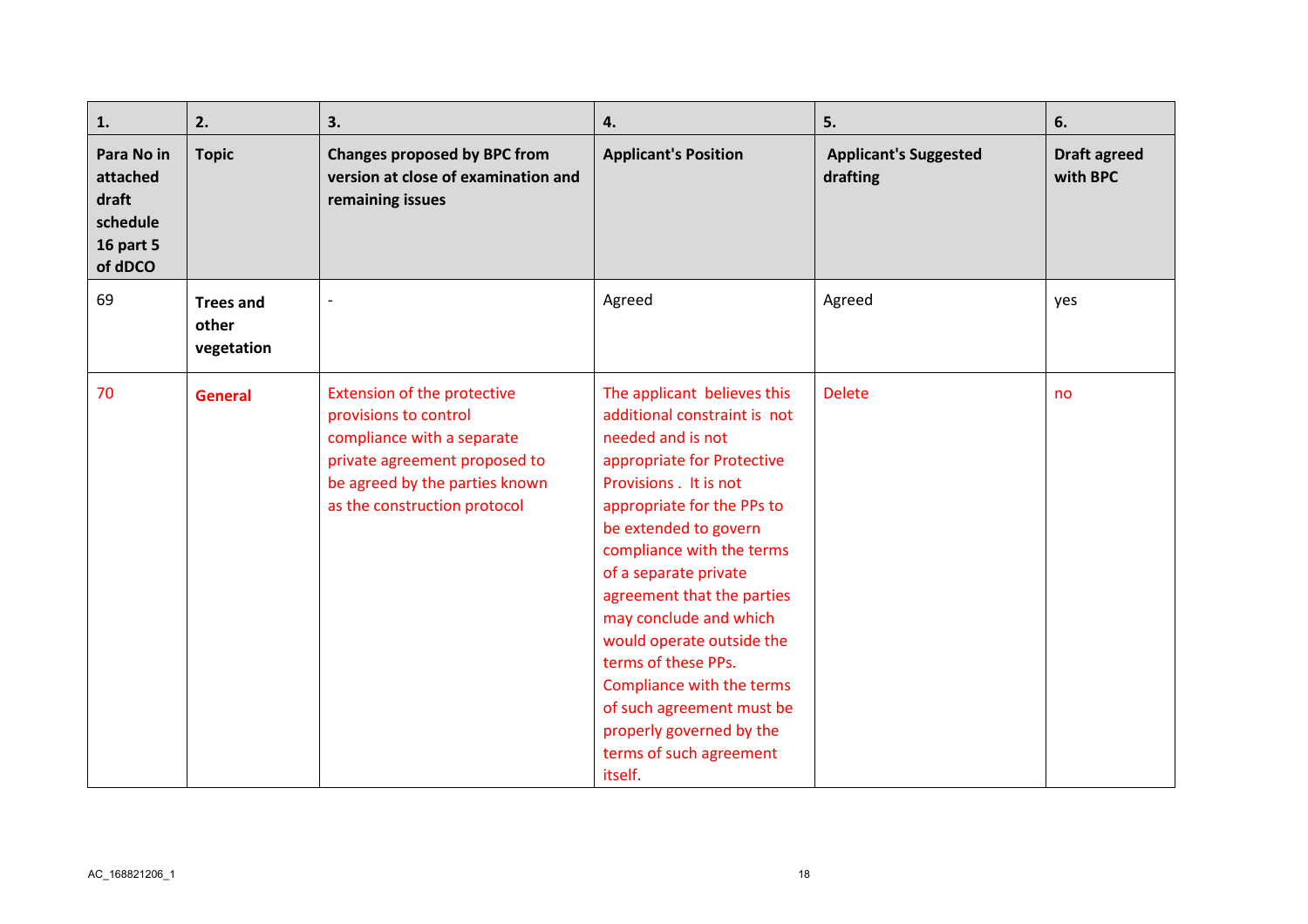| 1.                                                                         | 2.                              | 3.                                                                                             | 4.                          | 5.                                       | 6.                              |
|----------------------------------------------------------------------------|---------------------------------|------------------------------------------------------------------------------------------------|-----------------------------|------------------------------------------|---------------------------------|
| Para No in<br>attached<br>draft<br>schedule<br><b>16 part 5</b><br>of dDCO | <b>Topic</b>                    | <b>Changes proposed by BPC from</b><br>version at close of examination and<br>remaining issues | <b>Applicant's Position</b> | <b>Applicant's Suggested</b><br>drafting | <b>Draft agreed</b><br>with BPC |
| 80                                                                         | Disapplication<br>of Article 49 |                                                                                                | Agreed                      | Agreed                                   | yes                             |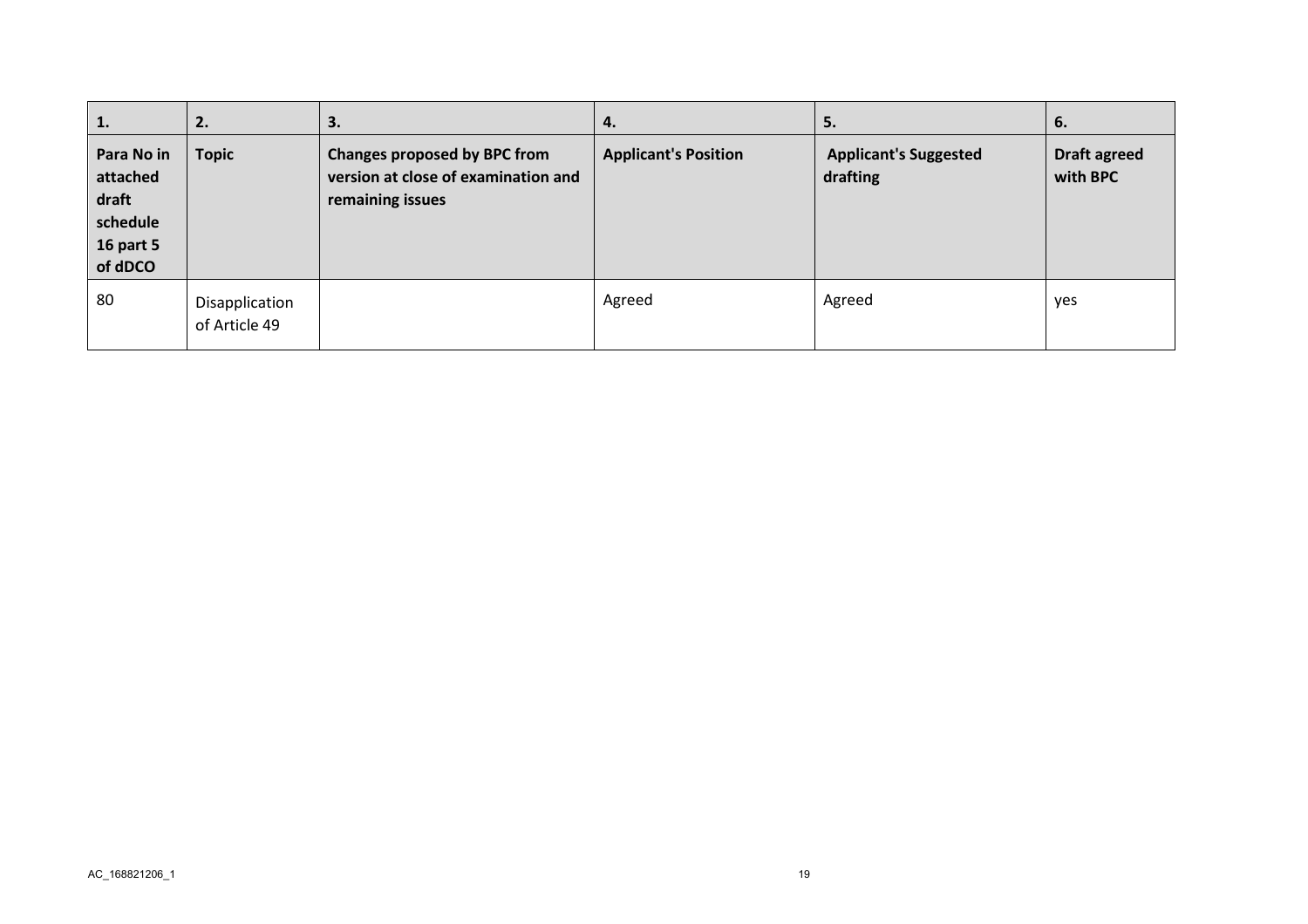

## **APPENDIX 1**

## **Revised "clean" version of the Applicant's proposed Protective Provisions**

## **PART 15**

## Protection for First Corporate Shipping Limited

**43.** The provisions of this Part have effect unless otherwise agreed in writing between the undertaker and BPC.

#### **44.** In this Part—

"access works" means works—

- (a) on, over or under or otherwise affecting a private street or any public right of way on BPC's property, including the kerbs, splitter islands, footways, verges and carriageway of such street and any road markings, signing, signals, and other street furniture;
- (b) to alter, modify, improve, create or provide any means of access (whether temporary or otherwise) on or across BPC's property or to or from any private street or any other part of BPC's property or to or from any dock public road;
- (c) to alter the layout of any private street or any public right of way on BPC's property; and
- (d) to position or install plant or equipment on or over any private street or any public right of way on BPC's property,

and includes, without limitation on the scope of the foregoing, any works under article 13 (street works and power to alter layout etc., of streets) or article 17 (access to works) in respect of or affecting any private street or any public right of way on BPC's property;

"ancillary works" means embankments, earthworks, retaining structures or works, planting, landscaping or other mitigation, fencing and all other works falling within the descriptions of the further associated development set out in paragraphs (a) to (x) (inclusive) of Schedule 1;

"BPC" means First Corporate Shipping Limited (registered company number 2542406), trading as The Bristol Port Company, being the statutory harbour authority and competent harbour authority for the Port;

"BPC's apparatus" means all and any gas, oil and water pipes, water tanks, cisterns, drains and drainage works, sewers, pumps, electric and communication wires, cables and plant, ducts, conduits, governors, transformers, meters and any other service media, surface water interceptors (and whether in all cases for drainage, gas, oil, water, electricity, telephone, television, data and information transmission or any other service) on BPC's property;

"BPC's property" means the whole and each of every part of all the leasehold and freehold land and rights and the benefit of all covenants, owned by or vested in BPC at Avonmouth, Chittening and Portbury—

- (a) upon, across, under, over or in respect of or affecting which any powers conferred by this Order may be exercised; or
- (b) upon, across, under or over which there is situated anything over or in respect of which any such powers may be exercised,

and includes, without limitation on the scope of the foregoing, the Port's railway and any private street but does not include the Court House Farm terminable access;

"BPC's representative" means the person appointed by BPC from time to time to be its representative for the purposes of this Order;

"certified documents" means any and all of the plans and documents certified by the Secretary of State for the purpose of this Order;

"construction" includes execution, placing, alteration and reconstruction and "construct" and "constructed" have corresponding meanings;

"construction access rights" means any and all powers conferred on the undertaker by this Order to exercise temporary powers of access over any land with or without vehicles, plant and equipment including, without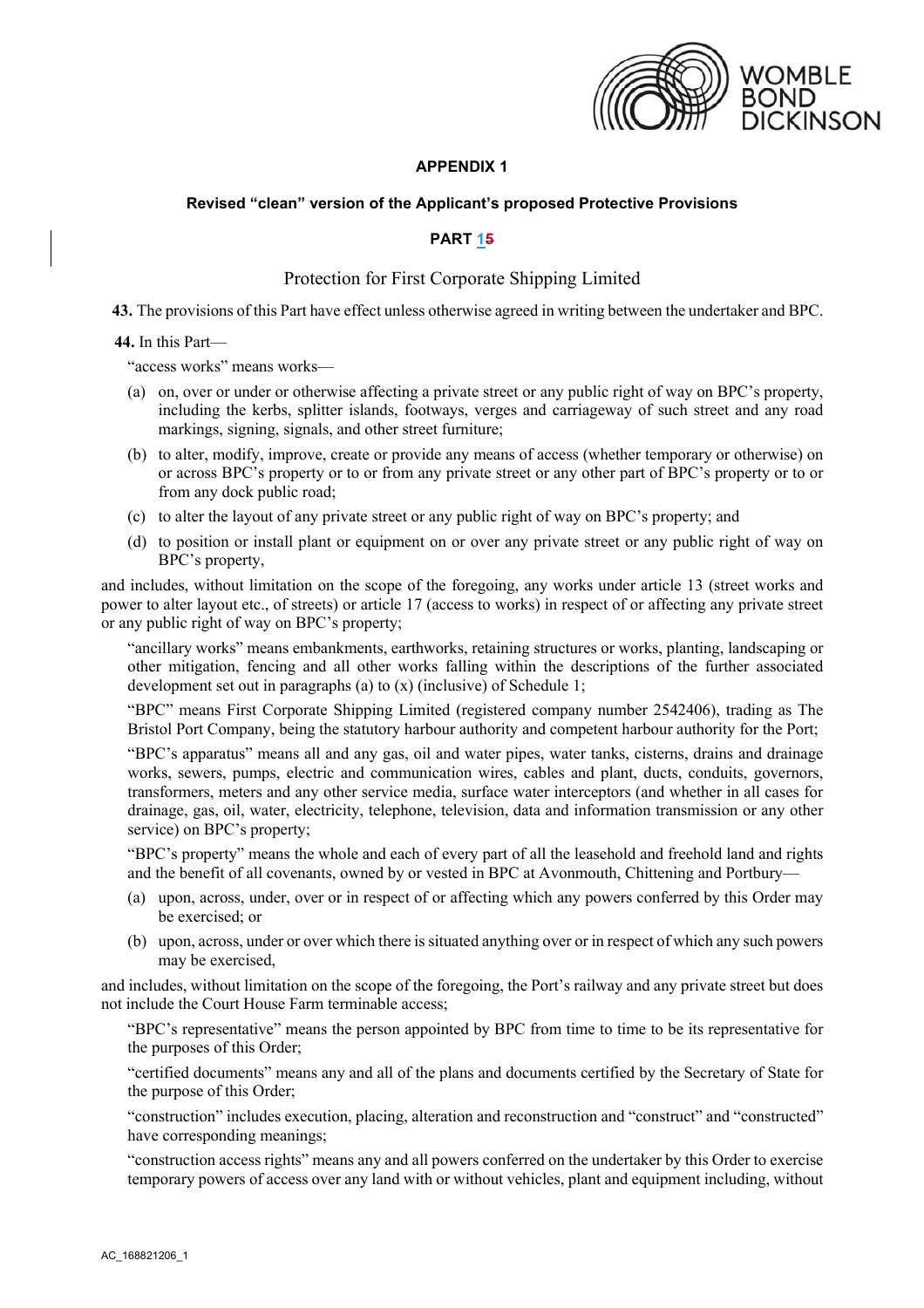limitation on the scope of the foregoing, any ancillary powers to remove buildings and vegetation from that land and to construct works for the purpose of providing a means of access;

"Court House Farm easement" means a Deed of Grant of Easement dated 4 September 2017 made between Network Rail and First Corporate Shipping Limited t/a The Bristol Port Company;

"Court House Farm terminable access" means the existing crossing at grade over the disused Portishead Branch Line which is described in the Court House Farm easement;

"dock public road" means each of the streets known as Marsh Lane, Royal Portbury Dock Road (including the roundabout at its junction with Portbury Way and Gordano Way), Redland Avenue, Gordano Way, Garonor Way and Portbury Way to the extent that it is maintainable highway;

"drainage works" means works—

(a) to create, alter or remove any culvert or other crossing over, under or affecting any watercourse or drainage ditch on, over or under BPC's property or which drains water to or from BPC's property; and

(b) to make any opening or connection into any watercourse belonging to BPC or to lay down, take up or alter any pipes for that purpose;

"environmental protection works" means measures reasonably required to be carried out on or in respect of Work No. 18 to protect the scrub environment and water bodies established and managed by BPC;

"highway access land" means any and all of parcels  $5/30$ ,  $5/61$ ,  $5/62$ ,  $5/65$  and  $5/70$ ;

"maintainable highway" has the same meaning as in section 86(1) of the 1991 Act;

"Marsh Lane track" means the private street referred to in Schedule 3 and there described as Access Road to the M5 Avonmouth Bridge east of Marsh Lane, Easton-in-Gordano;

"Marsh Lane track land" means any and all of parcels 5/25, 5/95, 5/100, 5/105, 5/106, 5/112 and 5/113 and that part of parcel 5/28 which lies to the east of an imaginary line projected in a northerly direction across the disused railway at 126 miles 78 chains and includes the Marsh Lane track;

"plans" includes sections, elevations, designs and design data, drawings, calculations, specifications, programmes, method statements, assessments of risk relating to the construction, carrying out, maintenance and, where appropriate, removal of any work;

"Port" means the port and harbour of Bristol;

"Port's railway" means the railway owned by BPC leading from Portbury Junction, Pill to the Royal Portbury Dock;

"powers of temporary possession" means the powers conferred by article 33 (temporary use of land for carrying out the authorised development);

"preparatory activities" means ecological mitigation works, archaeological investigations, boreholes, intrusive surveys, environmental surveys and monitoring, other investigations for the purpose of assessing ground conditions or the receipt and erection of construction plant and equipment, utility diversions or ground clearance works but excluding any such activities carried out under article 23 (authority to survey and investigate land) or the powers conferred by section 11(3) (powers of entry) of the 1965 Act as applied by this Order in respect of any of BPC's property;

"private street" means any street on BPC's property which is not a maintainable highway;

"rail link land" means any and all of parcels 5/104, 5/107, 5/108, 5/165, 5/171, 6/25 and 6/55;

"railway rights land" means any and all of parcels 5/95, 5/100, 5/105, 5/122, 5/137, 5/140, 5/141, 6/10, 6/15, 6/20, 6/55, 6/60 and 6/80;

"relevant works" means that part of Work 1C that is on the Port's railway and Works Nos. 14, 14A, 14B, 15, 16, 16A, 16C, 18, 19 and 20;

"specified work" means—

- (a) that part of Work 1C that is on the Port's railway;
- (b) the whole of Work Nos. 14, 14A, 15, 16, 16A, 16C, 18, 19 and 20;
- (c) all access works and drainage works; and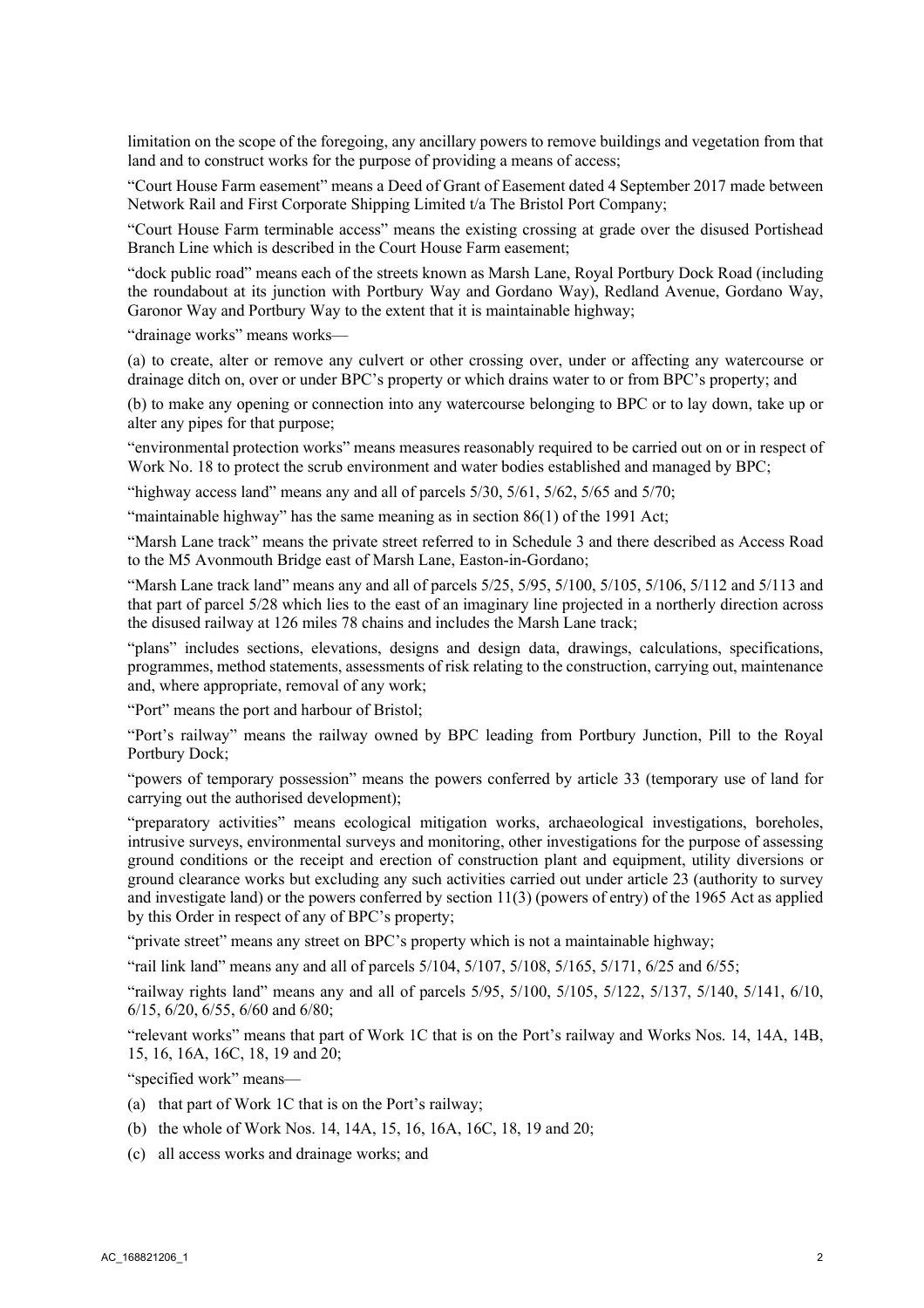(d) so much of all other parts of the authorised development and of any works to be carried out under the powers conferred by article 33 as is situated upon, across, under, over or within 5 metres of BPC's property, including all environmental mitigation and restoration measures;

(2) In this Part—

- (a) references to the undertaker include references to any person to or in which any or all of the benefit of the provisions of this Order and any related statutory powers are transferred or are vested pursuant to any provision of this Order and any person which may by virtue of any agreement made pursuant to article 11 (agreements with Network Rail) whether alone or jointly with another exercise any or all of the powers contained in this Order;
- (b) references to numbered parcels are to the parcels of land so numbered in the book of reference;
- (c) references to a requirement to consult include that consultation must take place in good faith and in a timely manner with the provision of all reasonably necessary information and so that the party concerned must act reasonably in taking into account the reasonable comments made by the other party in response; and
- (d) references to BPC's consent, agreement or approval are to BPC's prior consent, agreement or approval given in writing.

**45.** Nothing in this Order affects—

- (a) any right of BPC to use the Court House Farm terminable access; or
- (b) the provisions of the Court House Farm easement or any other agreement relating to the Court House Farm terminable access

and accordingly the following provisions of this Part of this Schedule do not apply as regards the Court House Farm terminable access.

**46.** The undertaker must give written notice to BPC if any application is proposed to be made by the undertaker for the Secretary of State's consent under article 10 (consent to transfer of benefit of order) and any such notice must be given no later than 28 days before any such application is made and must describe or give (as appropriate)—

- (a) the nature of the application to be made;
- (b) the extent of the geographical area to which the application relates; and
- (c) the name and address of the person acting for the Secretary of State to whom the application is to be made.

**47.**—(1) No agreement made under article 11 (agreements with Network Rail) may authorise or permit the exercise by Network Rail, or by the undertaker, or by Network Rail and the undertaker jointly, of any powers and rights of Network Rail and the undertaker (as the case may be) under any BPC contract or affecting any of BPC's property.

(2) In sub-paragraph (1), "BPC contract" means all and any contracts, licences, easements and other agreements, permissions and consents to which BPC is a party or of which it has the benefit.

#### **Watercourses and drainage**

**48.**—(1) No part of any impounded dock at the Port is included within the definition of "watercourse" for any purpose of this Order.

(2) The undertaker must not without BPC's consent (such consent not to be unreasonably withheld or delayed but which may be given subject to reasonable conditions) create any new discharges for water into any watercourse belonging to or used by BPC.

(3) Without limitation on the scope of sub-paragraph (2), any consent given by BPC under this paragraph—

- (a) may be given subject to reasonable conditions as to the quantities of water permitted to be discharged and as to the duration of any use of the relevant watercourse by the undertaker; and
- (b) does not obviate the need for the undertaker to obtain any further consents required in relation to the activity concerned.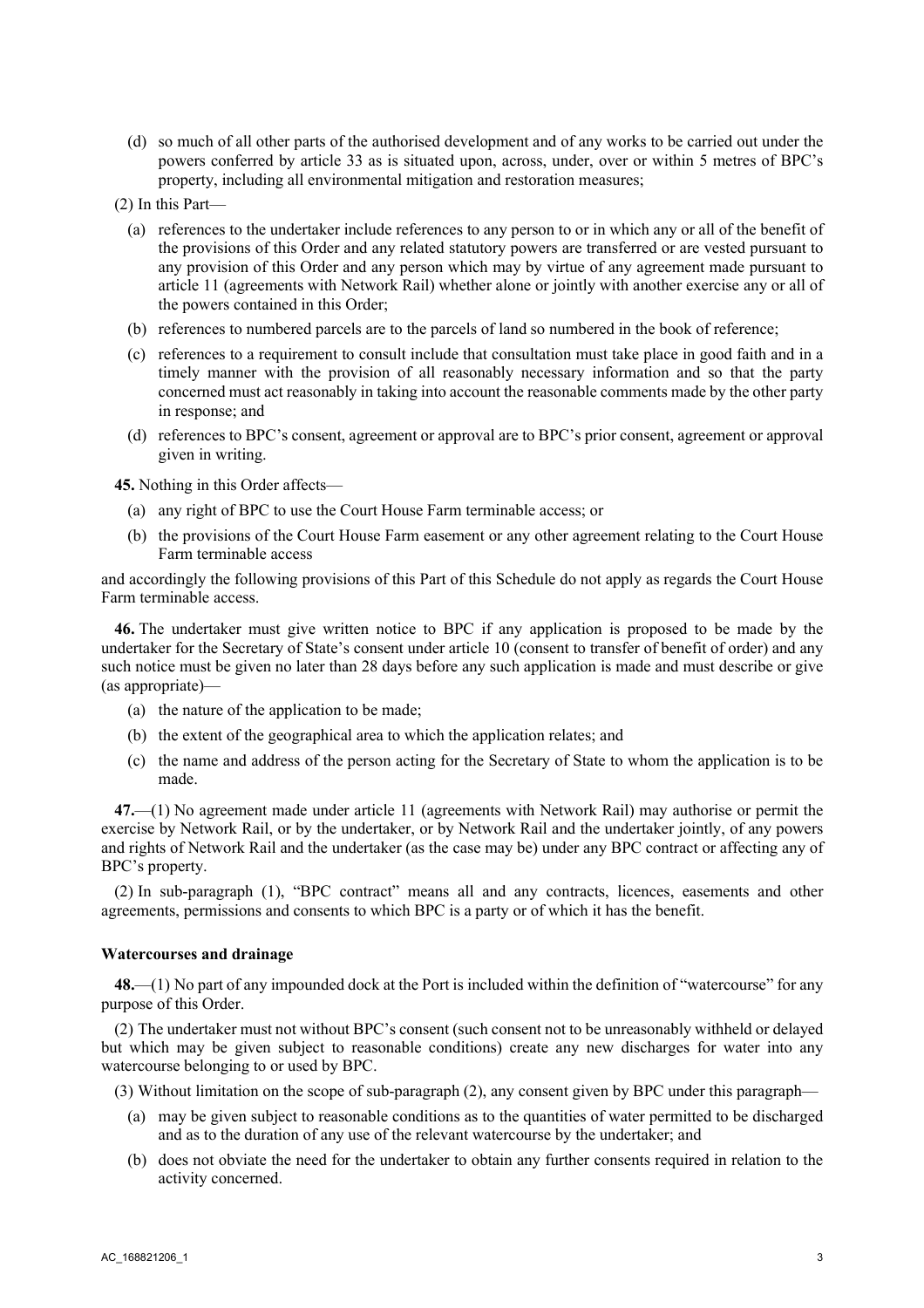(4) In the exercise of any power under article 22 (discharge of water), the undertaker must not damage or interfere with the bed or banks of any watercourse in, on, over or under BPC's property.

#### **Surveys**

**49.**—(1) The undertaker must not exercise the powers conferred by article 23 (authority to survey and investigate land) or the powers conferred by section 11(3) (powers of entry) of the 1965 Act as applied by this Order in respect of any of BPC's property—

- (a) outside the Order limits except to the extent that BPC agrees for the purpose of carrying out nonintrusive surveys, investigations and monitoring only;
- (b) other than to the extent that the exercise of such powers is necessary in connection with carrying out the authorised development; and
- (c) other than by prior agreement with BPC on each and every occasion, such agreement not to be unreasonably withheld or delayed but which may be given subject to reasonable conditions, and on at least 14 days' notice.

(2) When requesting BPC's agreement to access under sub-paragraph (1) the undertaker must provide to BPC full details of the property to which access is requested, the activities proposed (including risk assessments and method statements and intended duration of the activities), the identity of the persons who would undertake them and any apparatus that might be left on the affected property.

(3) BPC is, without limitation on the scope of sub-paragraph  $(1)(c)$ —

- (a) entitled to refuse access as requested by the undertaker on any occasion for operational reasons, in which case BPC must act reasonably and without delay in seeking to offer alternative arrangements; and
- (b) entitled as a condition of its agreement on any occasion to require the production of evidence of the existence of adequate insurance with insurers of repute, the proceeds of which will be available to cover all liability, costs, claims, expenses and demands which may arise as a result of that access.

(4) The undertaker must remove any equipment left on, over or under BPC's property as soon as reasonably possible after completion of the relevant surveys and investigations.

(5) The undertaker must, at its own expense, deliver to BPC as soon as reasonably practicable after their production on a non-reliance basis copies in an electronic format of all survey and ground investigation reports carried out in respect of BPC's property under the powers conferred by article 23 or the powers conferred by section 11(3) of the 1965 Act as applied by this Order, which reports BPC may use and provide to others (on a non-reliance basis) free of cost in connection with works and operations at the Port.

#### **Streets, access and public rights of way**

**50.**—(1) The undertaker must not in carrying out any works or exercising the powers conferred by this Order cause pedestrian or vehicular access to or across any of BPC's property (including access for cargo operations but excluding access over the Court House Farm terminable access) to be interfered with or obstructed, other than with the consent of BPC, not to be unreasonably withheld or delayed, or, if the carrying out of works or exercising the powers relate to a dock public road, unless the undertaker has first consulted with BPC.

(2) Without limitation on the scope of sub-paragraph (1), the undertaker must not exercise any powers under—

- (a) article 13(1) (street works and power to alter layout etc., of streets) in respect of or so as to affect the Marsh Lane track other than by prior agreement with BPC such agreement not to be unreasonably withheld or delayed but which may be given subject to reasonable conditions;
- (b) article 13(1) in respect of or so as to affect any dock public road unless it has first consulted with BPC; or
- (c) article 13(2) in respect of or so as to affect any private street on any part of BPC's property.

(3) With the exception of the locations specified in columns (1) and (2) of Schedule 7 and shown on sheet 5 of the compounds, haul roads and access to works plan as AW5.1 (access from the highway known as Marsh Lane, Easton in Gordano, north of the disused Portishead Branch railway line) and AW5.3 (access from the highway known as Marsh Lane, Easton in Gordano, south of the disused Portishead Branch railway line) the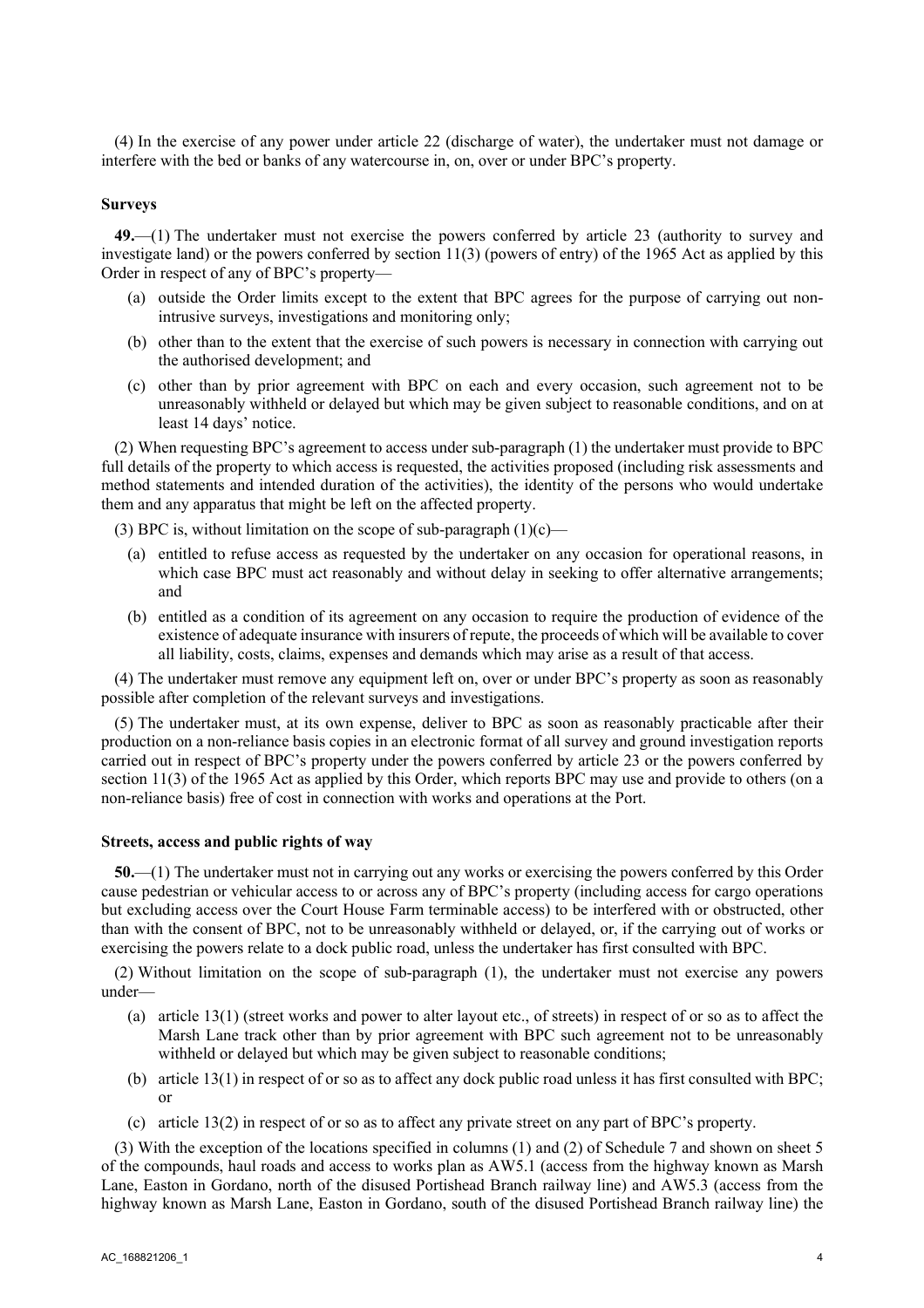undertaker must not pursuant to any powers in this Order carry out any works to create or improve any means of access affecting any private street or any public right of way on BPC's property or any other part of BPC's property or any dock public road.

(4) In carrying out any access works, the undertaker must not so far as reasonably practicable interfere with or obstruct the free, uninterrupted and safe use by other traffic of any street or interfere with street furniture, signage and lighting masts.

(5) Without limitation on the scope of sub-paragraph (1), the undertaker must not exercise any powers under article 15(1) (temporary stopping up of streets and public rights of way) in respect of:

- (a) the Marsh Lane track (except to the extent permitted by article 15(5)) or any other private street; or
- (b) Royal Portbury Dock Road without BPC's consent, such consent not to be unreasonably withheld or delayed but which may be given subject to reasonable conditions.

(6) Despite any provision in this Order, the undertaker must not, except with the agreement of BPC, exercise any power under article 15 or article 46 to use or to authorise the use of any private street or any dock public road or any public right of way on BPC's property as a temporary working site or as a parking place.

(7) The undertaker must exercise the power granted to it under paragraph (5) of article 15 to stop up public rights of way LA8/67/10 and LA/8/68/10 to the extent specified in column (3) of Part 2 of Schedule 5 (Bridleways and footpaths to be temporarily suspended for which no substitute is to be provided during suspension), throughout the period of operation or use of the Lodway Farm construction compound to be constructed as Work No. 17 and the temporary construction compound located under the M5 Avonmouth Bridge.

(8) The undertaker must, before submitting any survey, proposed measures or strategy relating to the Marsh Lane track to the relevant planning authority for approval in accordance with requirement 35 of Schedule 2 (Requirements), consult with BPC in relation to the content of all such surveys, measures and strategies.

(9) Despite paragraphs (1) and (2) of article 19—

- (a) any street constructed under this Order on BPC's property; and
- (b) the altered or diverted part of any street altered or diverted under this Order on BPC's property

must be maintained by and at the expense of the relevant highway authority at all times from its completion.

(10) If the undertaker acquires, whether compulsorily or by agreement, any of BPC's property within the Order limits, or any right or interest in or over such property, which property is subject to a public right of way, from the date of the acquisition of the relevant land, right or interest or from the date of entry onto the land by the undertaker under section 11(1) of the 1965 Act (power of entry), whichever is the earlier, any liability or responsibility of BPC to the relevant highway authority for or in respect of the maintenance of that public right of way is extinguished and that public right of way shall after that date instead be maintained by and at the expense of the relevant highway authority.

(11) Without limitation on the scope of any other provision in this Part if any damage to any public right of way on BPC's property is caused in the exercise of any powers under this Order or by carrying out of, or in consequence of the construction of, any works under this Order, the undertaker must make good such damage and pay to BPC all reasonable expenses to which BPC may be put by reason of any such damage.

(12) The undertaker must not exercise any powers under article 13, article 15 or article 46 (traffic regulation) over or in respect of any part of BPC's property or any dock public road after completion of construction of the authorised development.

#### **Acquisition and use of land**

**51.**—(1) The undertaker must not exercise the powers conferred by section 271 (extinguishment of rights of statutory undertakers: preliminary notices) of the 1990 Act in relation to any rights of BPC over or in respect of the railway rights land or the highway access land; or any of BPC's apparatus.

(2) Despite any other provision of this Order, if the undertaker acquires any interest in the railway rights land or in the highway access land, whether compulsorily or by agreement, no rights of BPC over or in respect of the railway rights land or the highway access land so acquired must be extinguished.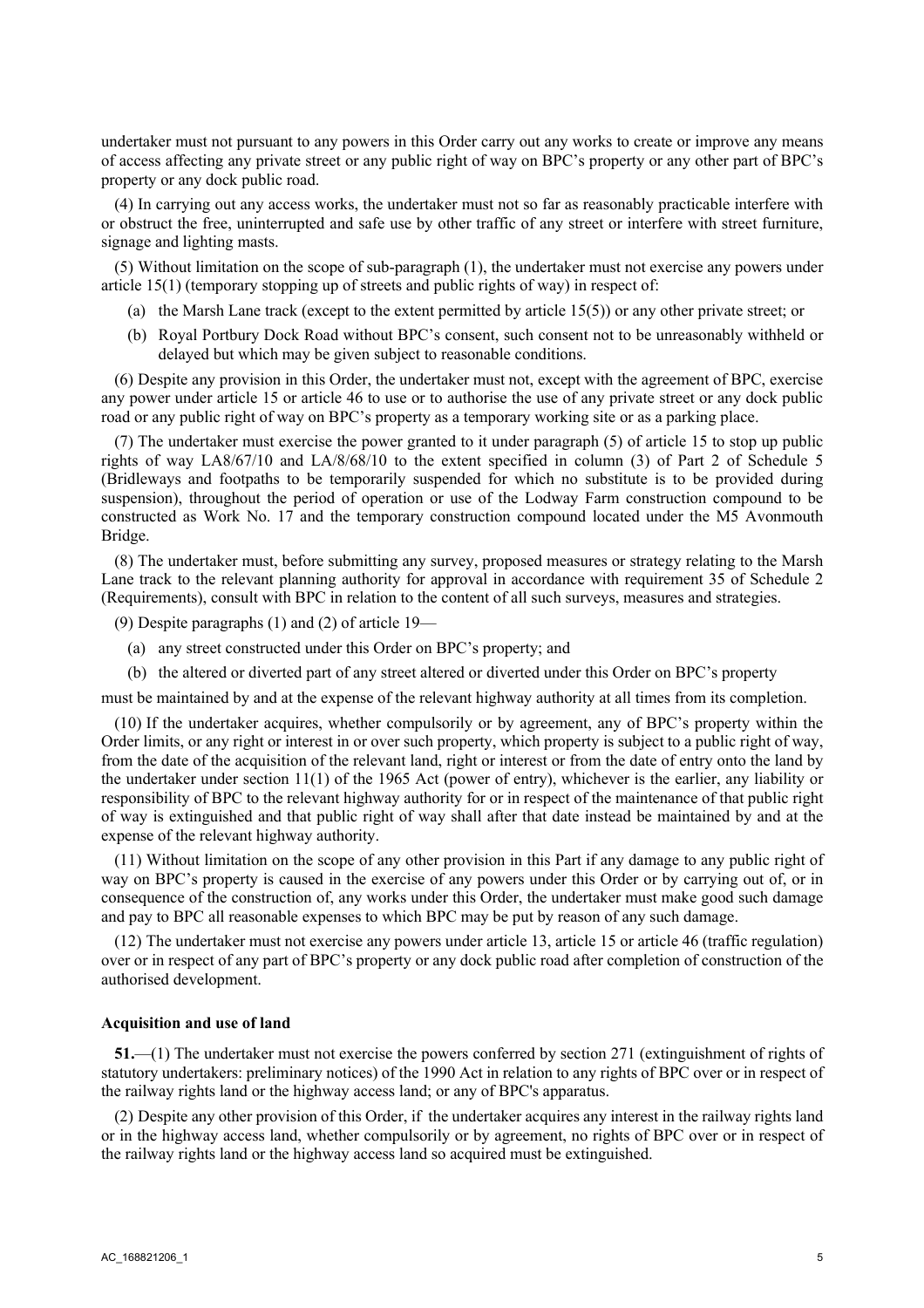#### **Use of land and execution, maintenance and use of the authorised development**

**52.**—(1) Despite any provision in this Order or anything shown on the land plan, the undertaker must not except with the agreement of BPC—

- (a) exercise any powers of temporary possession over or in respect of parcel 5/75 or (if and to the extent they form part of BPC's property) parcel 5/85 or parcel 5/86 unless BPC fails, within 14 days of a request by the undertaker, to make available for exercise by the undertaker in substitution for the exercise of the relevant powers temporary rights of access over other land which are sufficient (whether alone or in conjunction with the exercise by the undertaker of other powers under this Order) to enable the undertaker to gain access in connection with the construction of the authorised development, with such vehicles, plant and equipment as may be necessary, from access point AW5.3 shown on the compounds, haul roads and access to works plan to the accommodation bridge (and associated walls, embankments and structures) on land adjacent to parcel 05/86 and to the culvert, watercourse and head wall situated on land adjacent to parcel 05/85; or
- (b) other than any construction access rights which may be authorised by or pursuant to the terms of this Order over the Marsh Lane track, the rail link land or parcel 05/75, or over bridleways and footpaths that are open to the public, exercise any construction access rights over BPC's property or otherwise use any part of BPC's property for the purpose of gaining access to any part of the authorised development or to any other land or in connection with the construction or maintenance of the authorised development.

(2) Any exercise of powers of temporary possession by the undertaker in respect of the rail link land or the Marsh Lane track land which may be permitted pursuant to the terms of this Order is subject to, and in common with, the use of the rail link land and the Marsh Lane track land by BPC and by any other person acting with BPC's authority or which may have rights to use the rail link land and the Marsh Lane track land.

**53.**—(1) If required to do so by BPC (acting reasonably), the undertaker must at its cost and expense procure that surveys are carried out to a specification approved by BPC (acting reasonably) to show the condition of any land of which temporary possession is taken under article 33 (together with all associated structures) before the undertaker's use of it begins and after that use ends.

(2) The undertaker must promptly after receipt of reasonable demand by BPC and at the undertaker's cost and expense make good any and all damage and wear and tear caused to any part of BPC's property which is used by the undertaker in connection with the construction or maintenance of the authorised development where in BPC's reasonable opinion the rectification of such damage, wear or tear is necessary in the interests of safety or security.

(3) If required to do so by BPC (acting reasonably), the undertaker must permit BPC to inspect the execution of all works of rectification being carried out under this paragraph in order to ensure compliance by the undertaker with the requirements of this paragraph.

**54.**—(1) The undertaker must present to BPC not less than three months before the intended date of commencing construction the draft programme for the execution of each part of the authorised development on BPC's property.

(2) The undertaker must consult with BPC in relation to the draft programme and must present its final programme for the execution of the authorised development on BPC's property to BPC not less than four weeks before the intended date of commencing construction.

(3) The undertaker must not enter on or take temporary possession of any part of BPC's property unless it has served at least 14 days' written notice on BPC of its intended entry onto that part.

(4) In this paragraph "intended date of commencing construction" means the first date on which the undertaker wishes to commence construction of any part of the authorised development on, under or over any part of BPC's property, including carrying out any preparatory activities.

(5) In the exercise of any powers of temporary possession in respect of any part of BPC's property and in the commencement and execution of the authorised development on BPC's property the undertaker must—

- (a) proceed diligently with the works affecting each part of BPC's property; and
- (b) notify BPC in writing of the completion of the relevant part of the authorised development affecting each part of BPC's property within fourteen days of its completion.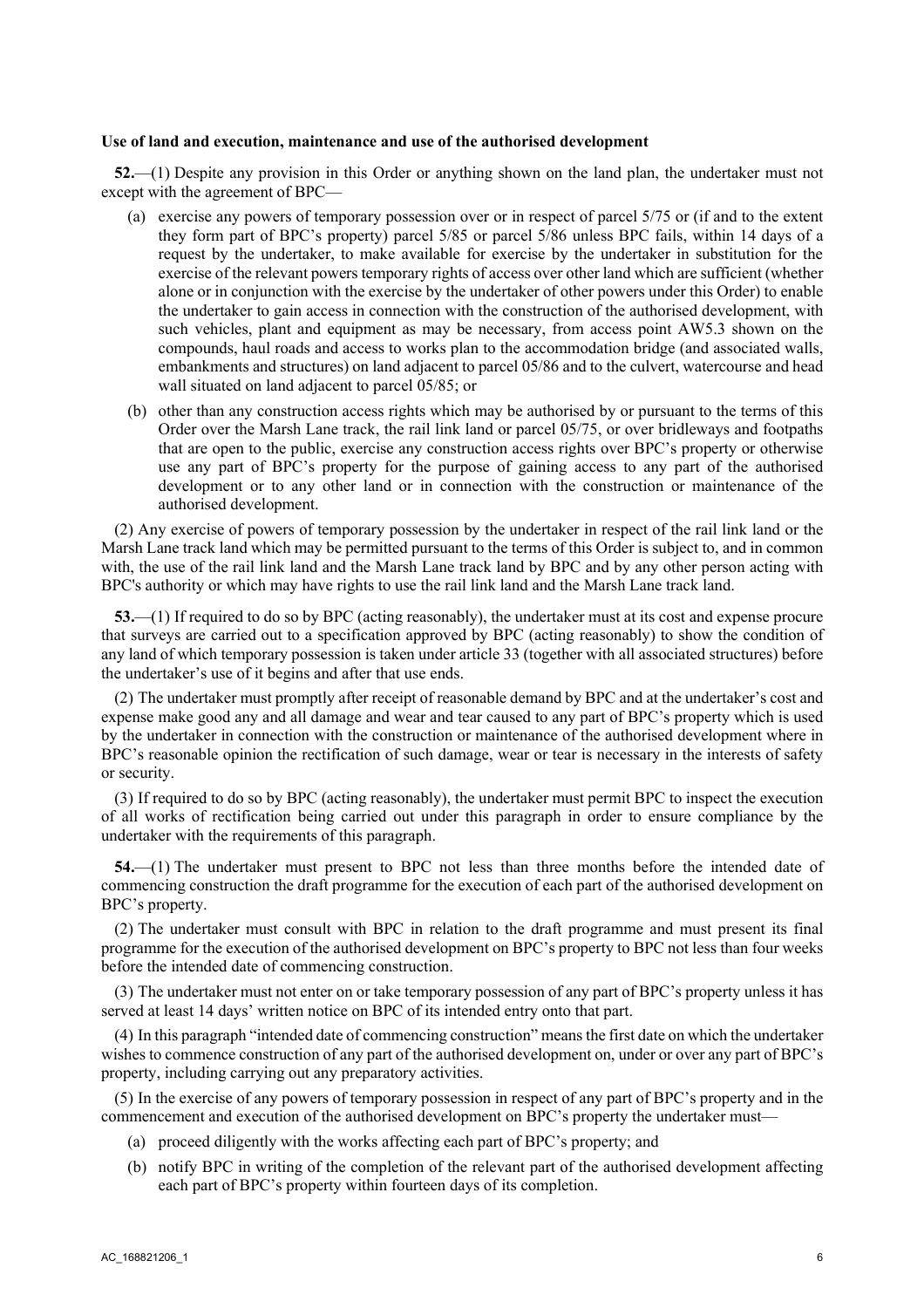(6) In the exercise of any powers of temporary possession in respect of any part of BPC's property the undertaker must not—

- (a) except with the agreement of BPC, provide or authorise the provision of car parking or storage (for materials or other items) facilities on any part of BPC's property other than within Work No. 16A;
- (b) demolish or remove any buildings; or
- (c) except as BPC agrees, construct or carry out on BPC's property any works comprising fencing, any mitigation works, ground or rock stability, geotechnical or strengthening works other than works which are of a temporary nature.

(7) In addition to and without limitation on the scope of the undertaker's other obligations under this Order (including those in article 33(4) and Schedule 2), before giving up possession of any part of BPC's property in respect of which any powers of temporary possession have been exercised the undertaker must remove any works constructed in contravention of sub-paragraph (6) or paragraph 55.

## **Works**

**55.** Despite any provision of this Order or anything shown on the certified documents except as BPC may agree—

- (a) no part of Work No. 14 or any ancillary works associated with Work No. 14 must be constructed or maintained on parcel 04/55; and
- (b) other than works of a temporary nature, no ancillary works associated with any relevant works or with Work No. 1A or Work No. 1B must be constructed or maintained upon, across, under or over any of BPC's property of which only temporary possession is taken under this Order or over which the undertaker does not, under this Order, acquire rights authorising the retention of those ancillary works.

**56.**—(1) The undertaker must before commencing construction of any specified work supply to BPC proper and sufficient plans of that work for BPC's approval and the specified work must not be commenced or executed except in accordance with such plans as have been approved in writing by BPC.

(2) Subject to sub-paragraph (3), BPC's approval under sub-paragraph (1) must not be unreasonably withheld or delayed, but may be given subject to reasonable conditions.

(3) BPC's approval to plans must not be unreasonably withheld or delayed, but may be given subject to reasonable conditions,—

- (a) in respect of all or any of Work No. 1C on BPC's property and Work No. 19, if and in so far as the proposed works comprise and, following design development, are broadly consistent with the works shown on drawings W1097B-ARP-DRG-ECV-000305, W1097B-ARP-DRG-ECV-000330 and W1097B-ARP-DRG-ECV-000331;
- (b) in respect of Work No. 18 if and in so far as the proposed works comprise and, following design development, are broadly consistent with the Bridleway Extension Under the Elevated M5 Plan, and
- (c) in respect of Work No. 16C, if and in so far as the proposed works comprise only work necessary to renew the level crossing in modern equivalent form.

(4) Where under sub-paragraph (2) or (3) BPC's approval to plans submitted by the undertaker under subparagraph (1) cannot be unreasonably withheld or delayed if by the end of the period of 28 days beginning with the date on which such plans have been supplied to BPC, BPC has not intimated disapproval of those plans and the grounds of disapproval the undertaker may serve upon BPC written notice requiring BPC to intimate approval or disapproval within a further period of 28 days beginning with the date upon which BPC receives written notice from the undertaker. If by expiry of the further period of 28 days BPC has not intimated approval or disapproval, BPC is deemed to have approved the plans as submitted.

(5) When signifying approval of plans submitted under sub-paragraph (1), BPC may specify any protective works (whether temporary or permanent) which in BPC's opinion should be carried out before the commencement of the construction of a specified work to ensure the safety or stability of BPC's property or the continuation of safe and efficient operation of the Port (including the Port's railway) and such protective works as may be reasonably necessary for those purposes are to be constructed by BPC but at the expense of the undertaker, or if BPC so desires such protective works must be carried out by the undertaker at its own expense with all reasonable dispatch, and the undertaker must not commence the construction of the specified work until BPC has notified the undertaker that the protective works have been completed to BPC's reasonable satisfaction.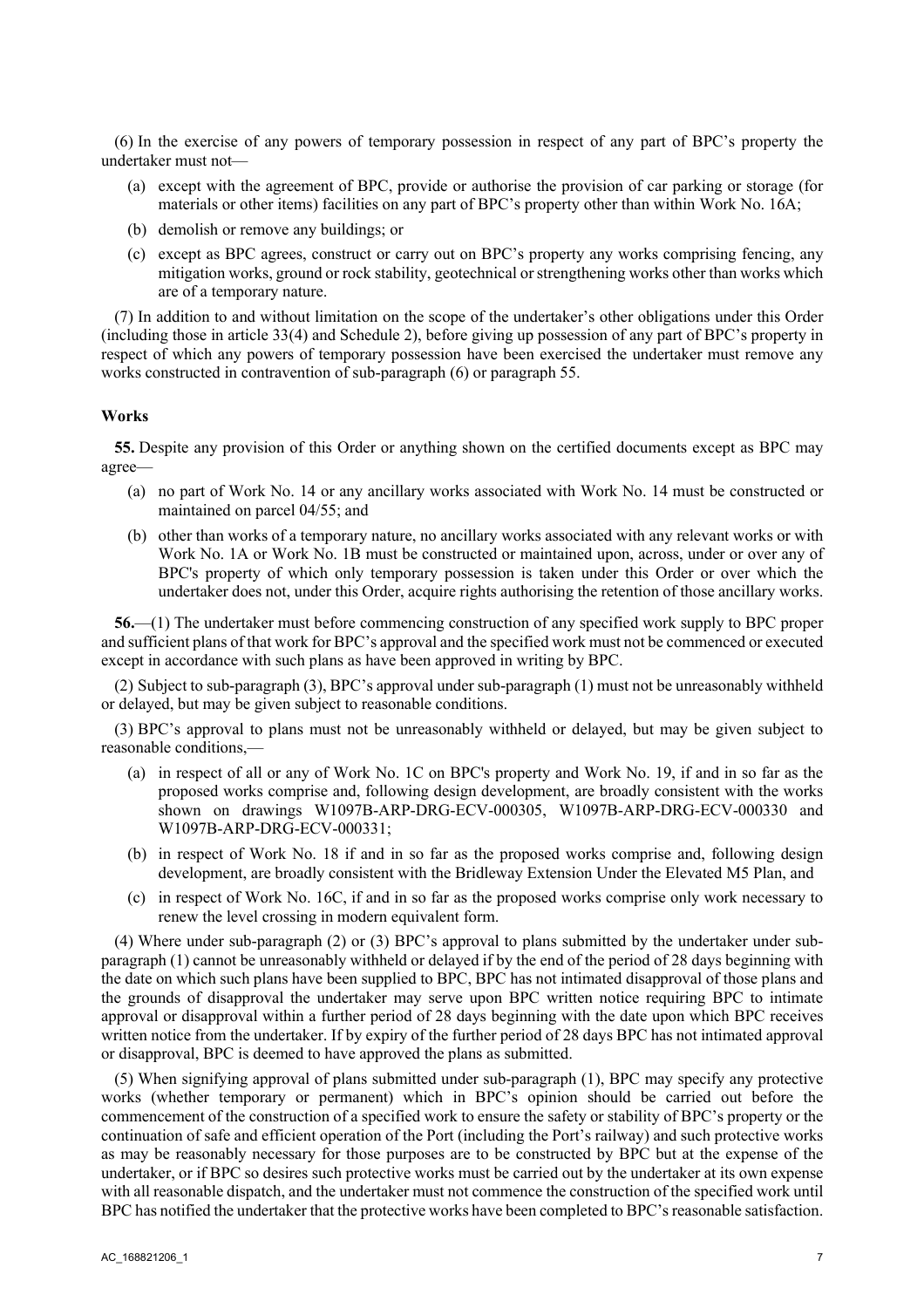(6) When signifying approval of plans submitted under sub-paragraph (1) in relation to Work No. 18, BPC may specify any environmental protection works which in BPC's reasonable opinion should be implemented before the commencement of, or during, the construction of Work No. 18 and such environmental protection works as may be reasonably necessary for those purposes are to be implemented by BPC but at the expense of the undertaker, or if BPC so desires such environmental protection works must be implemented by the undertaker at its own expense with all reasonable dispatch, and except to the extent BPC may agree the undertaker must not commence the construction of the specified work until BPC has notified the undertaker that any and all relevant environmental protection works have been implemented to BPC's reasonable satisfaction.

**57.**—(1) Any specified work and any protective works (and any environmental protection works connected with Work No. 18) to be constructed or implemented by virtue of paragraph 56(5) or 56(6) must, when commenced, be constructed and implemented with all reasonable dispatch in accordance with the plans approved or deemed to have been approved under paragraph 56—

- (a) under BPC's supervision (where appropriate and if given) and to BPC's reasonable satisfaction;
- (b) in such manner as to cause as little damage as is possible to BPC's property; and
- (c) so far as is reasonably practicable, so as not to interfere with or obstruct the free, uninterrupted and safe and efficient operation of the Port (including use of the Port's railway or the traffic on it).

(2) If any damage to BPC's property or any such interference or obstruction is caused by the carrying out of, or in consequence of the construction of, a specified work, the undertaker must, regardless of any approval described in paragraph 56(1), make good such damage and pay to BPC all reasonable expenses to which BPC may be put and compensation for any loss which it may sustain by reason of any such damage, interference or obstruction.

(3) Nothing in this Part of this Schedule imposes—

- (a) any liability on the undertaker with respect to any damage, costs, expenses or loss attributable to the negligence of BPC or its servants, contractors or agents; or
- (b) any liability on BPC with respect to any damage, costs, expenses or loss attributable to the negligence of the undertaker or its servants, contractors or agents.

**58.** The undertaker must—

- (a) at all times afford reasonable facilities to BPC's representative (or to a person nominated by BPC's representative) for access to a specified work during its construction; and
- (b) supply BPC with all such information as BPC's representative may reasonably require with regard to a specified work or the method of constructing it.

**59.** BPC must at all times afford reasonable facilities to the undertaker and its agents for access to any works carried out by BPC under this Part during their construction and must supply the undertaker with such information as it may reasonably require with regard to such works or the method of constructing them.

**60.**—(1) If any permanent or temporary alterations or additions to BPC's property, or any protective works under paragraph 56(5), are reasonably necessary during the construction of a specified work, or during a period of 12 months after the opening for public use of any part of the authorised development that includes a specified work, in consequence of the construction of that specified work, such alterations and additions may be carried out by BPC and if BPC gives to the undertaker reasonable notice of its intention to carry out such alterations or additions, the undertaker must pay to BPC all costs reasonably and properly incurred in constructing those alterations or additions including, in respect of any such alterations and additions as are to be permanent, a capitalised sum representing the increase of the costs which may be expected to be reasonably incurred by BPC in maintaining, working and, when necessary, renewing any such alterations or additions.

(2) If the cost of maintaining, working or renewing BPC's property is reduced in consequence of any such alterations or additions a capitalised sum representing such saving must be set off against-any sum payable by the undertaker to BPC under this paragraph.

**61.** The undertaker must repay to BPC all fees, costs, charges and expenses reasonably and properly incurred by BPC—

(a) in constructing any protective works under the provisions of paragraph 56(5) and in implementing any environmental protection works under the provisions of paragraph 56(6) including, in respect of any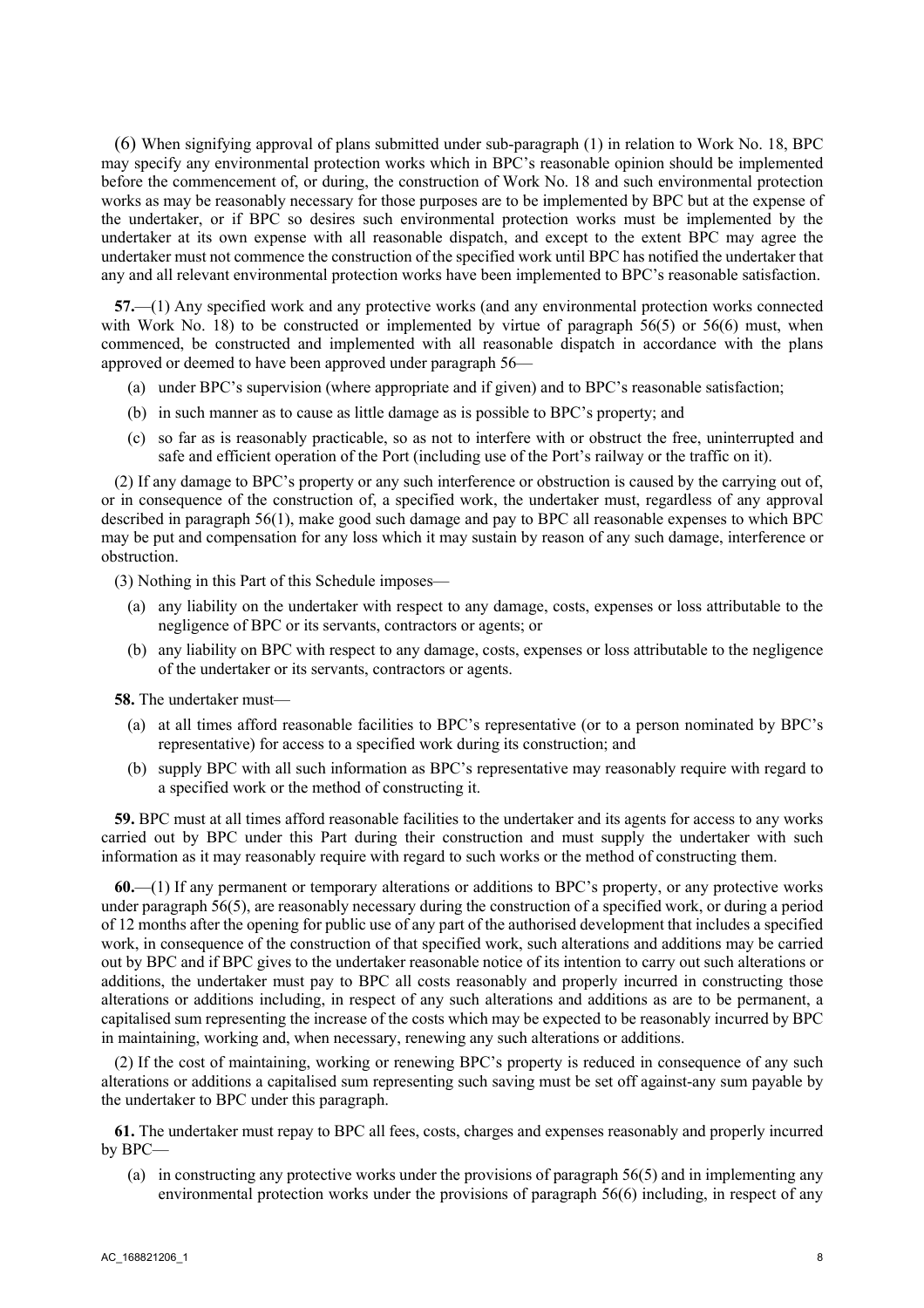permanent protective works or permanent environmental protection works, a capitalised sum representing the cost of maintaining and renewing those works;

- (b) in respect of BPC's representative's approval of plans submitted by the undertaker and the supervision by BPC of the construction of a specified work and otherwise in connection with the implementation of the provisions of this Part;
- (c) in respect of the employment or procurement of the services of any persons whom it is reasonably necessary to appoint for inspecting, watching and lighting BPC's property (including the Port's railway) and for preventing, so far as may be reasonably practicable, interference, obstruction, danger or accident arising from the construction or failure of a specified work; and
- (d) in respect of any additional temporary lighting of BPC's property in the vicinity of the specified works, being lighting made reasonably necessary by reason or consequence of the construction or failure of a specified work.

**62.** If at any time after the completion of a specified work BPC gives notice to the undertaker informing it that the state of maintenance of any part of the specified work appears to be such as adversely affects the operation or use of any of BPC's property (including the Port's railway) in connection with carrying on BPC's statutory undertaking, the undertaker must, on receipt of such notice, take such steps as may be reasonably necessary to put that specified work in such state of maintenance as not to adversely affect the operation or use of such property in that connection.

**63.** Any additional expenses which BPC may reasonably incur in altering, reconstructing, working, or maintaining under any powers existing at the making of this Order any of BPC's property in connection with carrying on BPC's statutory undertaking by reason of the existence of a specified work, provided that 56 days' previous notice of the commencement of such alteration, reconstruction, working or maintenance has been given to the undertaker, are to be repaid by the undertaker to BPC.

**64.**—(1) The undertaker must pay to BPC all costs, charges, damages and expenses not otherwise provided for in this Part (but subject to article 41 (no double recovery)) which may be occasioned to or reasonably and properly incurred by BPC—

- (a) by reason of the construction, working, maintenance of a specified work or the failure of such a work; or
- (b) by reason of any act or omission of the undertaker or of any person in its employ or of its contractors or others whilst engaged upon a specified work

and the undertaker must indemnify BPC from and against all costs, claims and demands arising out of or in connection with a specified work or any such failure, act or omission; and the fact that any act or thing may have been done BPC on behalf of the undertaker or in accordance with plans approved by BPC or in accordance with any requirement of BPC's representative or under BPC's representative's supervision will not (if it was done without negligence on the part of BPC or of any person in its employ or of its contractors or agents) excuse the undertaker from any liability under the provisions of this sub-paragraph.

(2) BPC must give the undertaker reasonable notice of any such claim or demand made by a third party as soon as reasonably practicable after BPC becomes aware of it and must make no settlement or compromise of such a claim or demand in excess of £10,000 without the prior consent of the undertaker (such consent not to be unreasonably withheld or delayed).

**65.** BPC must, on receipt of a request from the undertaker, from time to time provide free of charge with written estimates of the costs, charges, expenses and other liabilities for which the undertaker is or will become liable under this Part and with such information as may reasonably enable the undertaker to assess the reasonableness of any such estimate or claim made or to be made under this Part.

**66.** In the assessment of any sums payable to BPC under this Part there must not be taken into account any increase in the sums claimed that is attributable to any action taken by or any agreement entered into by BPC if that action or agreement was not reasonably necessary and was taken or entered into with a view to obtaining the payment of those sums by the undertaker under this Part or increasing the sums so payable.

#### **BPC's apparatus**

**67.**— Despite any provision of this Order or anything shown on the land plan—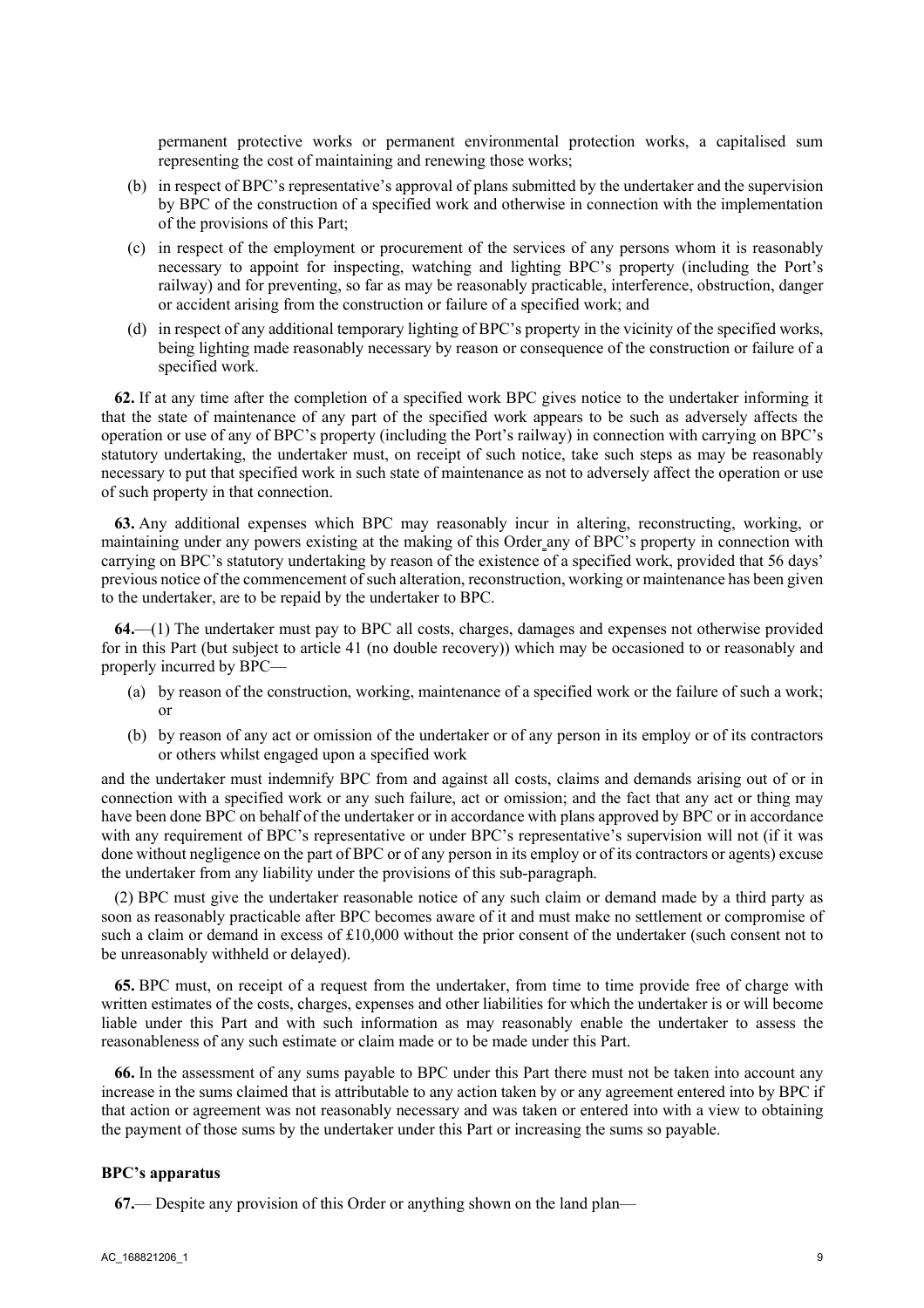- (a) the undertaker must not acquire any of BPC's apparatus other than by agreement;
- (b) any right of BPC to maintain and use any of BPC's apparatus in land must not be extinguished, suspended or interfered with other than with BPC's agreement; and
- (c) the undertaker must not alter, divert, remove, replace, reposition, relocate or repair any of BPC's apparatus other than with BPC's consent (not to be unreasonably withheld or delayed in respect of any specified work).

## **The Port's railway**

**68.** For the purpose of this Order—

- (a) no part of the Port's railway is, or will become by virtue of this Order or the execution of the authorised development, existing operational railway or operational railway; and
- (b) no part of BPC's property or of any other land over which the Port's railway is located (whether or not that land is owned by BPC) is, or will become by virtue of this Order or the execution of the authorised development, operational railway land or currently operational railway land or form part of the railway authorised by this Order to which article 39 (operation and use of railways) applies.

#### **Trees and other vegetation**

**69.**—(1) Despite any provision in this Order and anything shown on the certified documents, in the exercise of any powers under this Order and in the construction, maintenance and operation of the authorised development the undertaker must not—

- (a) plant new or replacement trees, hedges, hedgerows, shrubs or other vegetation on BPC's property otherwise than with BPC's consent, such consent not to be unreasonably withheld or delayed; or
- (b) remove, cut back, fell or lop, prune or reduce in any way any other hedge, tree, shrub or other vegetation on BPC's property otherwise than with BPC's consent, such consent not to be unreasonably withheld or delayed.

## **General**

**70.** The undertaker must in the exercise of any powers under this Order and in the construction, maintenance and operation of the authorised development secure compliance with and implementation of all and any applicable conditions attached to any relevant consent, agreement or approval given by BPC for the purpose of this Part.

**71.** Article 49 (procedure in relation to further approvals, etc) will not apply in relation to any consent, agreement or approval from BPC required under this Order.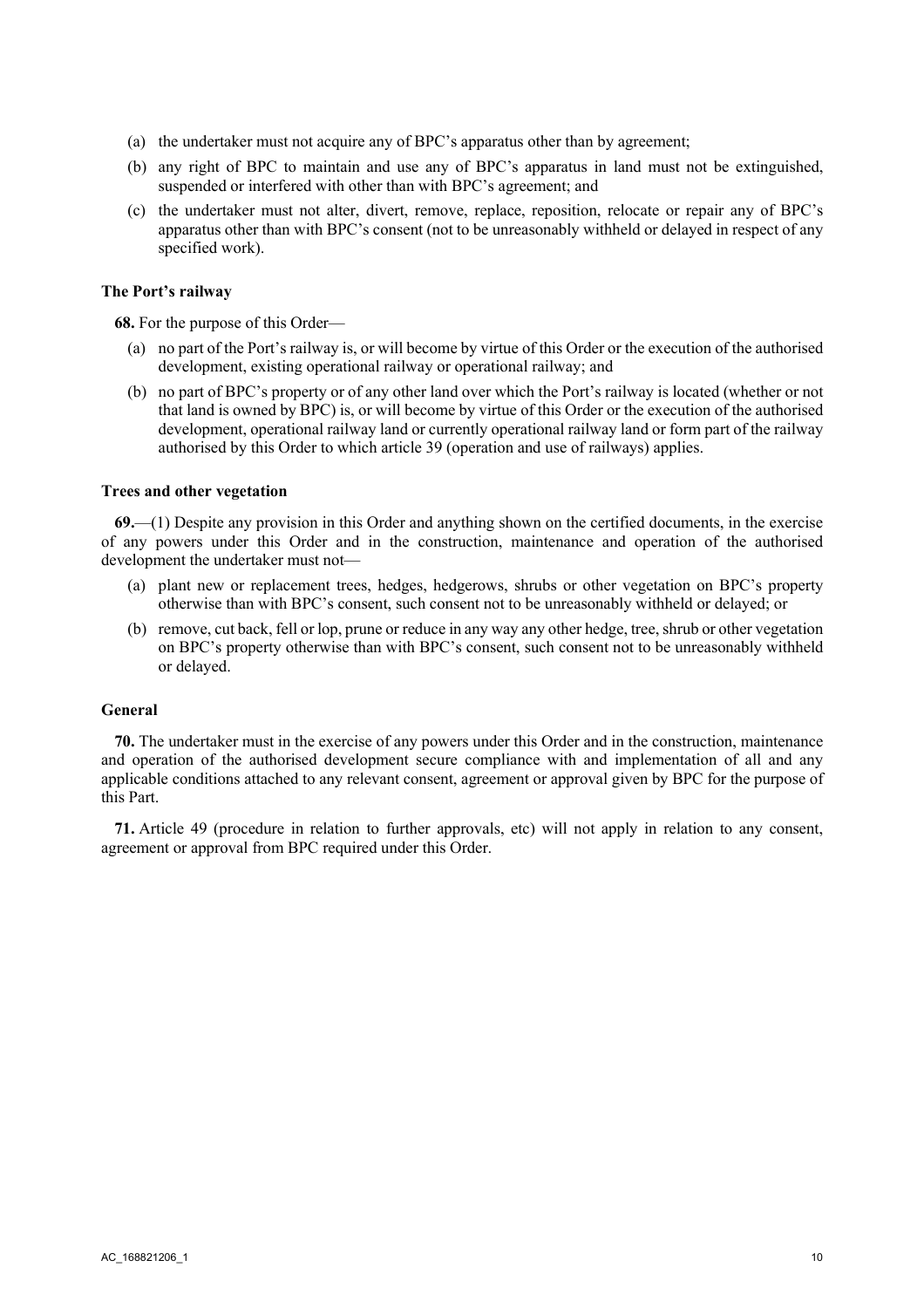#### **APPENDIX 2**

## **Comparison between previously submitted draft DCO Schedule 16 paragraph 5 and position now proposed by the Applicant**

## **THE PORTISHEAD BRANCH LINE (METROWEST PHASE 1) ORDER 202X**

#### **PROTECTIVE PROVISIONS**

## **PART 25**

## Protection for First Corporate Shipping Limited

**43.** The provisions of this Part have effect unless otherwise agreed in writing between the undertaker and BPC.

#### **44.** In this Part—

"access works" means works—

- (a) on, over or under or otherwise affecting a private street or any public right of way on BPC's property, including the kerbs, splitter islands, footways, verges and carriageway of such street and any road markings, signing, signals, and other street furniture;
- (b) to alter, modify, improve, create or provide any means of access (whether temporary or otherwise) on or across BPC's property or to or from any private street or any other part of BPC's property or to or from any dock public road;
- (c) to alter the layout of any private street or any public right of way on BPC's property; and
- (d) to position or install plant or equipment on or over any private street or any public right of way on BPC's property,

and includes, without limitation on the scope of the foregoing, any works under article 13 (street works and power to alter layout etc., of streets) or article 17 (access to works) in respect of or affecting any private street or any public right of way on BPC's property;

"ancillary works" means embankments, earthworks, retaining structures or works, planting, landscaping or other mitigation, fencing and all other works falling within the descriptions of the further associated development set out in paragraphs (a) to (x) (inclusive) of Schedule 1;

"BPC" means First Corporate Shipping Limited (registered company number 2542406), trading as The Bristol Port Company, being the statutory harbour authority and competent harbour authority for the Port;

"BPC's apparatus" means all and any gas, oil and water pipes, water tanks, cisterns, drains and drainage works, sewers, pumps, electric and communication wires, cables and plant, ducts, conduits, governors, transformers, meters and any other service media, surface water interceptors (and whether in all cases for drainage, gas, oil, water, electricity, telephone, television, data and information transmission or any other service) on BPC's property;

"BPC's property" means the whole and each of every part of all the leasehold and freehold land and rights and the benefit of all covenants, owned by or vested in BPC at Avonmouth, Chittening and Portbury—

- (e) upon, across, under, over or in respect of or affecting which any powers conferred by this Order may be exercised; or
- (f) upon, across, under or over which there is situated anything over or in respect of which any such powers may be exercised,

and includes, without limitation on the scope of the foregoing, the Port's railway and any private street but does not include the Court House Farm terminable access;

"BPC's representative" means the person appointed by BPC from time to time to be its representative for the purposes of this Order;

"certified documents" means any and all of the plans and documents certified by the Secretary of State for the purpose of this Order;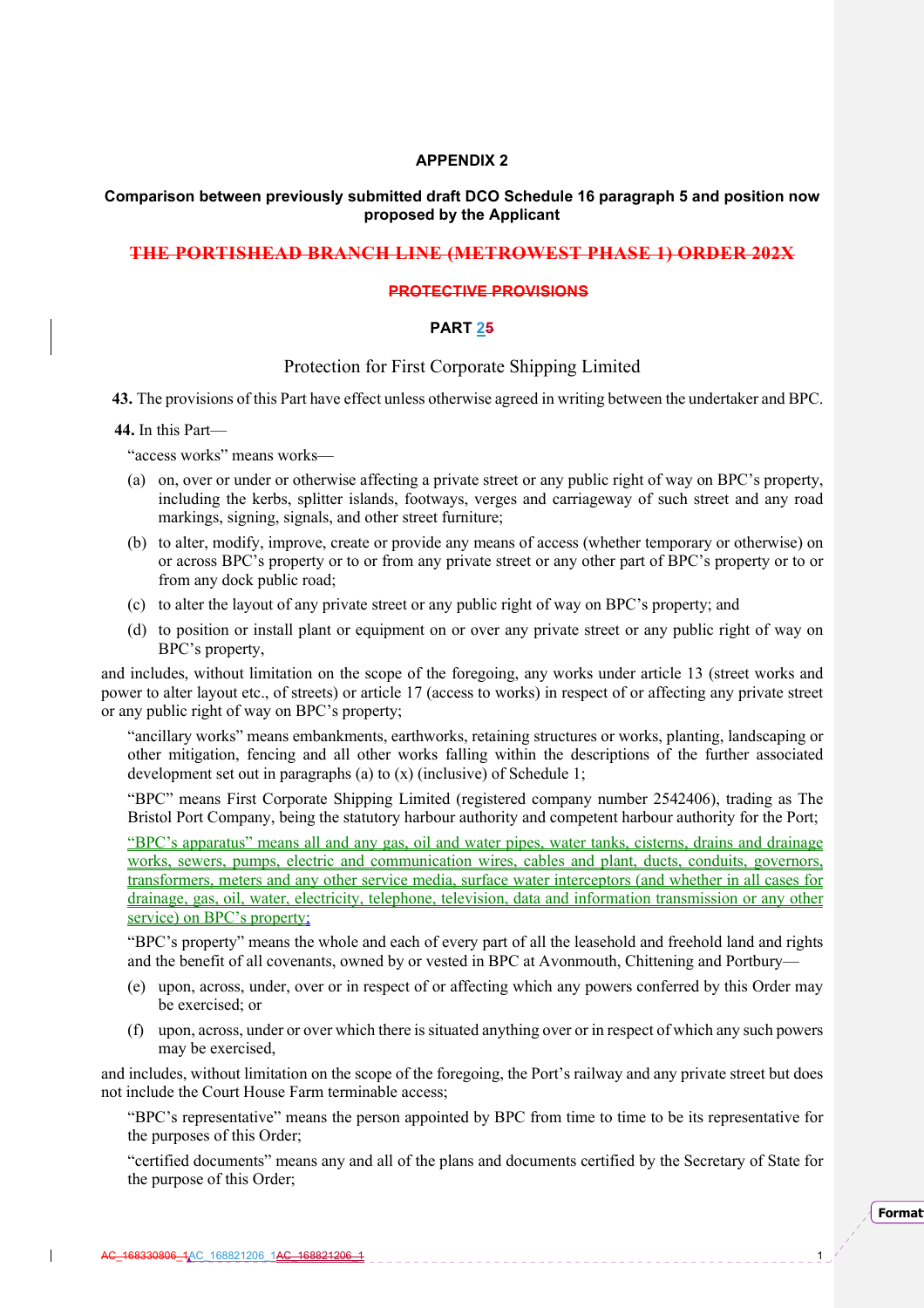"construction" includes execution, placing, alteration and reconstruction and "construct" and "constructed" have corresponding meanings;

"construction access rights" means any and all powers conferred on the undertaker by this Order to exercise temporary powers of access over any land with or without vehicles, plant and equipment including, without limitation on the scope of the foregoing, any ancillary powers to remove buildings and vegetation from that land and to construct works for the purpose of providing a means of access;

"Court House Farm easement" means a Deed of Grant of Easement dated 4 September 2017 made between Network Rail and First Corporate Shipping Limited t/a The Bristol Port Company;

"Court House Farm terminable access" means the existing crossing at grade over the disused Portishead Branch Line which is described in the Court House Farm easement;

"dock public road" means each of the streets known as Marsh Lane, Royal Portbury Dock Road (including the roundabout at its junction with Portbury Way and Gordano Way), Redland Avenue, Gordano Way, Garonor Way and Portbury Way to the extent that it is maintainable highway;

"drainage works" means works—

 $\frac{a}{a}$  to create, alter or remove any culvert or other crossing over, under or affecting any watercourse or drainage ditch on, over or under BPC's property or which drains water to or from BPC's property; and

 $(\theta)(b)$  to make any opening or connection into any watercourse belonging to BPC or to lay down, take up or alter any pipes for that purpose;

"environmental protection works" means measures reasonably required to be carried out on or in respect of Work No. 18 to protect the scrub environment and water bodies established and managed by BPC;

"highway access land" means any and all of parcels 5/30, 5/61, 5/62, 5/65 and 5/70;

"landscaping works" means

(a) removing, cutting back, felling, lopping, pruning or reducing in any way any hedge, hedgerow, tree, shrub or other vegetation on BPC's property; and

(b) planting new or replacement hedges, hedgerows, trees, shrubs or other vegetation on BPC's property

and includes, without limitation on the scope of the foregoing, any works on BPC's property under article 43 (felling or lopping of trees) or article 44 (hedgerows);

"maintainable highway" has the same meaning as in section 86(1) of the 1991 Act;

"Marsh Lane track" means the private street referred to in Schedule 3 and there described as Access Road to the M5 Avonmouth Bridge east of Marsh Lane, Easton-in-Gordano;

"Marsh Lane track land" means any and all of parcels 5/25, 5/95, 5/100, 5/105, 5/106, 5/112 and 5/113 and that part of parcel 5/28 which lies to the east of an imaginary line projected in a northerly direction across the disused railway at 126 miles 78 chains and includes the Marsh Lane track;

"plans" includes sections, elevations, designs and design data, drawings, calculations, specifications, programmes, method statements, assessments of risk relating to the construction, carrying out, maintenance and, where appropriate, removal of any work;

"Port" means the port and harbour of Bristol;

"Port's railway" means the railway owned by BPC leading from Portbury Junction, Pill to the Royal Portbury Dock;

"powers of temporary possession" means the powers conferred by article 33 (temporary use of land for carrying out the authorised development);

"preparatory activities" means ecological mitigation works, archaeological investigations, boreholes, intrusive surveys, environmental surveys and monitoring, other investigations for the purpose of assessing ground conditions or the receipt and erection of construction plant and equipment, utility diversions or ground clearance works but excluding any such activities carried out under article 23 (authority to survey and investigate land) or the powers conferred by section 11(3) (powers of entry) of the 1965 Act as applied by this Order in respect of any of BPC's property;

"private street" means any street on BPC's property which is not a maintainable highway;

"rail link land" means any and all of parcels 5/104, 5/107, 5/108, 5/165, 5/171, 6/25 and 6/55;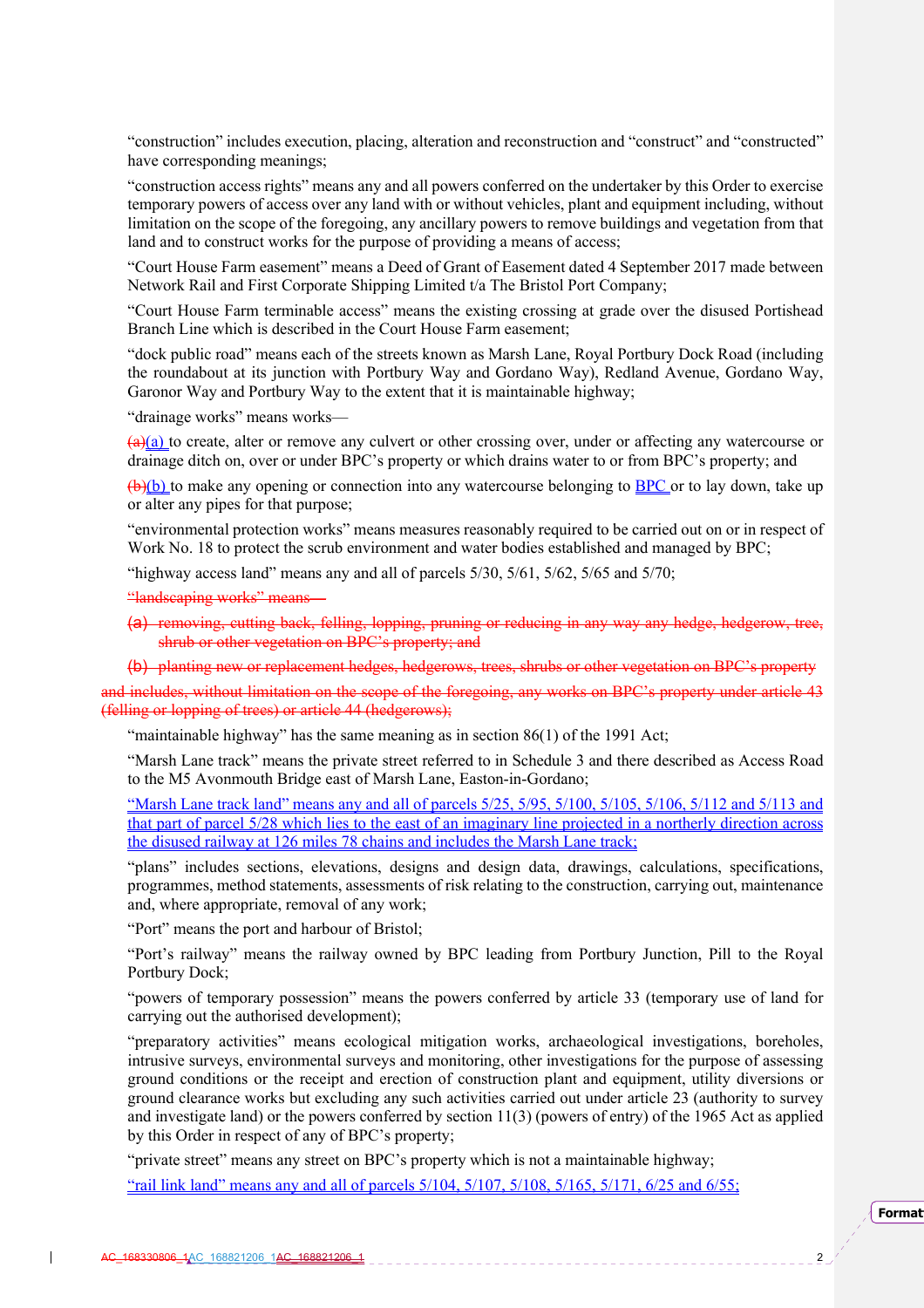"railway rights land" means any and all of parcels 5/95, 5/100, 5/105, 5/122, 5/137, 5/140, 5/141, 6/10, 6/15,  $6/20$ ,  $6/55$ ,  $6/60$  and  $6/80$ ;

"relevant works" means that part of Work 1C that is on the Port's railway and Works Nos. 14, 14A, 14B, 15, 16, 16A, 16C, 18, 19 and 20;

"specified work" means—

- (g) that part of Work 1C that is on the Port's railway;
- (h) the whole of Work Nos. 14, 14A, 15, 16, 16A, 16C, 18, 19 and 20; and
- (i) all access works and drainage works; and
- $(i)$  (e)so much of all other parts of the authorised development and of any works to be carried out under the powers conferred by article 33 as is situated upon, across, under, over or within 5 metres of BPC's property, including all environmental mitigation and restoration measures;

(2) In this Part—

- (a) references to the undertaker include references to any person to or in which any or all of the benefit of the provisions of this Order and any related statutory powers are transferred or are vested pursuant to any provision of this Order and any person which may by virtue of any agreement made pursuant to article 11 (agreements with Network Rail) whether alone or jointly with another exercise any or all of the powers contained in this Order;
- (b) references to numbered parcels are to the parcels of land so numbered in the book of reference;
- (c) references to a requirement to consult include that consultation must take place in good faith and in a timely manner with the provision of all reasonably necessary information and so that the party concerned must act reasonably in taking into account the reasonable comments made by the other party in response; and
- (d) references to BPC's consent, agreement or approval are to BPC's prior consent, agreement or approval given in writing.

**45.** Nothing in this Order affects—

- (a) any right of BPC to use the Court House Farm terminable access; or
- (b) the provisions of the Court House Farm easement or any other agreement relating to the Court House Farm terminable access

and accordingly the following provisions of this Part of this Schedule do not apply as regards the Court House Farm terminable access.

**46.** The undertaker must give written notice to BPC if any application is proposed to be made by the undertaker for the Secretary of State's consent under article 10 (consent to transfer of benefit of order) and any such notice must be given no later than 28 days before any such application is made and must describe or give (as appropriate)—

- (a) the nature of the application to be made;
- (b) the extent of the geographical area to which the application relates; and
- (c) the name and address of the person acting for the Secretary of State to whom the application is to be made.

**47.**—(1) No agreement made under article 11 (agreements with Network Rail) may authorise or permit the exercise by Network Rail, or by the undertaker, or by Network Rail and the undertaker jointly, of any powers and rights of Network Rail and the undertaker (as the case may be) under any BPC contract or affecting any of BPC's property.

(2) In sub-paragraph (1), "BPC contract" means all and any contracts, licences, easements and other agreements, permissions and consents to which BPC is a party or of which it has the benefit.

#### **Watercourses and drainage**

**48.**—(1) No part of any impounded dock at the Port is included within the definition of "watercourse" for any purpose of this Order.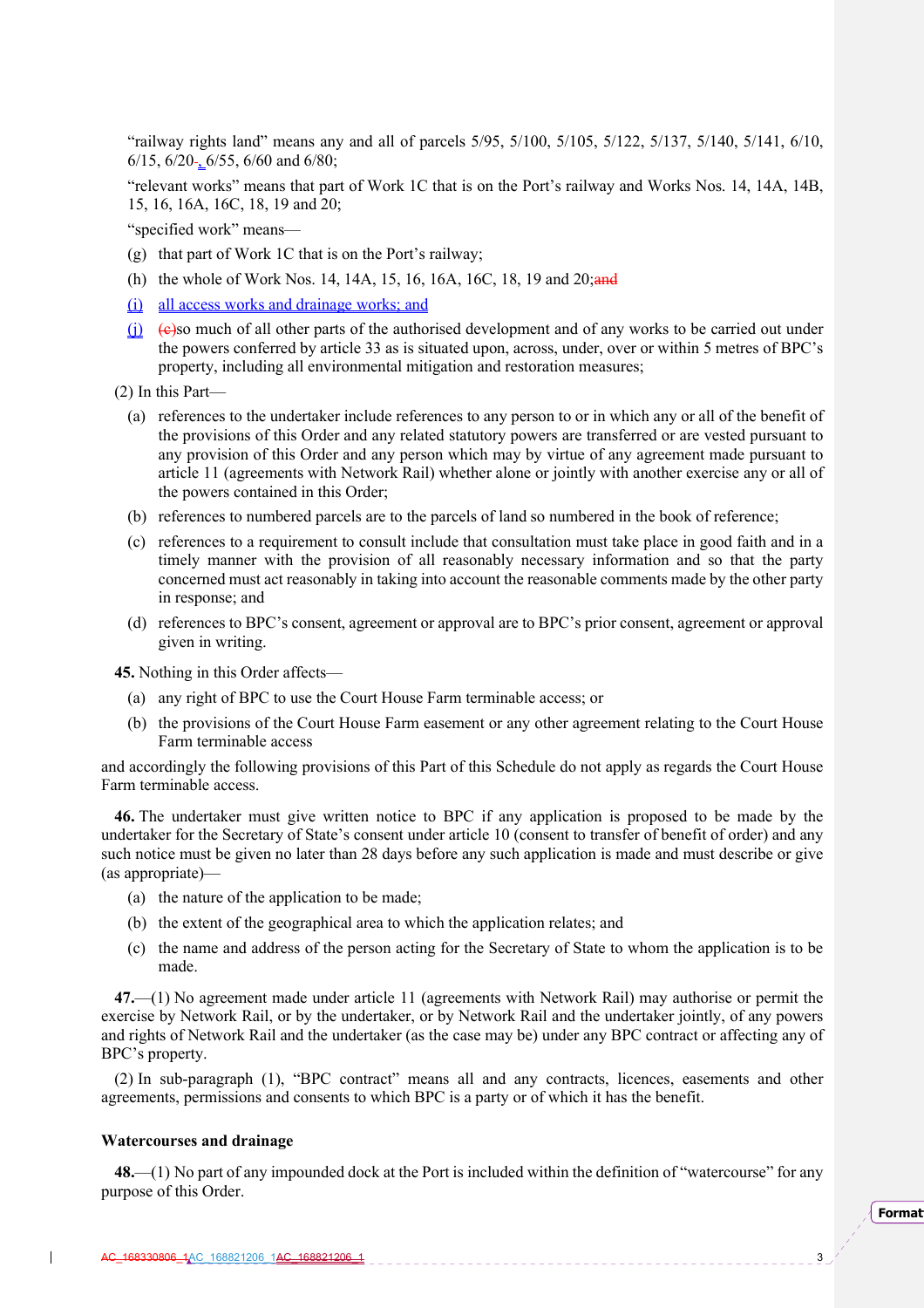(2) The undertaker must not without BPC's consent (such consent not to be unreasonably withheld or delayed but which may be given subject to reasonable conditions) create any new discharges for water into any watercourse belonging to or used by BPC.

(3) Without limitation on the scope of sub-paragraph (2), any consent given by BPC under this paragraph—

- (a) may be given subject to reasonable conditions as to the quantities of water permitted to be discharged and as to the duration of any use of the relevant watercourse by the undertaker; and
- (b) does not obviate the need for the undertaker to obtain any further consents required in relation to the activity concerned.

(4) In the exercise of any power under article 22 (discharge of water), the undertaker must not damage or interfere with the bed or banks of any watercourse in, on, over or under BPC's property.

#### **Surveys**

**49.**—(1) The undertaker must not exercise the powers conferred by article 23 (authority to survey and investigate land) or the powers conferred by section 11(3) (powers of entry) of the 1965 Act as applied by this Order in respect of any of BPC's property—

- (a) outside the Order limits except to the extent that BPC agrees for the purpose of carrying out nonintrusive surveys, investigations and monitoring only;
- (b) other than to the extent that the exercise of such powers is necessary in connection with carrying out the authorised development; and
- (c) other than by prior agreement with BPC on each and every occasion, such agreement not to be unreasonably withheld or delayed but which may be given subject to reasonable conditions, and on at least 14 days' notice.

(2) When requesting BPC's agreement to access under sub-paragraph (1) the undertaker must provide to BPC full details of the property to which access is requested, the activities proposed (including risk assessments and method statements and intended duration of the activities), the identity of the persons who would undertake them and any apparatus that might be left on the affected property.

(3) BPC is, without limitation on the scope of sub-paragraph  $(1)(c)$ —

- (a) entitled to refuse access as requested by the undertaker on any occasion for operational reasons, in which case BPC must act reasonably and without delay in seeking to offer alternative arrangements; and
- (b) entitled as a condition of its agreement on any occasion to require the production of evidence of the existence of adequate insurance with insurers of repute, the proceeds of which will be available to cover all liability, costs, claims, expenses and demands which may arise as a result of that access.

(4) The undertaker must remove any equipment left on, over or under BPC's property as soon as reasonably possible after completion of the relevant surveys and investigations.

(5) The undertaker must, at its own expense, deliver to BPC as soon as reasonably practicable after their production on a non-reliance basis copies in an electronic format of all survey and ground investigation reports carried out in respect of BPC's property under the powers conferred by article 23 or the powers conferred by section 11(3) of the 1965 Act as applied by this Order, which reports BPC may use and provide to others (on a non-reliance basis) free of cost in connection with works and operations at the Port.

## **Streets, access and public rights of way**

**50.**—(1) The undertaker must not in carrying out any works or exercising the powers conferred by this Order cause pedestrian or vehicular access to or across any of BPC's property (including access for cargo operations but excluding access over the Court House Farm terminable access) to be interfered with or obstructed, other than with the consent of BPC, not to be unreasonably withheld or delayed, or, if the carrying out of works or exercising the powers relate to a dock public road, unless the undertaker has first consulted with BPC.

(2) Without limitation on the scope of sub-paragraph (1), the undertaker must not exercise any powers under—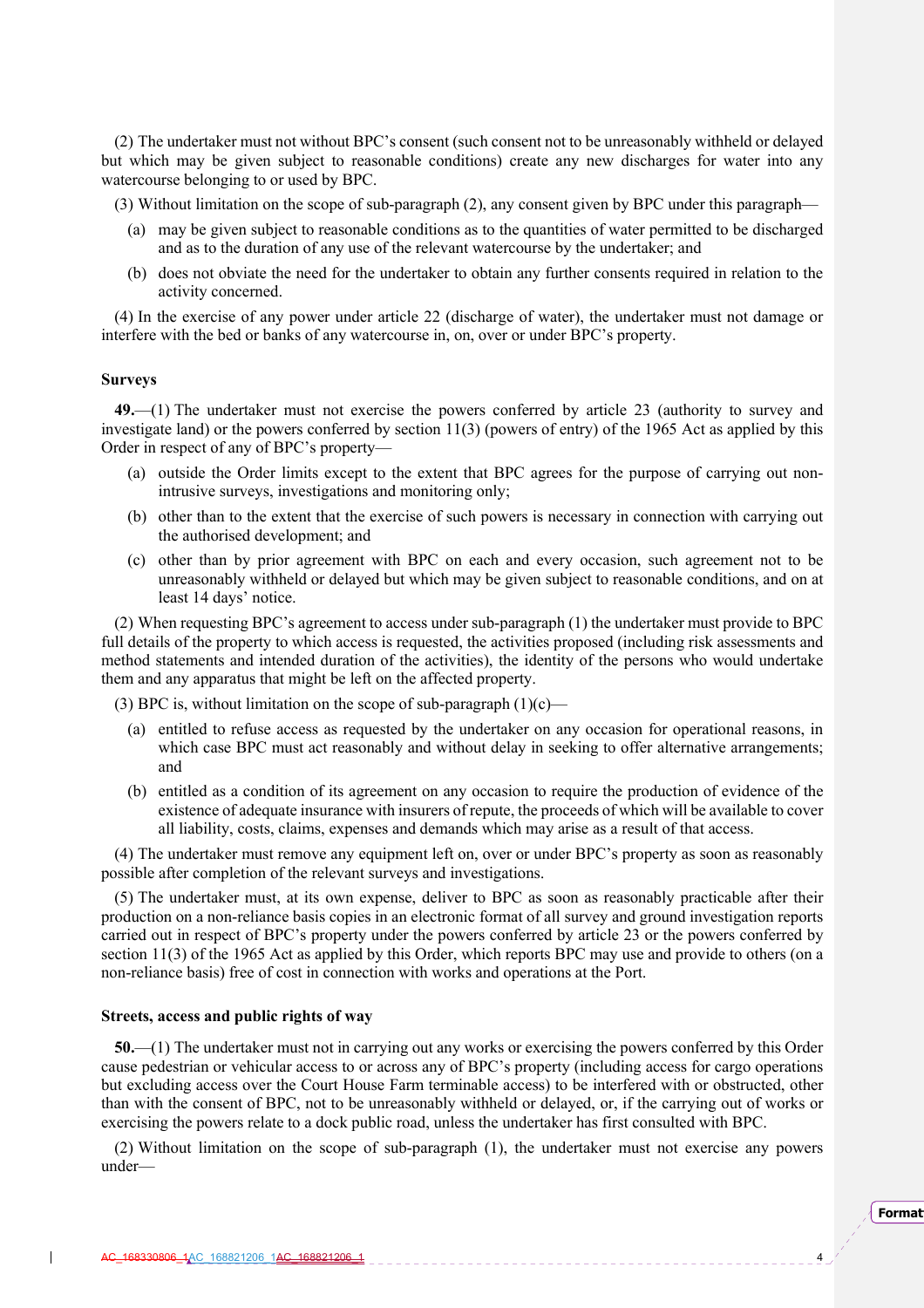- (a) article 13(1) (street works and power to alter layout etc., of streets) in respect of or so as to affect the Marsh Lane track other than by prior agreement with BPC such agreement not to be unreasonably withheld or delayed but which may be given subject to reasonable conditions;
- (b) article 13(1) in respect of or so as to affect any dock public road unless it has first consulted with BPC; or
- (c) article 13(2) in respect of or so as to affect any private street on any part of BPC's property.

(3) With the exception of the locations specified in columns (1) and (2) of Schedule 7 and shown on sheet 5 of the compounds, haul roads and access to works plan as AW5.1 (access from the highway known as Marsh Lane, Easton in Gordano, north of the disused Portishead Branch railway line) and AW5.3 (access from the highway known as Marsh Lane, Easton in Gordano, south of the disused Portishead Branch railway line) the undertaker must not pursuant to any powers in this Order carry out any works to create or improve any means of access affecting any private street or any public right of way on BPC's property or any other part of BPC's property or any dock public road.

(4) In carrying out any access works, the undertaker must not so far as reasonably practicable interfere with or obstruct the free, uninterrupted and safe use by other traffic of any street or interfere with street furniture, signage and lighting masts.

(5) Without limitation on the scope of sub-paragraph (1), the undertaker must not exercise any powers under article 15(1) (temporary stopping up of streets and public rights of way) in respect of:

- (a) the Marsh Lane track (except to the extent permitted by article 15(5)) or any other private street; or
- (b) Royal Portbury Dock Road without BPC's consent, such consent not to be unreasonably withheld or delayed but which may be given subject to reasonable conditions.

(6) Despite any provision in this Order, the undertaker must not, except with the agreement of BPC, exercise any power under article 15 or article 46 to use or to authorise the use of any private street or any dock public road or any public right of way on BPC's property as a temporary working site or as a parking place.

(7) The undertaker must exercise the power granted to it under paragraph (5) of article 15 to stop up public rights of way LA8/67/10 and LA/8/68/10 to the extent specified in column (3) of Part 2 of Schedule 5 (Bridleways and footpaths to be temporarily suspended for which no substitute is to be provided during suspension), throughout the period of operation or use of the Lodway Farm construction compound to be constructed as Work No. 17 and the temporary construction compound located under the M5 Avonmouth Bridge.

(8) The undertaker must, before submitting any survey, proposed measures or strategy relating to the Marsh Lane track to the relevant planning authority for approval in accordance with requirement 35 of Schedule 2 (Requirements), consult with BPC in relation to the content of all such surveys, measures and strategies.

 $(9)$   $(7)$ Despite paragraphs (1) and (2) of article 19—

- (a) any street constructed under this Order on BPC's property; and
- (b) the altered or diverted part of any street altered or diverted under this Order on BPC's property

must be maintained by and at the expense of the relevant highway authority at all times from its completion.

(10) (8)If the undertaker acquires, whether compulsorily or by agreement, any of BPC's property within the Order limits, or any right or interest in or over such property, which property is subject to a public right of way, from the date of the acquisition of the relevant land, right or interest or from the date of entry onto the land by the undertaker under section 11(1) of the 1965 Act (power of entry), whichever is the earlier, any liability or responsibility of BPC to the relevant highway authority for or in respect of the maintenance of that public right of way is extinguished and that public right of way shall after that date instead be maintained by and at the expense of the relevant highway authority.

(11) (9)Without limitation on the scope of any other provision in this Part if any damage to any public right of way on BPC's property is caused in the exercise of any powers under this Order or by carrying out of, or in consequence of the construction of, any works under this Order, the undertaker must make good such damage and pay to BPC all reasonable expenses to which BPC may be put by reason of any such damage.

(12) (10)The undertaker must not exercise any powers under article 13, article 15 or article 46 (traffic regulation) over or in respect of any part of BPC's property or any dock public road after completion of construction of the authorised development.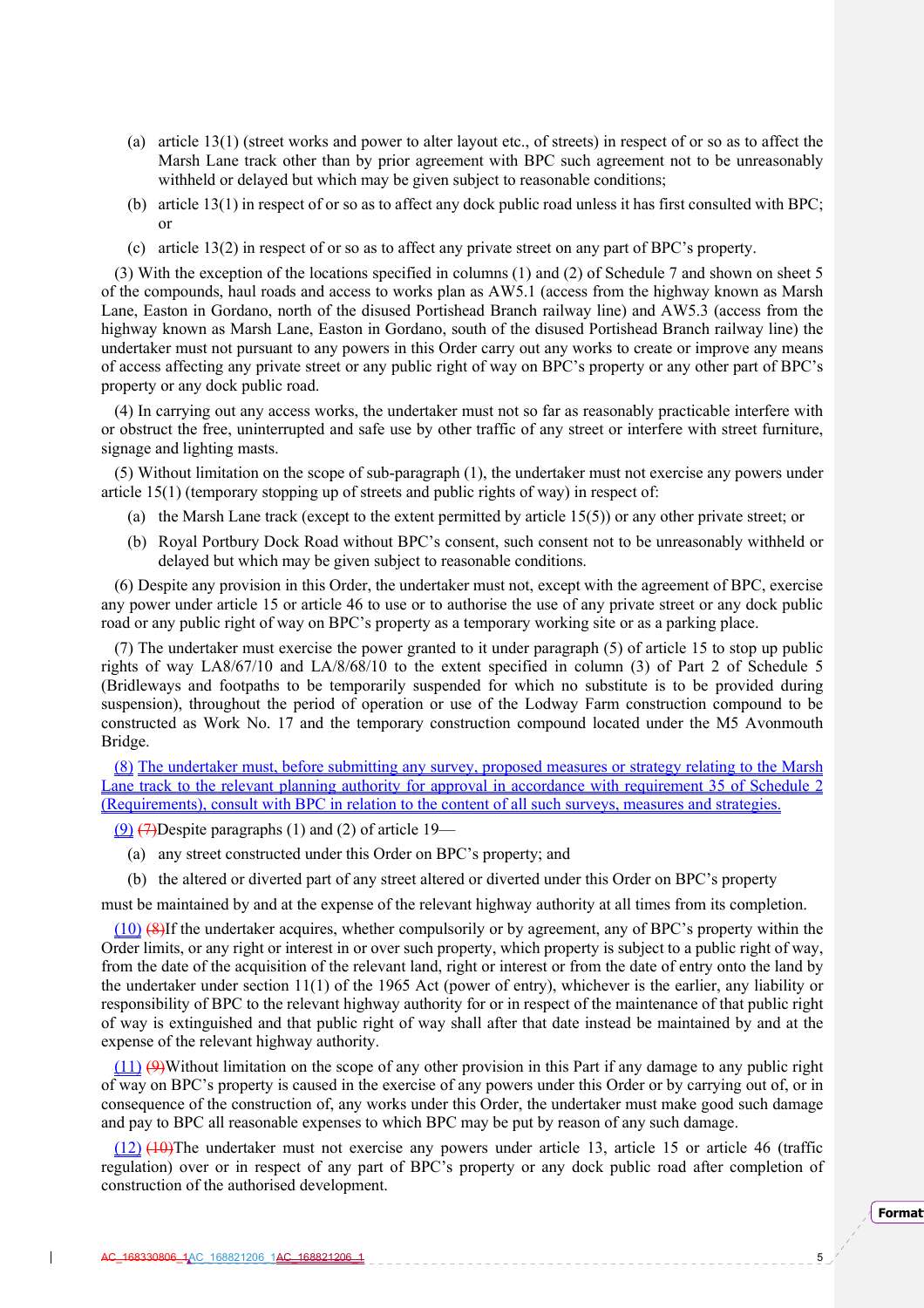#### **Acquisition and use of land**

**51.**—(1) The undertaker must not exercise the powers conferred by section 271 (extinguishment of rights of statutory undertakers: preliminary notices) of the 1990 Act in relation to any rights of BPC over or in respect of the railway rights land or the highway access land; or any of BPC's apparatus.

(2) If Despite any other provision of this Order, if the undertaker acquires any interest in the railway rights land or in the highway access land, whether compulsorily or by agreement, no rights of BPC over or in respect of the railway rights land <u>or the highway access land</u> so acquired must be extinguished.

#### **Use of land and execution, maintenance and use of the authorised development**

**52.**—(1) Despite any provision in this Order or anything shown on the land plan, the undertaker must not except with the agreement of BPC—

- (a) exercise any powers of temporary possession over or in respect of parcel 5/75 or (if and to the extent they form part of BPC's property) parcel 5/85 or parcel 5/86 unless BPC fails, within 14 days of a request by the undertaker, to make available for exercise by the undertaker in substitution for the exercise of the relevant powers temporary rights of access over other land which are sufficient (whether alone or in conjunction with the exercise by the undertaker of other powers under this Order) to enable the undertaker to gain access in connection with the construction of the authorised development, with such vehicles, plant and equipment as may be necessary, from access point AW5.3 shown on the compounds, haul roads and access to works plan to the accommodation bridge (and associated walls, embankments and structures) on land adjacent to parcel 05/86 and to the culvert, watercourse and head wall situated on land adjacent to parcel 05/85; or
- (b) other than any construction access rights which may be authorised by or pursuant to the terms of this Order over the Marsh Lane track or parcels 05/75, 05/103, 05/104, 05/107, 05/108, 05/165, 05/171, 06/25, any part of 05/112 that is not part of the Marsh Lane Trackthe rail link land or parcel 05/75, or over bridleways and footpaths that are open to the public), exercise any construction access rights over BPC's property or otherwise use any part of BPC's property for the purpose of gaining access to any part of the authorised development or to any other land or in connection with the construction or maintenance of the authorised development.

(2) Any exercise of powers of temporary possession by the undertaker in respect of the rail link land or the Marsh Lane track land which may be permitted pursuant to the terms of this Order is subject to, and in common with, the use of the rail link land and the Marsh Lane track land by BPC and by any other person acting with BPC's authority or which may have rights to use the rail link land and the Marsh Lane track land.

**53.**—(1) If required to do so by BPC (acting reasonably), the undertaker must at its cost and expense procure that surveys are carried out to a specification approved by BPC (acting reasonably) to show the condition of any land of which temporary possession is taken under article 33 (together with all associated structures) before the undertaker's use of it begins and after that use ends.

(2) The undertaker must promptly after receipt of reasonable demand by BPC and at the undertaker's cost and expense make good any and all damage and wear and tear caused to any part of BPC's property which is used by the undertaker in connection with the construction or maintenance of the authorised development where in BPC's reasonable opinion the rectification of such damage, wear or tear is necessary in the interests of safety or security.

(3) If required to do so by BPC (acting reasonably), the undertaker must permit BPC to inspect the execution of all works of rectification being carried out under this paragraph in order to ensure compliance by the undertaker with the requirements of this paragraph.

**54.**—(1) The undertaker must present to BPC not less than three months before the intended date of commencing construction the draft programme for the execution of each part of the authorised development on BPC's property.

(2) The undertaker must consult with BPC in relation to the draft programme and must present its final programme for the execution of the authorised development on BPC's property to BPC not less than four weeks before the intended date of commencing construction.

(3) The undertaker must not enter on or take temporary possession of any part of BPC's property unless it has served at least 14 days' written notice on BPC of its intended entry onto that part.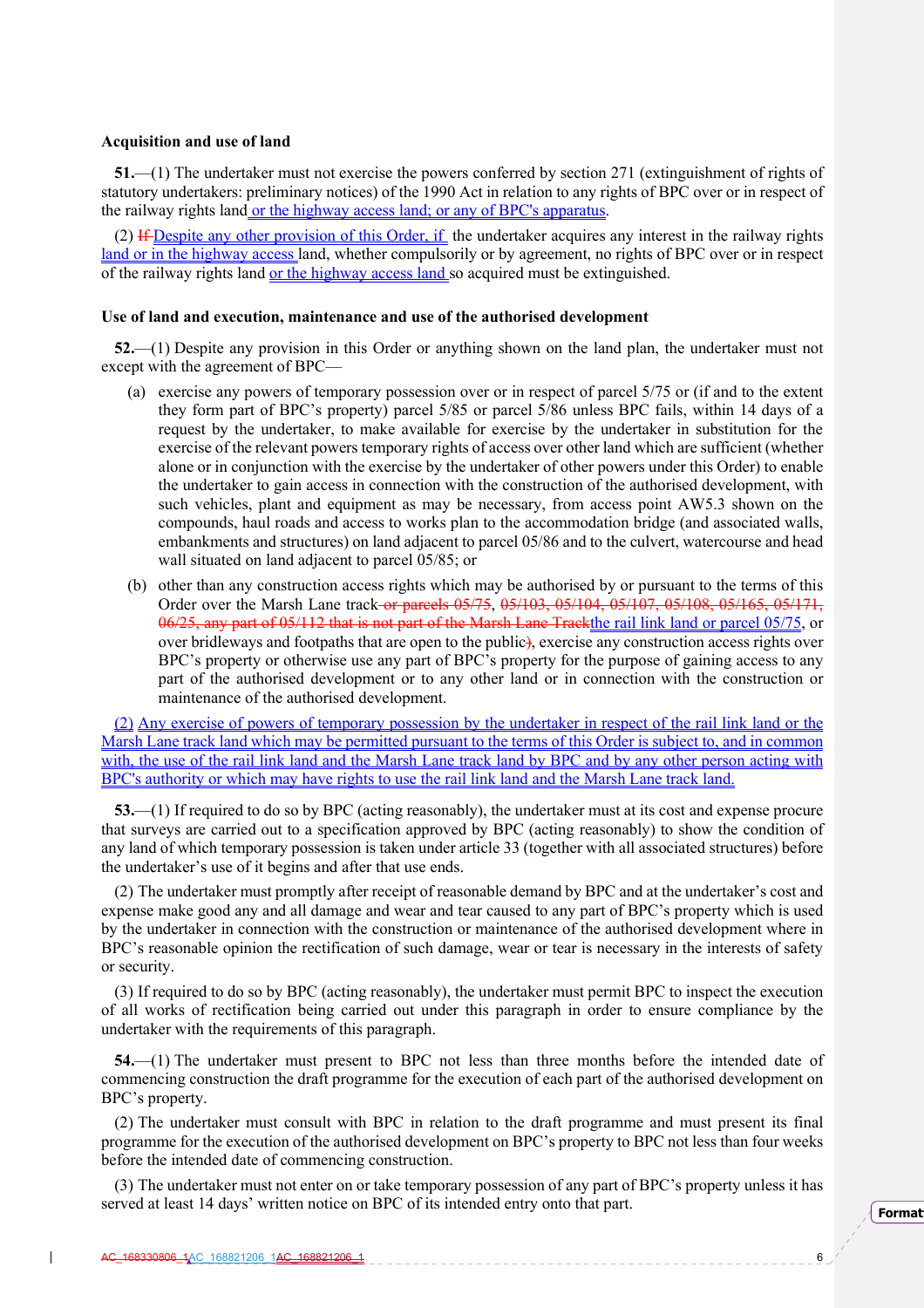(4) In this paragraph "intended date of commencing construction" means the first date on which the undertaker wishes to commence construction of any part of the authorised development on, under or over any part of BPC's property, including carrying out any preparatory activities.

(5) In the exercise of any powers of temporary possession in respect of any part of BPC's property and in the commencement and execution of the authorised development on BPC's property the undertaker must—

- (a) proceed diligently with the works affecting each part of BPC's property; and
- (b) notify BPC in writing of the completion of the relevant part of the authorised development affecting each part of BPC's property within fourteen days of its completion.

(6) In the exercise of any powers of temporary possession in respect of any part of BPC's property the undertaker must not—

- (a) except with the agreement of BPC, provide or authorise the provision of car parking or storage (for materials or other items) facilities on any part of BPC's property other than within Work No. 16A;
- (b) demolish or remove any buildings; or
- (c) except as BPC agrees, construct or carry out on BPC's property any works comprising fencing, any mitigation works, ground or rock stability, geotechnical or strengthening works other than works which are of a temporary nature.

(7) In addition to and without limitation on the scope of the undertaker's other obligations under this Order (including those in article 33(4) and Schedule 2), before giving up possession of any part of BPC's property in respect of which any powers of temporary possession have been exercised the undertaker must remove any works constructed in contravention of sub-paragraph (6) or paragraph 55.

#### **Works**

**55.** Despite any provision of this Order or anything shown on the certified documents except as BPC may agree—

- (a) no part of Work No. 14 or any ancillary works associated with Work No. 14 must be constructed or maintained on parcel 04/55; and
- (b) other than works of a temporary nature, no ancillary works associated with any relevant works or with Work No. 1A or Work No. 1B must be constructed or maintained upon, across, under or over any of BPC's property of which only temporary possession is taken under this Order or over which the undertaker does not, under this Order, acquire rights authorising the retention of those ancillary works.

**56.**—(1) The undertaker must before commencing construction of any specified work supply to BPC proper and sufficient plans of that work for BPC's approval and the specified work must not be commenced or executed except in accordance with such plans as have been approved in writing by BPC.

(2) Subject to sub-paragraph (3), BPC's approval under sub-paragraph (1) must not be unreasonably withheld or delayed, but may be given subject to reasonable conditions.

(3) BPC's approval to plans must not be unreasonably withheld or delayed, but may be given subject to reasonable conditions—conditions

- (a) in respect of all or any of Work No. 1C on BPC Property's property and Work No. 19, if and in so far as the proposed works comprise and, following design development, are broadly consistent with the works shown on drawings W1097B-ARP-DRG-ECV-000305, W1097B-ARP-DRG-ECV-000330 and W1097B-ARP-DRG-ECV-000331;
- (b) in respect of Work No.  $\frac{19-18}{15}$  if and in so far as the proposed works comprise and, following design development, are broadly consistent with the Bridleway Extension Under the Elevated M5 Plan, and
- (c) in respect of Work No. 16C, if and in so far as the proposed works comprise only work necessary to renew the level crossing in modern equivalent form.

(4) Where under sub-paragraph (2) or (3) BPC's approval to plans submitted by the undertaker under subparagraph (1) cannot be unreasonably withheld or delayed if by the end of the period of 28 days beginning with the date on which such plans have been supplied to BPC, BPC has not intimated disapproval of those plans and the grounds of disapproval the undertaker may serve upon BPC written notice requiring BPC to intimate approval or disapproval within a further period of 28 days beginning with the date upon which BPC receives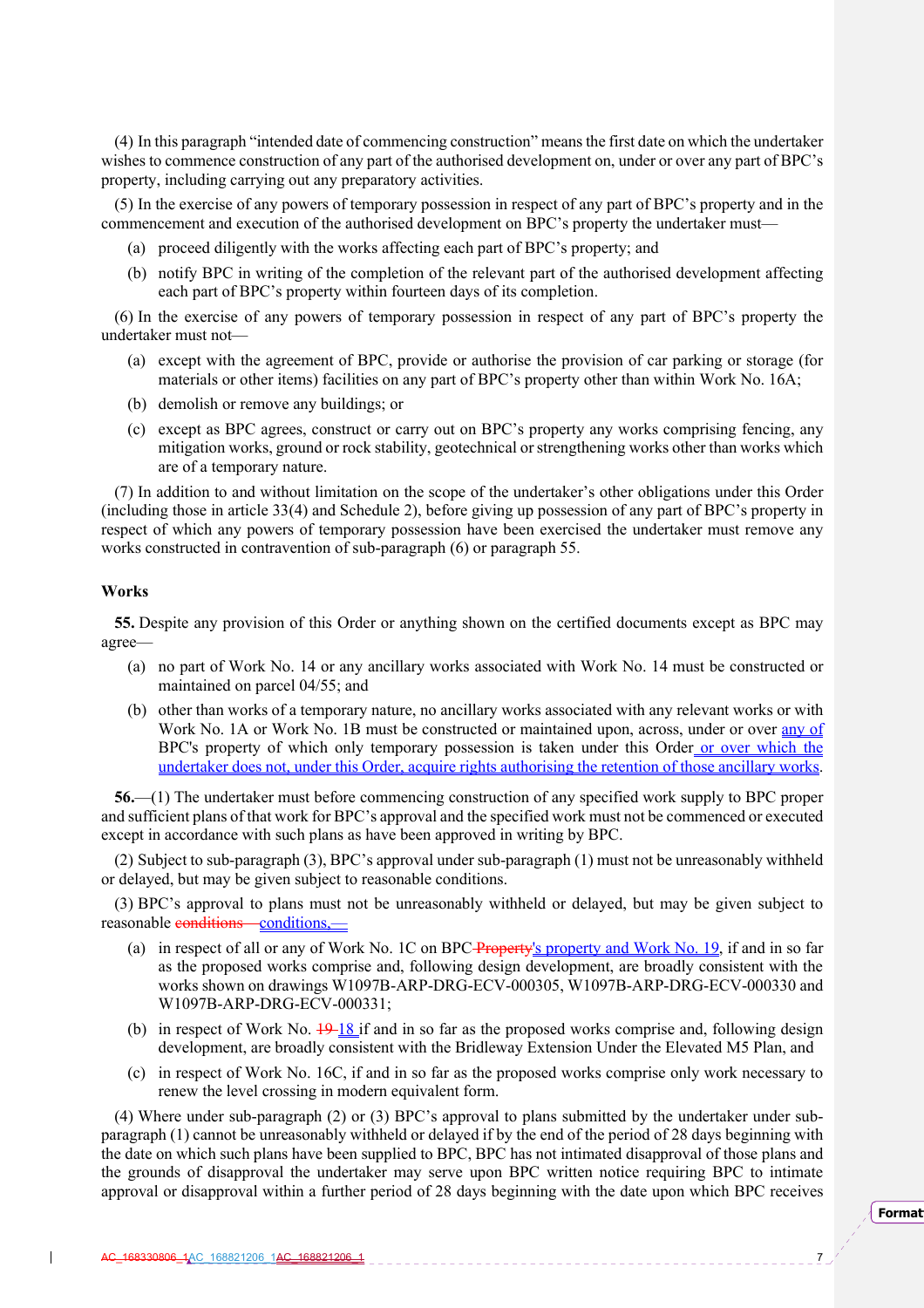written notice from the undertaker. If by expiry of the further period of 28 days BPC has not intimated approval or disapproval, BPC is deemed to have approved the plans as submitted.

(5) When signifying approval of plans submitted under sub-paragraph (1), BPC may specify any protective works (whether temporary or permanent) which in BPC's opinion should be carried out before the commencement of the construction of a specified work to ensure the safety or stability of BPC's property or the continuation of safe and efficient operation of the Port (including the Port's railway) and such protective works as may be reasonably necessary for those purposes are to be constructed by BPC but at the expense of the undertaker, or if BPC so desires such protective works must be carried out by the undertaker at its own expense with all reasonable dispatch, and the undertaker must not commence the construction of the specified work until BPC has notified the undertaker that the protective works have been completed to BPC's reasonable satisfaction.

(6) When signifying approval of plans submitted under sub-paragraph (1) in relation to Work No. 18, BPC may specify any environmental protection works which in BPC's reasonable opinion should be implemented before the commencement of, or during, the construction of Work No. 18 and such environmental protection works as may be reasonably necessary for those purposes are to be implemented by BPC but at the expense of the undertaker, or if BPC so desires such environmental protection works must be implemented by the undertaker at its own expense with all reasonable dispatch, and except to the extent BPC may agree the undertaker must not commence the construction of the specified work until BPC has notified the undertaker that any and all relevant environmental protection works have been implemented to BPC's reasonable satisfaction.

**57.**—(1) Any specified work and any protective works (and any environmental protection works connected with Work No. 18) to be constructed or implemented by virtue of paragraph 56(5) or 56(6) must, when commenced, be constructed and implemented with all reasonable dispatch in accordance with the plans approved or deemed to have been approved under paragraph 56—

- (a) under BPC's supervision (where appropriate and if given) and to BPC's reasonable satisfaction;
- (b) in such manner as to cause as little damage as is possible to BPC's property; and
- (c) so far as is reasonably practicable, so as not to interfere with or obstruct the free, uninterrupted and safe and efficient operation of the Port (including use of the Port's railway or the traffic on it).

(2) If any damage to BPC's property or any such interference or obstruction is caused by the carrying out of, or in consequence of the construction of, a specified work, the undertaker must, regardless of any approval described in paragraph 56(1), make good such damage and pay to BPC all reasonable expenses to which BPC may be put and compensation for any loss which it may sustain by reason of any such damage, interference or obstruction.

(3) Nothing in this Part of this Schedule imposes—

- (a) any liability on the undertaker with respect to any damage, costs, expenses or loss attributable to the negligence of BPC or its servants, contractors or agents; or
- (b) any liability on BPC with respect to any damage, costs, expenses or loss attributable to the negligence of the undertaker or its servants, contractors or agents.

**58.** The undertaker must—

- (a) at all times afford reasonable facilities to BPC's representative (or to a person nominated by BPC's representative) for access to a specified work during its construction; and
- (b) supply BPC with all such information as BPC's representative may reasonably require with regard to a specified work or the method of constructing it.

**59.** BPC must at all times afford reasonable facilities to the undertaker and its agents for access to any works carried out by BPC under this Part during their construction and must supply the undertaker with such information as it may reasonably require with regard to such works or the method of constructing them.

**60.**—(1) If any permanent or temporary alterations or additions to BPC's property, or any protective works under paragraph 56(5), are reasonably necessary during the construction of a specified work, or during a period of 12 months after the opening for public use of any part of the authorised development that includes a specified work, in consequence of the construction of that specified work, such alterations and additions may be carried out by BPC and if BPC gives to the undertaker reasonable notice of its intention to carry out such alterations or additions, the undertaker must pay to BPC all costs reasonably and properly incurred in constructing those alterations or additions including, in respect of any such alterations and additions as are to be permanent, a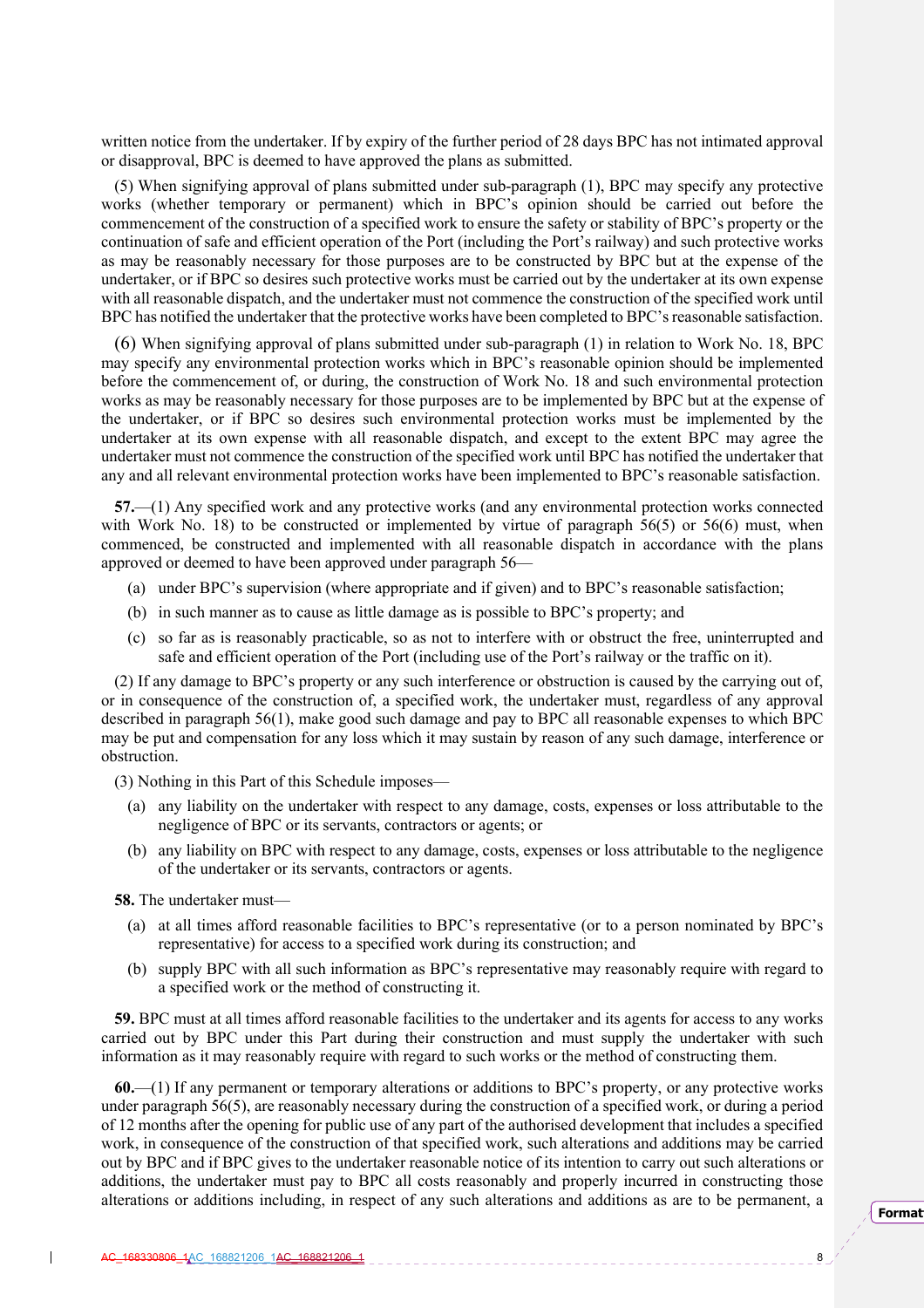capitalised sum representing the increase of the costs which may be expected to be reasonably incurred by BPC in maintaining, working and, when necessary, renewing any such alterations or additions.

(2) If the cost of maintaining, working or renewing BPC's property is reduced in consequence of any such alterations or additions a capitalised sum representing such saving must be set off against-any sum payable by the undertaker to BPC under this paragraph.

**61.** The undertaker must repay to BPC all fees, costs, charges and expenses reasonably and properly incurred by BPC—

- (a) in constructing any protective works under the provisions of paragraph  $56(5)$  and in implementing any environmental protection works under the provisions of paragraph 56(6) including, in respect of any permanent protective works or permanent environmental protection works, a capitalised sum representing the cost of maintaining and renewing those works;
- (b) in respect of BPC's representative's approval of plans submitted by the undertaker and the supervision by BPC of the construction of a specified work and otherwise in connection with the implementation of the provisions of this Part;
- (c) in respect of the employment or procurement of the services of any persons whom it is reasonably necessary to appoint for inspecting, watching and lighting BPC's property (including the Port's railway) and for preventing, so far as may be reasonably practicable, interference, obstruction, danger or accident arising from the construction or failure of a specified work; and
- (d) in respect of any additional temporary lighting of BPC's property in the vicinity of the specified works, being lighting made reasonably necessary by reason or consequence of the construction or failure of a specified work.

**62.** If at any time after the completion of a specified work BPC gives notice to the undertaker informing it that the state of maintenance of any part of the specified work appears to be such as adversely affects the operation or use of any of BPC's property (including the Port's railway) in connection with carrying on BPC's statutory undertaking, the undertaker must, on receipt of such notice, take such steps as may be reasonably necessary to put that specified work in such state of maintenance as not to adversely affect the operation or use of such property in that connection.

**63.** Any additional expenses which BPC may reasonably incur in altering, reconstructing, working, or maintaining under any powers existing at the making of this Order any of BPC's property in connection with carrying on BPC's statutory undertaking by reason of the existence of a specified work, provided that 56 days' previous notice of the commencement of such alteration, reconstruction, working or maintenance has been given to the undertaker, are to be repaid by the undertaker to BPC.

**64.**—(1) The undertaker must pay to BPC all costs, charges, damages and expenses not otherwise provided for in this Part (but subject to article 41 (no double recovery)) which may be occasioned to or reasonably and properly incurred by BPC—

- (a) by reason of the construction, working, maintenance of a specified work or the failure of such a work; or
- (b) by reason of any act or omission of the undertaker or of any person in its employ or of its contractors or others whilst engaged upon a specified work

and the undertaker must indemnify BPC from and against all costs, claims and demands arising out of or in connection with a specified work or any such failure, act or omission; and the fact that any act or thing may have been done BPC on behalf of the undertaker or in accordance with plans approved by BPC or in accordance with any requirement of BPC's representative or under BPC's representative's supervision will not (if it was done without negligence on the part of BPC or of any person in its employ or of its contractors or agents) excuse the undertaker from any liability under the provisions of this sub-paragraph.

(2) BPC must give the undertaker reasonable notice of any such claim or demand made by a third party as soon as reasonably practicable after BPC becomes aware of it and must make no settlement or compromise of such a claim or demand in excess of £10,000 without the prior consent of the undertaker (such consent not to be unreasonably withheld or delayed).

**65.** BPC must, on receipt of a request from the undertaker, from time to time provide free of charge with written estimates of the costs, charges, expenses and other liabilities for which the undertaker is or will become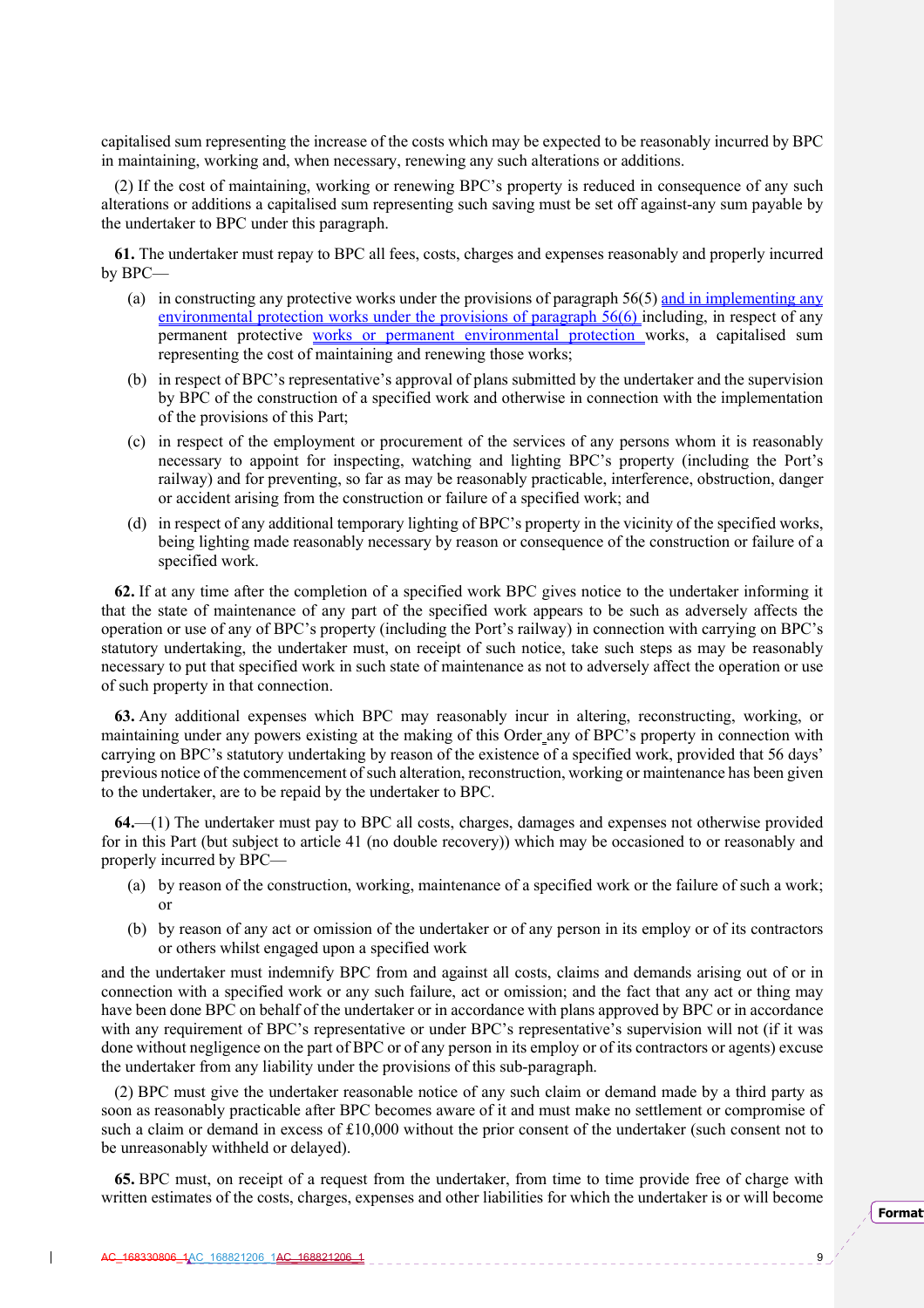liable under this Part and with such information as may reasonably enable the undertaker to assess the reasonableness of any such estimate or claim made or to be made under this Part.

**66.** In the assessment of any sums payable to BPC under this Part there must not be taken into account any increase in the sums claimed that is attributable to any action taken by or any agreement entered into by BPC if that action or agreement was not reasonably necessary and was taken or entered into with a view to obtaining the payment of those sums by the undertaker under this Part or increasing the sums so payable.

#### **BPC's apparatus**

**67.**—67. — Despite any provision of this Order or anything shown on the land plan—

- (a) the undertaker must not acquire any of BPC's apparatus other than by agreement;
- (b) any right of BPC to maintain and use any of BPC's apparatus in land must not be extinguished- $\frac{1}{2}$ suspended or interfered with other than with BPC's agreement; and
- (c) the undertaker must not alter, divert, remove, replace, reposition, relocate or repair any of BPC's apparatus other than with BPC's consent (not to be unreasonably withheld or delayed in respect of any specified work).

(2)In this paragraph "BPC's apparatus" means all and any gas, oil and water pipes, water tanks, cisterns, drains and drainage works, sewers, pumps, electric and communication wires, cables and plant, ducts, conduits, governors, transformers, meters and any other service media, surface water interceptors (and whether in all cases for drainage, gas, oil, water, electricity, telephone, television, data and information transmission or any other service) on BPC's property.

#### **The Port's railway**

**68.** For the purpose of this Order—

- (a) no part of the Port's railway is, or will become by virtue of this Order or the execution of the authorised development, existing operational railway or operational railway; and
- (b) no part of BPC's property or of any other land over which the Port's railway is located (whether or not that land is owned by BPC) is, or will become by virtue of this Order or the execution of the authorised development, operational railway land or currently operational railway land or form part of the railway authorised by this Order to which article 39 (operation and use of railways) applies.

#### **Trees and other vegetation**

**69.**—(1) Despite any provision in this Order and anything shown on the certified documents, in the exercise of any powers under this Order and in the construction, maintenance and operation of the authorised development the undertaker must not—

- (a) plant new or replacement trees, hedges, hedgerows, shrubs or other vegetation on BPC's property otherwise than with BPC's consent, such consent not to be unreasonably withheld or delayed; or
- (b) remove, cut back, fell or lop, prune or reduce in any way any other hedge, tree, shrub or other vegetation on BPC's property otherwise than with BPC's consent, such consent not to be unreasonably withheld or delayed.

#### **General**

**70.** The undertaker must in the exercise of any powers under this Order and in the construction, maintenance and operation of the authorised development secure compliance with and implementation of all and any applicable conditions attached to any relevant consent, agreement or approval given by BPC for the purpose of this Part.

**71.** Article 49 (procedure in relation to further approvals, etc) will not apply in relation to any consent, agreement or approval from BPC required under this Order.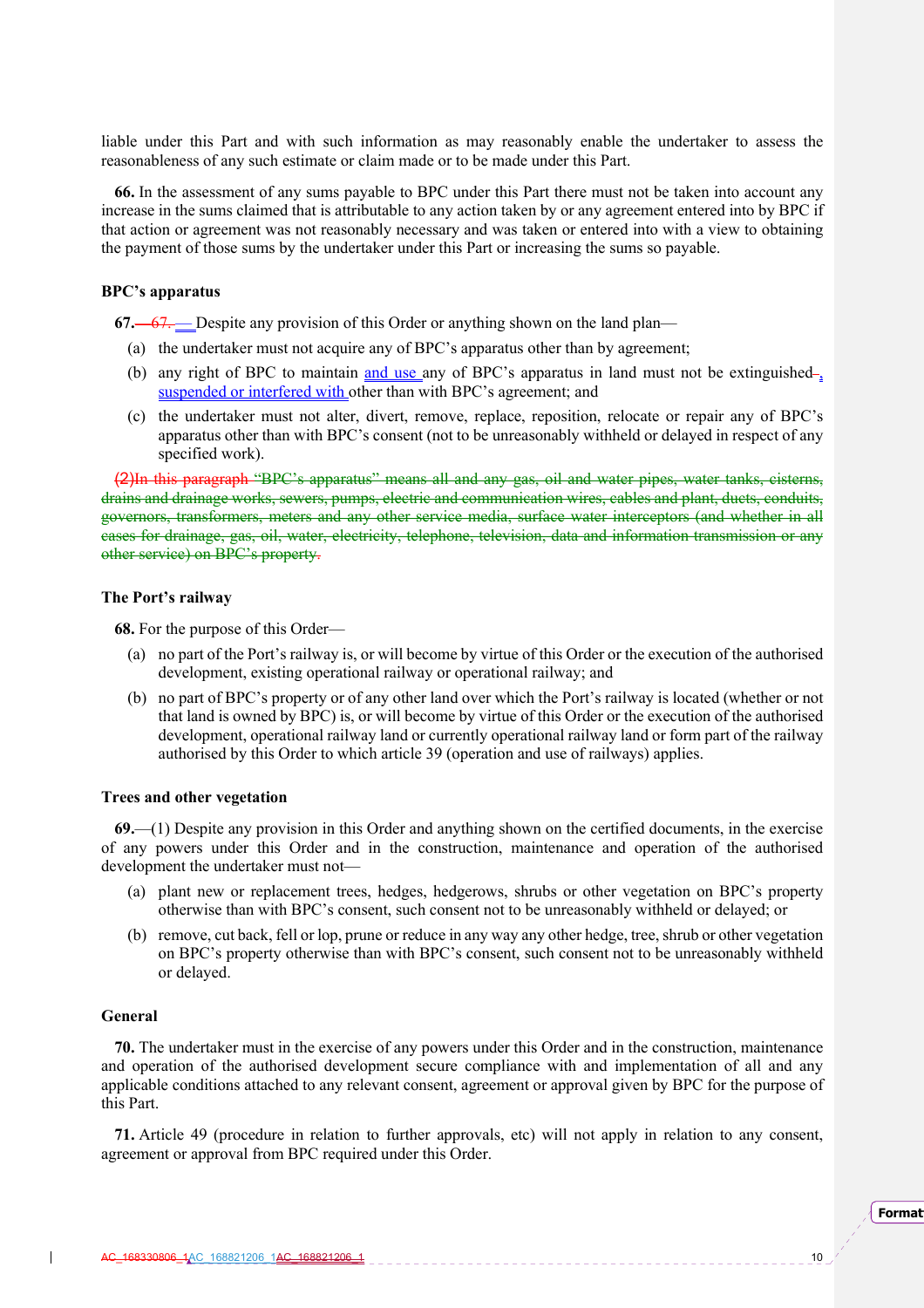## **APPENDIX 3**

## **Comparison showing changes proposed by BPC to draft provisions included in Applicant's previously submitted draft DCO**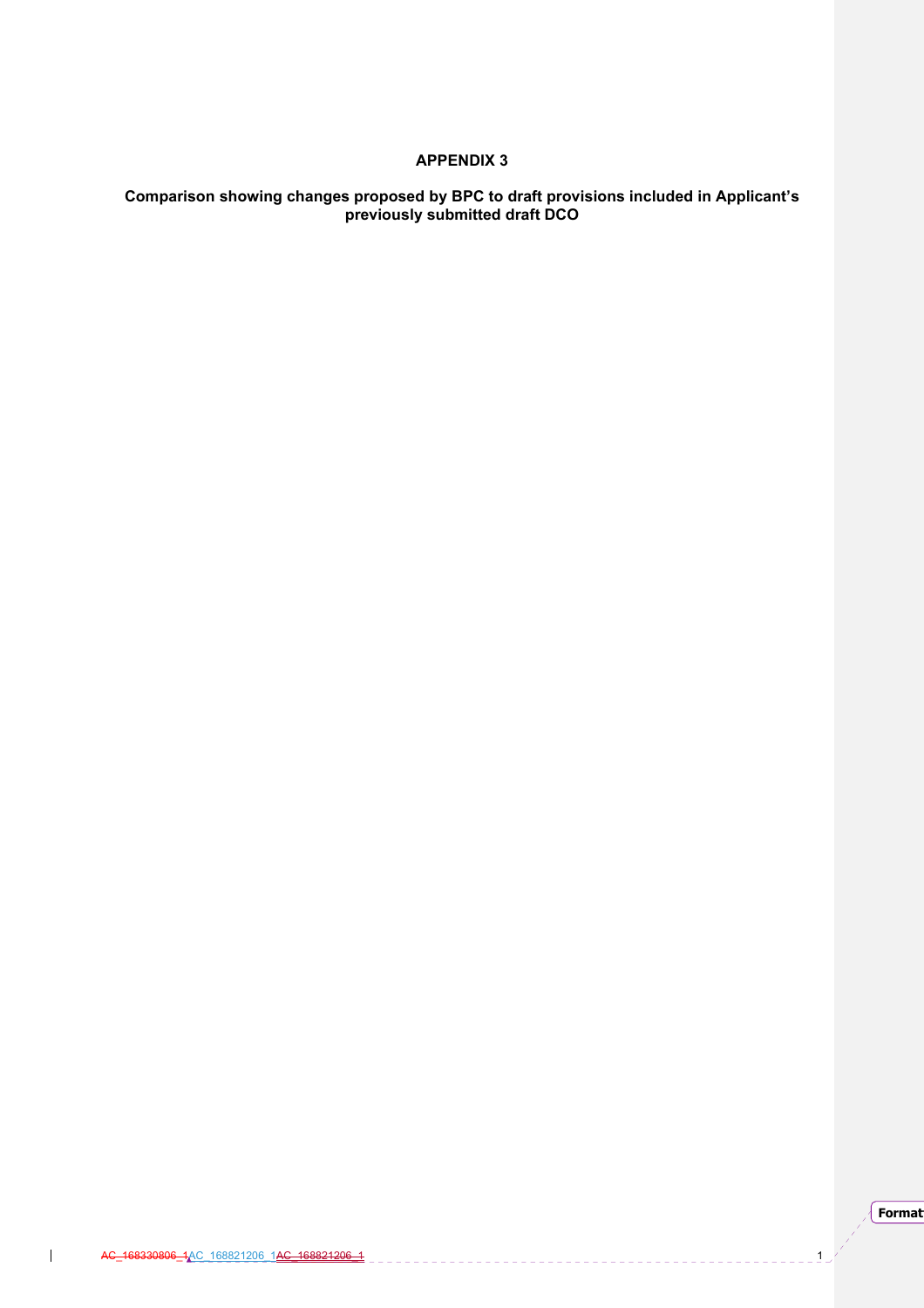## **PART 35**

## Protection for First Corporate Shipping Limited

**43.** The provisions of this Part have effect unless otherwise agreed in writing between the undertaker and BPC.

**44.** In this Part—

"access works" means works—

- (a) on, over or under or otherwise affecting a private street or any public right of way on BPC's property, including the kerbs, splitter islands, footways, verges and carriageway of such street and any road markings, signing, signals, and other street furniture;
- (b) to alter, modify, improve, create or provide any means of access (whether temporary or otherwise) on or across BPC's property or to or from any private street or any other part of BPC's property or to or from any dock public road;
- (c) to alter the layout of any private street or any public right of way on BPC's property; and
- (d) to position or install plant or equipment on or over any private street or any public right of way on BPC's property,

and includes, without limitation on the scope of the foregoing, any works under article 13 (street works and power to alter layout etc., of streets) or article 17 (access to works) in respect of or affecting any private street or any public right of way on BPC's property;

"ancillary works" means embankments, earthworks, retaining structures or works, planting, landscaping or other mitigation, fencing and all other works falling within the descriptions of the further associated development set out in paragraphs (a) to (x) (inclusive) of Schedule 1;

"BPC" means First Corporate Shipping Limited (registered company number 2542406), trading as The Bristol Port Company, being the statutory harbour authority and competent harbour authority for the Port;

"BPC's apparatus" means all and any gas, oil and water pipes, water tanks, cisterns, drains and drainage works, sewers, pumps, electric and communication wires, cables and plant, ducts, conduits, governors, transformers, meters and any other service media, surface water interceptors (and whether in all cases for drainage, gas, oil, water, electricity, telephone, television, data and information transmission or any other service) on BPC's property;

"BPC's property" means the whole and each of every part of all the leasehold and freehold land and rights and the benefit of all covenants, owned by or vested in BPC at Avonmouth, Chittening and Portbury—

- (e) upon, across, under, over or in respect of or affecting which any powers conferred by this Order may be exercised; or
- (f) upon, across, under or over which there is situated anything over or in respect of which any such powers may be exercised,

and includes, without limitation on the scope of the foregoing, the Port's railway and any private street but does not include the Court House Farm terminable access;

"BPC's representative" means the person appointed by BPC from time to time to be its representative for the purposes of this Order;

"certified documents" means any and all of the plans and documents certified by the Secretary of State for the purpose of this Order;

"construction" includes execution, placing, alteration and reconstruction and "construct" and "constructed" have corresponding meanings;

"construction access rights" means any and all powers conferred on the undertaker by this Order to exercise temporary powers of access over any land with or without vehicles, plant and equipment including, without limitation on the scope of the foregoing, any ancillary powers to remove buildings and vegetation from that land and to construct works for the purpose of providing a means of access;

"Court House Farm easement" means a Deed of Grant of Easement dated 4 September 2017 made between Network Rail and First Corporate Shipping Limited t/a The Bristol Port Company;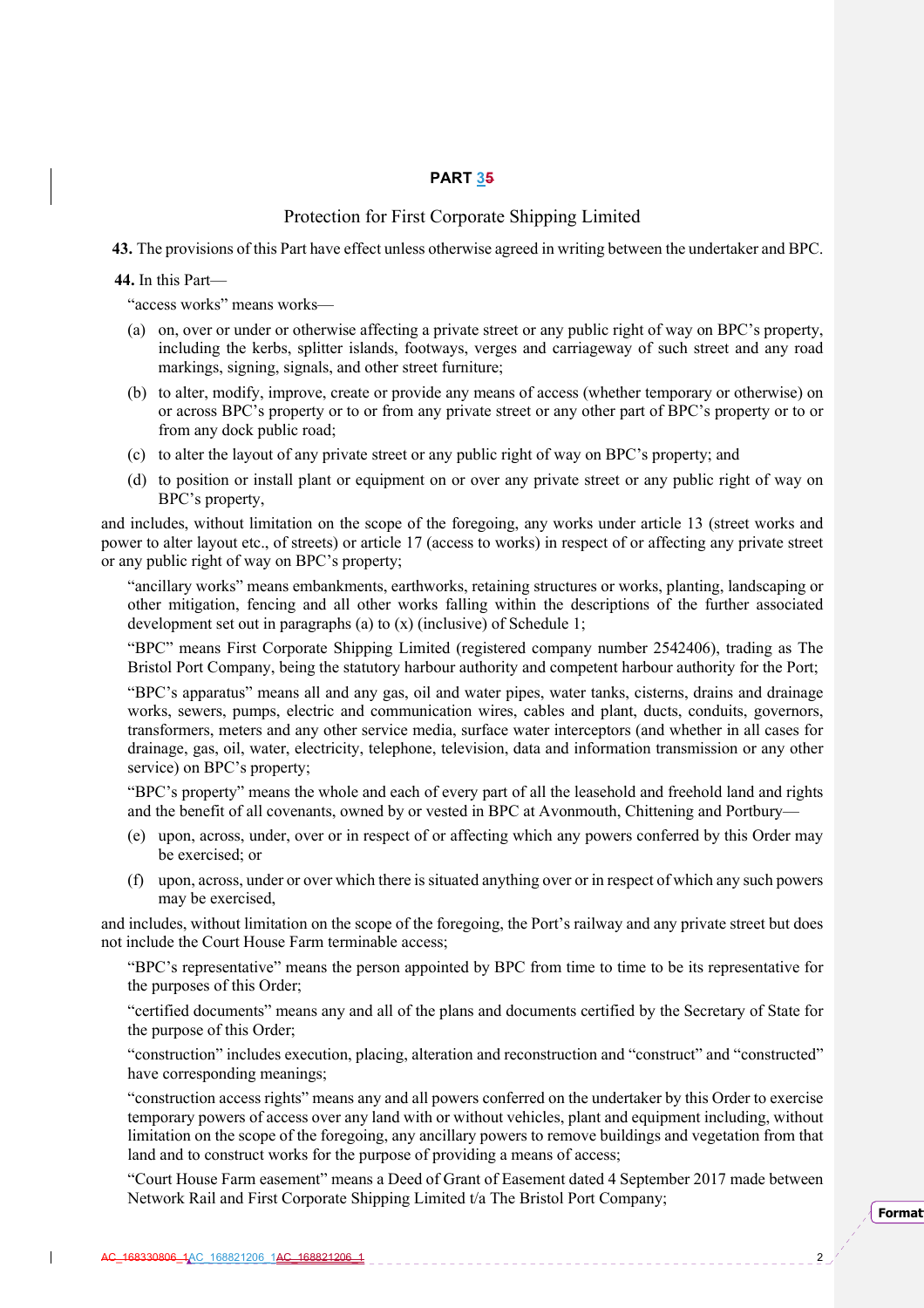"Court House Farm terminable access" means the existing crossing at grade over the disused Portishead Branch Line which is described in the Court House Farm easement;

"dock public road" means each of the streets known as Marsh Lane, Royal Portbury Dock Road (including the roundabout at its junction with Portbury Way and Gordano Way), Redland Avenue, Gordano Way, Garonor Way and Portbury Way to the extent that it is maintainable highway;

"drainage works" means works—

(a) to create, alter or remove any culvert or other crossing over, under or affecting any watercourse or drainage ditch on, over or under BPC's property or which drains water to or from BPC's property; and

(b) to make any opening or connection into any watercourse belonging to BPC or to lay down, take up or alter any pipes for that purpose;

"environmental protection works" means measures reasonably required to be carried out on or in respect of Work No. 18 to protect the scrub environment and water bodies established and managed by BPC;

"highway access land" means any and all of parcels  $5/30$ ,  $5/61$ ,  $5/62$ ,  $5/65$  and  $5/70$ ;

"maintainable highway" has the same meaning as in section 86(1) of the 1991 Act;

"Marsh Lane track" means the private street referred to in Schedule 3 and there described as Access Road to the M5 Avonmouth Bridge east of Marsh Lane, Easton-in-Gordano;

"Marsh Lane track land" means any and all of parcels 5/25, 5/95, 5/100, 5/105, 5/106, 5/112 and 5/113 and that part of parcel 5/28 which lies to the east of an imaginary line projected in a northerly direction across the disused railway at 126 miles 78 chains and includes the Marsh Lane track;

"plans" includes sections, elevations, designs and design data, drawings, calculations, specifications, programmes, method statements, assessments of risk relating to the construction, carrying out, maintenance and, where appropriate, removal of any work;

"Port" means the port and harbour of Bristol;

"Port's railway" means the railway owned by BPC leading from Portbury Junction, Pill to the Royal Portbury Dock;

"powers of temporary possession" means the powers conferred by article 33 (temporary use of land for carrying out the authorised development);

"preparatory activities" means ecological mitigation works, archaeological investigations, boreholes, intrusive surveys, environmental surveys and monitoring, other investigations for the purpose of assessing ground conditions or the receipt and erection of construction plant and equipment, utility diversions or ground clearance works but excluding any such activities carried out under article 23 (authority to survey and investigate land) or the powers conferred by section 11(3) (powers of entry) of the 1965 Act as applied by this Order in respect of any of BPC's property;

"private street" means any street on BPC's property which is not a maintainable highway;

## **"public path land" means any and all of parcels 5/27, 5/101, 5/102, 5/130, 5/131, 5/135 and 5/136;**

"rail link land" means any and all of parcels 5/104, 5/107, 5/108, 5/165, 5/171, 6/25 and 6/55;

"railway rights land" means any and all of parcels 5/95, 5/100, 5/105, 5/122, 5/137, 5/140, 5/141, 6/10, 6/15, 6/20, 6/55, 6/60 and 6/80;

"relevant works" means that part of Work 1C that is on the Port's railway and Works Nos. 14, 14A, 14B, 15, 16, 16A, 16C, 18, 19 and 20;

"specified work" means—

- (g) that part of Work 1C that is on the Port's railway;
- (h) the whole of Work Nos. 14, 14A, 15, 16, 16A, 16C, 18, 19 and 20;
- (i) all access works and drainage works; and
- (j) so much of all other parts of the authorised development and of any works to be carried out under the powers conferred by article 33 as is situated upon, across, under, over or within 5 metres of BPC's property, including all environmental mitigation and restoration measures;

(2) In this Part—

**Format**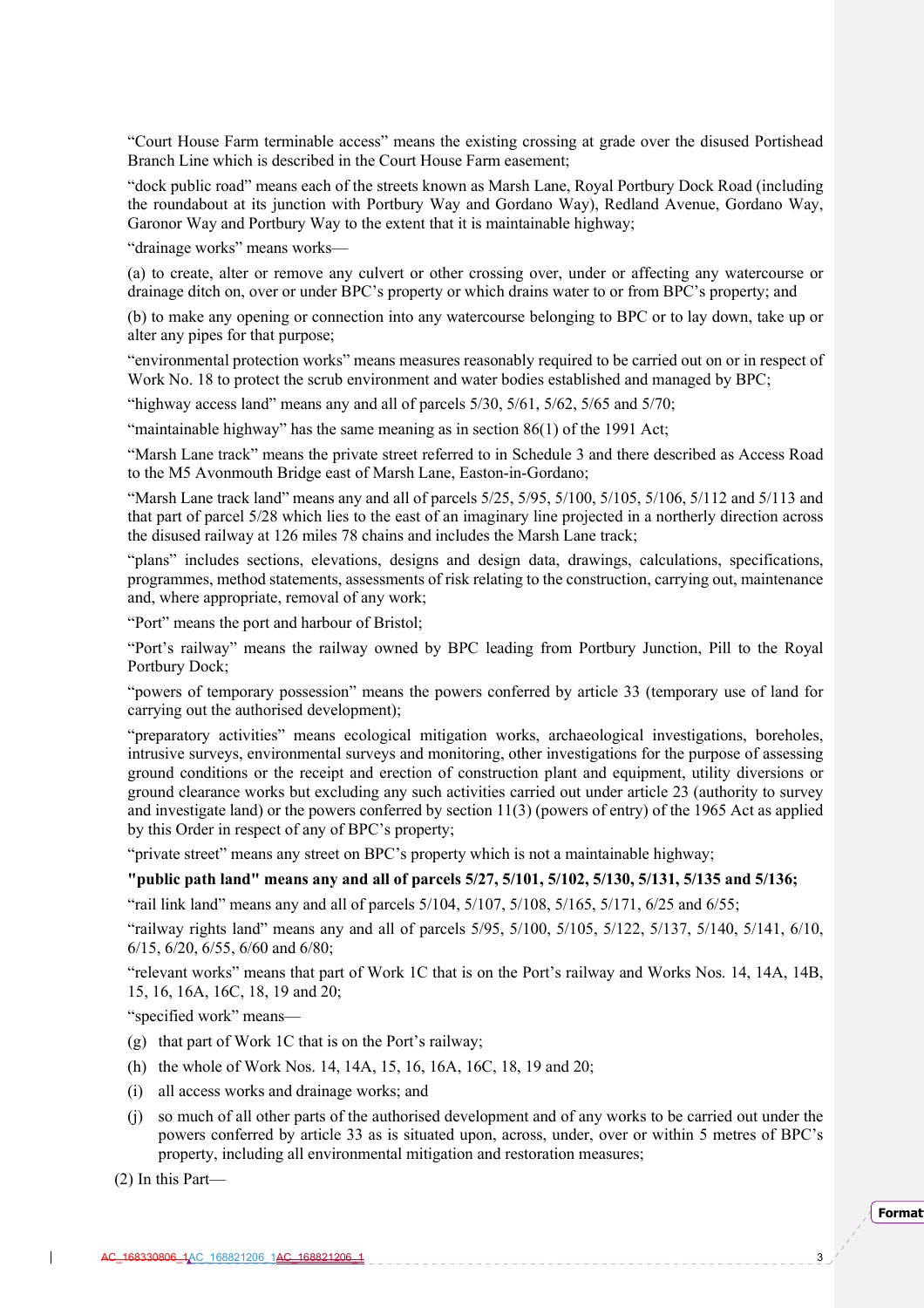- (a) references to the undertaker include references to any person to or in which any or all of the benefit of the provisions of this Order and any related statutory powers are transferred or are vested pursuant to any provision of this Order and any person which may by virtue of any agreement made pursuant to article 11 (agreements with Network Rail) whether alone or jointly with another exercise any or all of the powers contained in this Order;
- (b) references to numbered parcels are to the parcels of land so numbered in the book of reference;
- (c) references to a requirement to consult include that consultation must take place in good faith and in a timely manner with the provision of all reasonably necessary information and so that the party concerned must act reasonably in taking into account the reasonable comments made by the other party in response; and
- (d) references to BPC's consent, agreement or approval are to BPC's prior consent, agreement or approval given in writing.

**45.**—(1) **Subject as set out in sub-paragraph (2),** nothing in this Order affects—

- (a) any right of BPC to use the Court House Farm terminable access; or
- (b) the provisions of the Court House Farm easement or any other agreement relating to the Court House Farm terminable access

and accordingly the following provisions of this Part of this Schedule do not apply as regards the Court House Farm terminable access.

(2) **Despite anything contained in the Court House Farm easement or any other agreement relating to the Court House Farm terminable access, BPC's rights to use the Court House Farm terminable access under and in accordance with the Court House Farm easement or such other agreement must not terminate or cease to be exercisable before the date which is fifteen months after the approval date, and the Court House Farm easement and any such other agreement are modified accordingly.** 

(3) **In sub-paragraph (2), the "approval date" is the first date on which each of the Full Council of North Somerset Council, the West of England Joint Committee, the West of England Combined Authority Committee and The Secretary of State for Transport has confirmed in writing its approval under the Department for Transport WebTAG technical process for the appraisal of major transport schemes of the Full Business Case and the Final Approval Business Case in relation to the MetroWest Phase 1 proposals, including the authorised development.** 

**46.** The undertaker must give written notice to BPC if any application is proposed to be made by the undertaker for the Secretary of State's consent under article 10 (consent to transfer of benefit of order) and any such notice must be given no later than 28 days before any such application is made and must describe or give (as appropriate)—

- (a) the nature of the application to be made;
- (b) the extent of the geographical area to which the application relates; and
- (c) the name and address of the person acting for the Secretary of State to whom the application is to be made.

**47.**—(1) No agreement made under article 11 (agreements with Network Rail) may authorise or permit the exercise by Network Rail, or by the undertaker, or by Network Rail and the undertaker jointly, of any powers and rights of Network Rail and the undertaker (as the case may be) under any BPC contract or affecting any of BPC's property.

(2) In sub-paragraph (1), "BPC contract" means all and any contracts, licences, easements and other agreements, permissions and consents to which BPC is a party or of which it has the benefit.

#### **Watercourses and drainage**

**48.**—(1) No part of any impounded dock at the Port is included within the definition of "watercourse" for any purpose of this Order.

(2) The undertaker must not without BPC's consent (such consent not to be unreasonably withheld or delayed but which may be given subject to reasonable conditions) create any new discharges for water into any watercourse belonging to or used by BPC.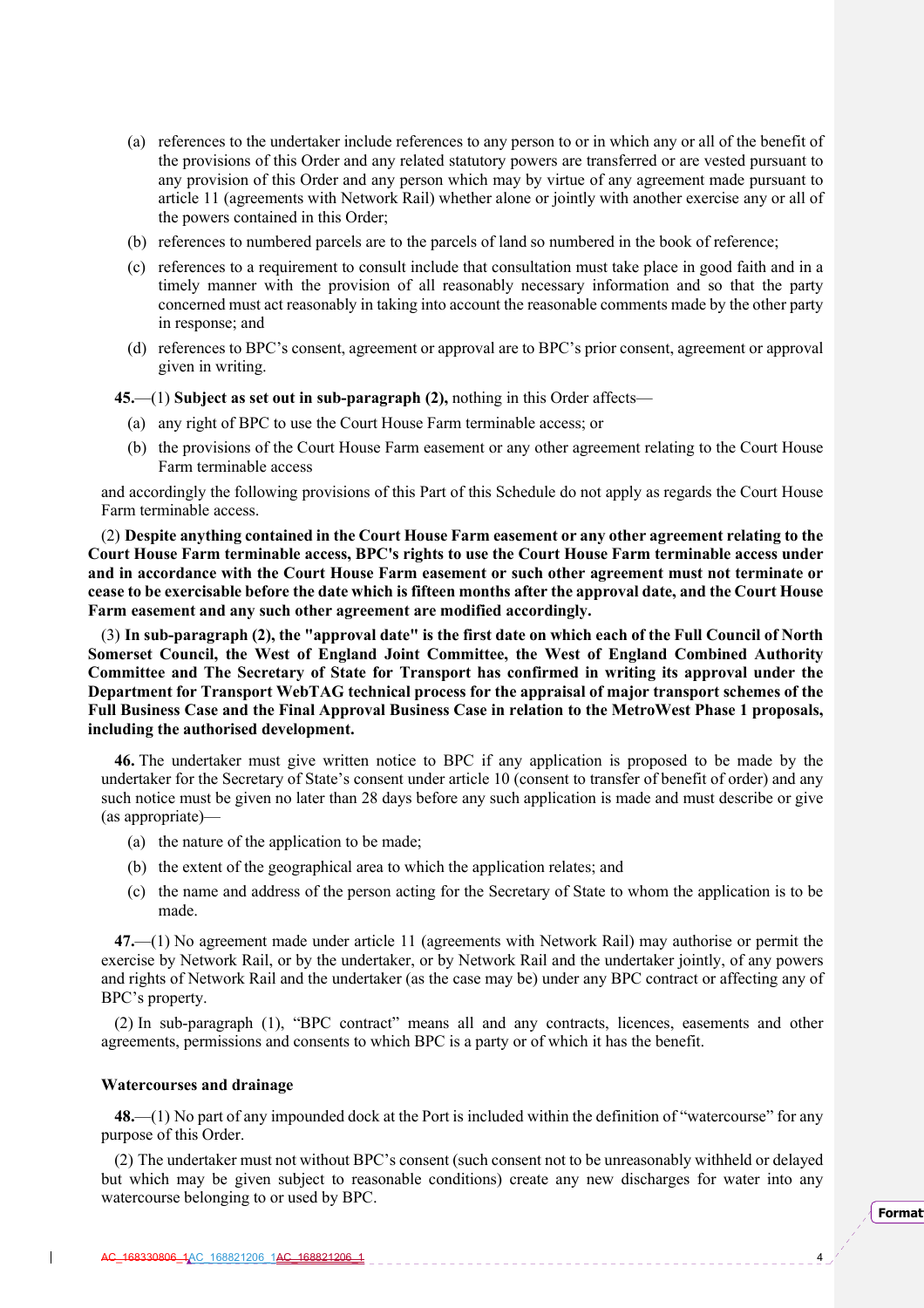(3) Without limitation on the scope of sub-paragraph (2), any consent given by BPC under this paragraph—

- (a) may be given subject to reasonable conditions as to the quantities of water permitted to be discharged and as to the duration of any use of the relevant watercourse by the undertaker; and
- (b) does not obviate the need for the undertaker to obtain any further consents required in relation to the activity concerned.

(4) In the exercise of any power under article 22 (discharge of water), the undertaker must not damage or interfere with the bed or banks of any watercourse in, on, over or under BPC's property.

#### **Surveys**

**49.**—(1) The undertaker must not exercise the powers conferred by article 23 (authority to survey and investigate land) or the powers conferred by section 11(3) (powers of entry) of the 1965 Act as applied by this Order in respect of any of BPC's property—

- (a) outside the Order limits except to the extent that BPC agrees for the purpose of carrying out nonintrusive surveys, investigations and monitoring only;
- (b) other than to the extent that the exercise of such powers is necessary in connection with carrying out the authorised development; and
- (c) other than by prior agreement with BPC on each and every occasion, such agreement not to be unreasonably withheld or delayed but which may be given subject to reasonable conditions, and on at least 14 days' notice.

(2) When requesting BPC's agreement to access under sub-paragraph (1) the undertaker must provide to BPC full details of the property to which access is requested, the activities proposed (including risk assessments and method statements and intended duration of the activities), the identity of the persons who would undertake them and any apparatus that might be left on the affected property.

(3) BPC is, without limitation on the scope of sub-paragraph  $(1)(c)$ —

- (a) entitled to refuse access as requested by the undertaker on any occasion for operational reasons, in which case BPC must act reasonably and without delay in seeking to offer alternative arrangements; and
- (b) entitled as a condition of its agreement on any occasion to require the production of evidence of the existence of adequate insurance with insurers of repute, the proceeds of which will be available to cover all liability, costs, claims, expenses and demands which may arise as a result of that access.

(4) The undertaker must remove any equipment left on, over or under BPC's property as soon as reasonably possible after completion of the relevant surveys and investigations.

(5) The undertaker must, at its own expense, deliver to BPC as soon as reasonably practicable after their production on a non-reliance basis copies in an electronic format of all survey and ground investigation reports carried out in respect of BPC's property under the powers conferred by article 23 or the powers conferred by section 11(3) of the 1965 Act as applied by this Order, which reports BPC may use and provide to others (on a non-reliance basis) free of cost in connection with works and operations at the Port.

#### **Streets, access and public rights of way**

**50.**—(1) The undertaker must not in carrying out any works or exercising the powers conferred by this Order cause pedestrian or vehicular access to or across any of BPC's property (including access for cargo operations but excluding access over the Court House Farm terminable access) to be interfered with or obstructed, other than with the consent of BPC, not to be unreasonably withheld or delayed, or, if the carrying out of works or exercising the powers relate to a dock public road, unless the undertaker has first consulted with BPC.

(2) Without limitation on the scope of sub-paragraph (1), the undertaker must not exercise any powers under—

- (a) article 13(1) (street works and power to alter layout etc., of streets) in respect of or so as to affect the Marsh Lane track other than by prior agreement with BPC such agreement not to be unreasonably withheld or delayed but which may be given subject to reasonable conditions;
- (b) article 13(1) in respect of or so as to affect any dock public road unless it has first consulted with BPC; or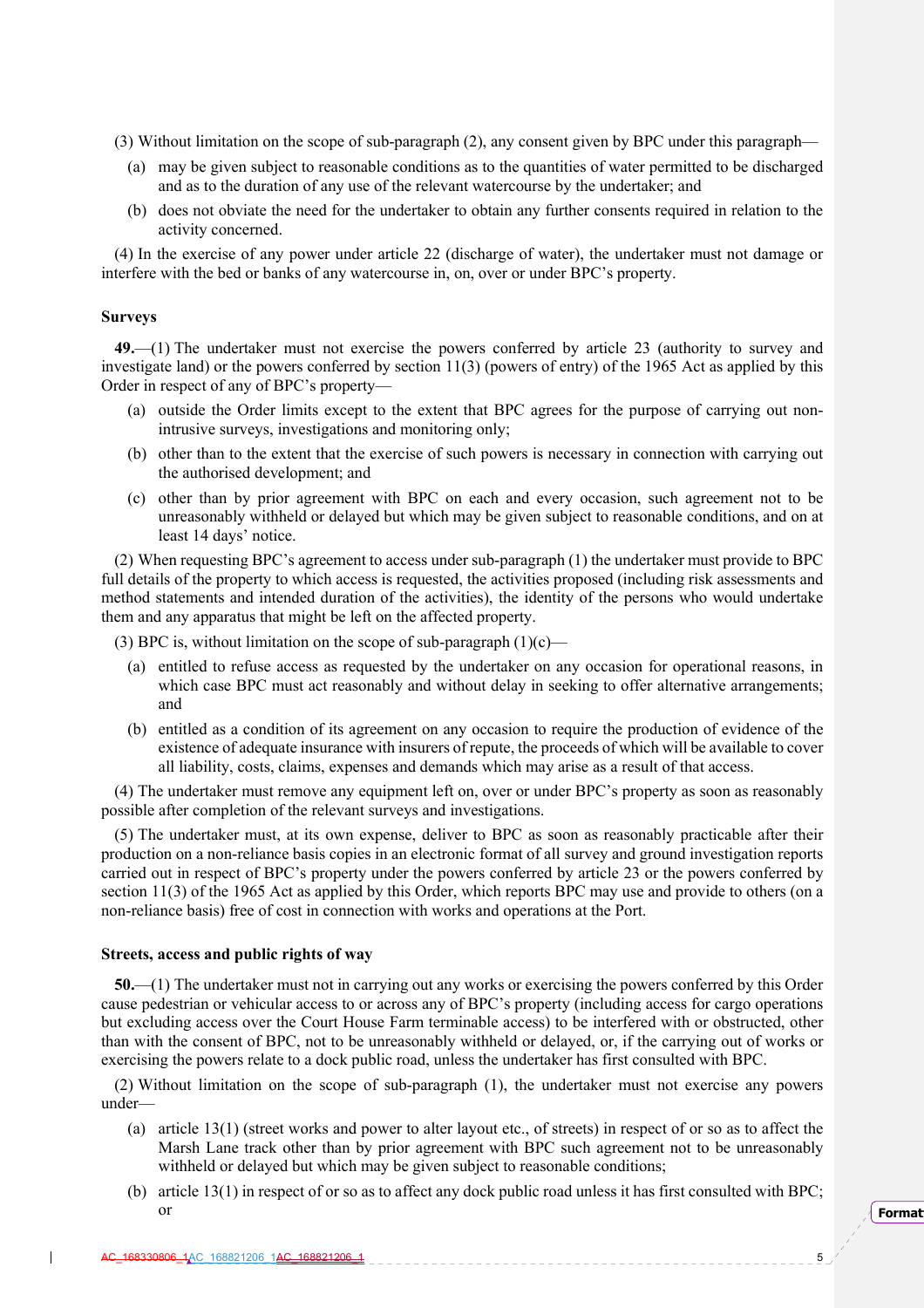(c) article 13(2) in respect of or so as to affect any private street on any part of BPC's property.

(3) With the exception of the locations specified in columns (1) and (2) of Schedule 7 and shown on sheet 5 of the compounds, haul roads and access to works plan as AW5.1 (access from the highway known as Marsh Lane, Easton in Gordano, north of the disused Portishead Branch railway line) and AW5.3 (access from the highway known as Marsh Lane, Easton in Gordano, south of the disused Portishead Branch railway line) the undertaker must not pursuant to any powers in this Order carry out any works to create or improve any means of access affecting any private street or any public right of way on BPC's property or any other part of BPC's property or any dock public road.

(4) In carrying out any access works, the undertaker must not so far as reasonably practicable interfere with or obstruct the free, uninterrupted and safe use by other traffic of any street or interfere with street furniture, signage and lighting masts.

(5) Without limitation on the scope of sub-paragraph (1), the undertaker must not exercise any powers under article 15(1) (temporary stopping up of streets and public rights of way) in respect of:

- (a) the Marsh Lane track (except to the extent permitted by article 15(5)) or any other private street; or
- (b) Royal Portbury Dock Road without BPC's consent, such consent not to be unreasonably withheld or delayed but which may be given subject to reasonable conditions.

(6) Despite any provision in this Order, the undertaker must not, except with the agreement of BPC, exercise any power under article 15 or article 46 to use or to authorise the use of any private street or any dock public road or any public right of way on BPC's property as a temporary working site or as a parking place.

(7) The undertaker must exercise the power granted to it under paragraph (5) of article 15 to stop up public rights of way LA8/67/10 and LA/8/68/10 to the extent specified in column (3) of Part 2 of Schedule 5 (Bridleways and footpaths to be temporarily suspended for which no substitute is to be provided during suspension), throughout the period of operation or use of the Lodway Farm construction compound to be constructed as Work No. 17 and the temporary construction compound located under the M5 Avonmouth Bridge.

(8) The undertaker must, before submitting any survey, proposed measures or strategy relating to the Marsh Lane track to the relevant planning authority for approval in accordance with requirement 35 of Schedule 2 (Requirements), consult with BPC in relation to the content of all such surveys, measures and strategies.

(9) Despite paragraphs (1) and (2) of article 19—

- (a) any street constructed under this Order on BPC's property; and
- (b) the altered or diverted part of any street altered or diverted under this Order on BPC's property

must be maintained by and at the expense of the relevant highway authority at all times from its completion.

(10) If the undertaker acquires, whether compulsorily or by agreement, any of BPC's property within the Order limits, or any right or interest in or over such property, which property is subject to a public right of way, from the date of the acquisition of the relevant land, right or interest or from the date of entry onto the land by the undertaker under section 11(1) of the 1965 Act (power of entry), whichever is the earlier, any liability or responsibility of BPC to the relevant highway authority for or in respect of the maintenance of that public right of way is extinguished and that public right of way shall after that date instead be maintained by and at the expense of the relevant highway authority.

(11) Without limitation on the scope of any other provision in this Part if any damage to any public right of way on BPC's property is caused in the exercise of any powers under this Order or by carrying out of, or in consequence of the construction of, any works under this Order, the undertaker must make good such damage and pay to BPC all reasonable expenses to which BPC may be put by reason of any such damage.

(12) The undertaker must not exercise any powers under article 13, article 15 or article 46 (traffic regulation) over or in respect of any part of BPC's property or any dock public road after completion of construction of the authorised development.

(13) **Despite any other provision of this Order, no part of Work No. 16 or Work No. 18 (including the right of way to be to be constructed by the undertaker pursuant to article 16(3) and described in Part 2 of Schedule 6 (Bridleways, cycle tracks and footpaths) as a bridleway between points B1 and B2 shown on Sheet 5 of the new highways plan) is or will become open for use by any person or a public right of way or other highway except with the agreement of BPC.**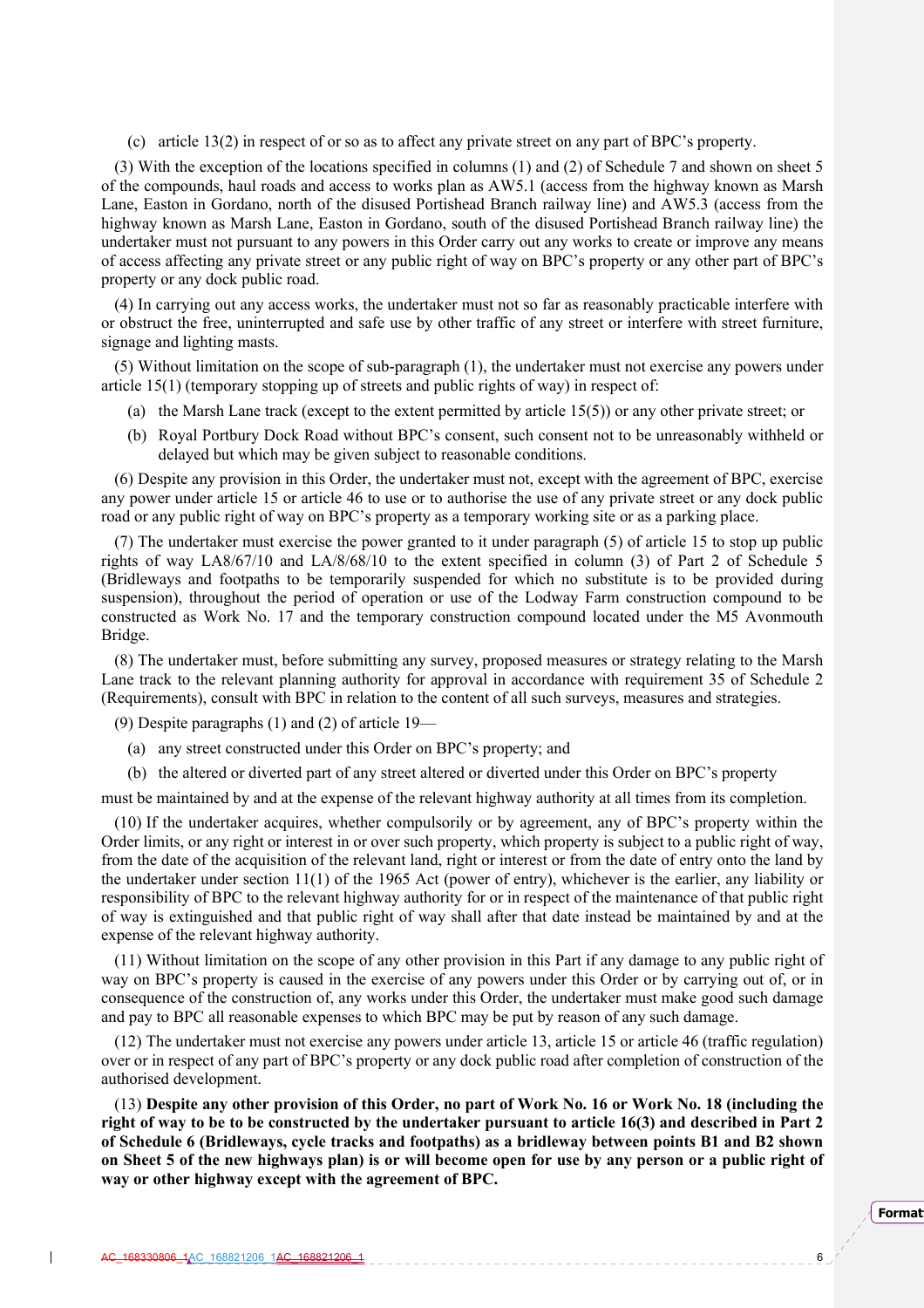#### **Acquisition and use of land**

**51.**—(1) The undertaker must not exercise the powers conferred by section 271 (extinguishment of rights of statutory undertakers: preliminary notices) of the 1990 Act in relation to any rights of BPC over or in respect of the railway rights land or the highway access land; or any of BPC's apparatus.

(2) Despite any other provision of this Order, if the undertaker acquires any interest in the railway rights land or in the highway access land, whether compulsorily or by agreement, no rights of BPC over or in respect of the railway rights land or the highway access land so acquired must be extinguished.

- (3) **The undertaker must not exercise the powers conferred by—** 
	- **(a) article 24 (compulsory acquisition of land) or article 31 (acquisition of subsoil or air-space only) over or in respect of the public path land or any part of parcel 5/50 which is not part of the embankment supporting Marsh Lane;**
	- **(b) article 27(1) (compulsory acquisition of rights or imposition of covenants) over or in respect of the rail link land or any of parcels 5/75, 5/103 and 5/112;**
	- **(c) article 27(2) over or in respect of any of BPC's property;**
	- **(d) article 32 (rights under or over streets) over or in respect of any private street; or**
	- **(e) article 34 (temporary use of land for the purpose of maintaining the authorised development) over or in respect of any of BPC's property,**

**unless the exercise of such powers is with the consent of BPC.**

(4) **Except to the extent BPC may agree, article 28(3) (Private rights over land subject to compulsory acquisition or temporary possession), article 29 (power to override easements and other rights) and article 37 (statutory undertakers and electronic communications code operators) shall not apply in relation to any interest, right or restriction the benefit of which is vested in BPC or any other person affecting the rail link land or the Marsh Lane track land or in relation to any interest, right or restriction the benefit of which is vested in BPC affecting the railway rights land or the highway access land.** 

#### **Use of land and execution, maintenance and use of the authorised development**

**52.**—(1) Despite any provision in this Order or anything shown on the land plan, the undertaker must not except with the agreement of BPC—

- (a) exercise any powers of temporary possession over or in respect of parcel 5/75 or (if and to the extent they form part of BPC's property) parcel 5/85 or parcel 5/86 unless BPC fails, within 14 days of a request by the undertaker, to make available for exercise by the undertaker in substitution for the exercise of the relevant powers temporary rights of access over other land which are sufficient (whether alone or in conjunction with the exercise by the undertaker of other powers under this Order) to enable the undertaker to gain access in connection with the construction of the authorised development, with such vehicles, plant and equipment as may be necessary, from access point AW5.3 shown on the compounds, haul roads and access to works plan to the accommodation bridge (and associated walls, embankments and structures) on land adjacent to parcel 05/86 and to the culvert, watercourse and head wall situated on land adjacent to parcel 05/85;
- (b) other than any construction access rights which may be authorised by or pursuant to the terms of this Order over the Marsh Lane track, the rail link land or parcel 05/75, or over bridleways and footpaths that are open to the public, exercise any construction access rights over BPC's property or otherwise use any part of BPC's property for the purpose of gaining access to any part of the authorised development or to any other land or in connection with the construction or maintenance of the authorised development; **or**
- **(c) exercise any powers of temporary possession over or in respect of the Marsh Lane track land or the rail link land or parcels 5/103 and 5/170.**

(2) Any exercise of powers of temporary possession by the undertaker in respect of the rail link land or the Marsh Lane track land which may be permitted pursuant to the terms of this Order is subject to, and in common with, the use of the rail link land and the Marsh Lane track land by BPC and by any other person acting with BPC's authority or which may have rights to use the rail link land and the Marsh Lane track land.

**Format**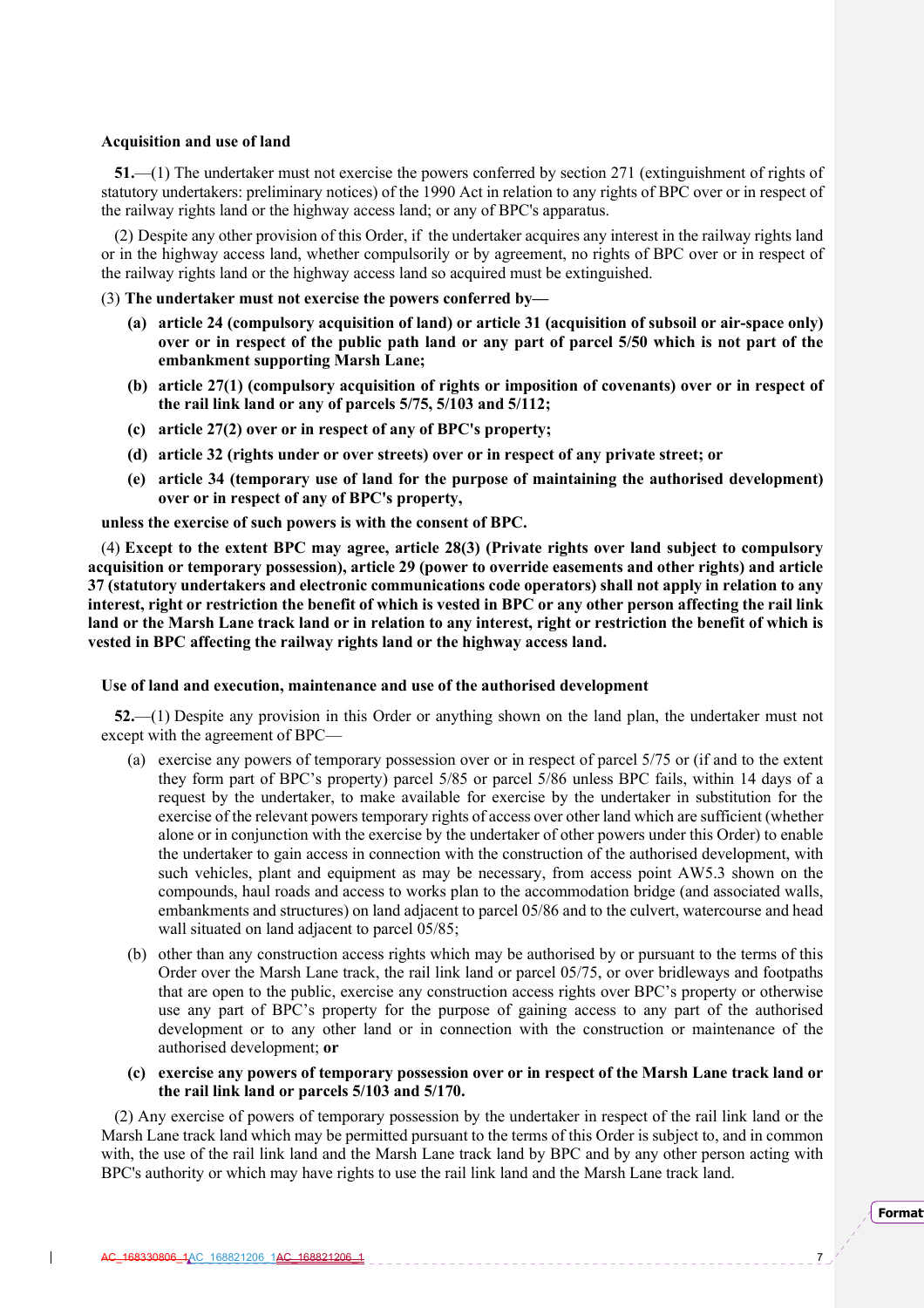**53.**—(1) If required to do so by BPC (acting reasonably), the undertaker must at its cost and expense procure that surveys are carried out to a specification approved by BPC (acting reasonably) to show the condition of any land of which temporary possession is taken under article 33 (together with all associated structures) before the undertaker's use of it begins and after that use ends.

(2) The undertaker must promptly after receipt of reasonable demand by BPC and at the undertaker's cost and expense make good any and all damage and wear and tear caused to any part of BPC's property which is used by the undertaker in connection with the construction or maintenance of the authorised development where in BPC's reasonable opinion the rectification of such damage, wear or tear is necessary in the interests of safety or security.

(3) If required to do so by BPC (acting reasonably), the undertaker must permit BPC to inspect the execution of all works of rectification being carried out under this paragraph in order to ensure compliance by the undertaker with the requirements of this paragraph.

**54.**—(1) The undertaker must present to BPC not less than three months before the intended date of commencing construction the draft programme for the execution of each part of the authorised development on BPC's property.

(2) The undertaker must consult with BPC in relation to the draft programme and must present its final programme for the execution of the authorised development on BPC's property to BPC not less than four weeks before the intended date of commencing construction.

(3) The undertaker must not enter on or take temporary possession of any part of BPC's property unless it has served at least 14 days' written notice on BPC of its intended entry onto that part.

(4) In this paragraph "intended date of commencing construction" means the first date on which the undertaker wishes to commence construction of any part of the authorised development on, under or over any part of BPC's property, including carrying out any preparatory activities.

(5) In the exercise of any powers of temporary possession in respect of any part of BPC's property and in the commencement and execution of the authorised development on BPC's property the undertaker must-

- (a) proceed diligently with the works affecting each part of BPC's property; and
- (b) notify BPC in writing of the completion of the relevant part of the authorised development affecting each part of BPC's property within fourteen days of its completion.

(6) In the exercise of any powers of temporary possession in respect of any part of BPC's property the undertaker must not—

- (a) except with the agreement of BPC, provide or authorise the provision of car parking or storage (for materials or other items) facilities on any part of BPC's property other than within Work No. 16A;
- (b) demolish or remove any buildings; or
- (c) except as BPC agrees, construct or carry out on BPC's property any works comprising fencing, any mitigation works, ground or rock stability, geotechnical or strengthening works other than works which are of a temporary nature.

(7) In addition to and without limitation on the scope of the undertaker's other obligations under this Order (including those in article 33(4) and Schedule 2), before giving up possession of any part of BPC's property in respect of which any powers of temporary possession have been exercised the undertaker must remove any works constructed in contravention of sub-paragraph (6) or paragraph 55.

#### **Works**

**55.** Despite any provision of this Order or anything shown on the certified documents except as BPC may agree—

- (a) no part of Work No. 14 or any ancillary works associated with Work No. 14 must be constructed or maintained on parcel 04/55; and
- (b) other than works of a temporary nature, no ancillary works associated with any relevant works or with Work No. 1A or Work No. 1B must be constructed or maintained upon, across, under or over any of BPC's property of which only temporary possession is taken under this Order or over which the undertaker does not, under this Order, acquire rights authorising the retention of those ancillary works.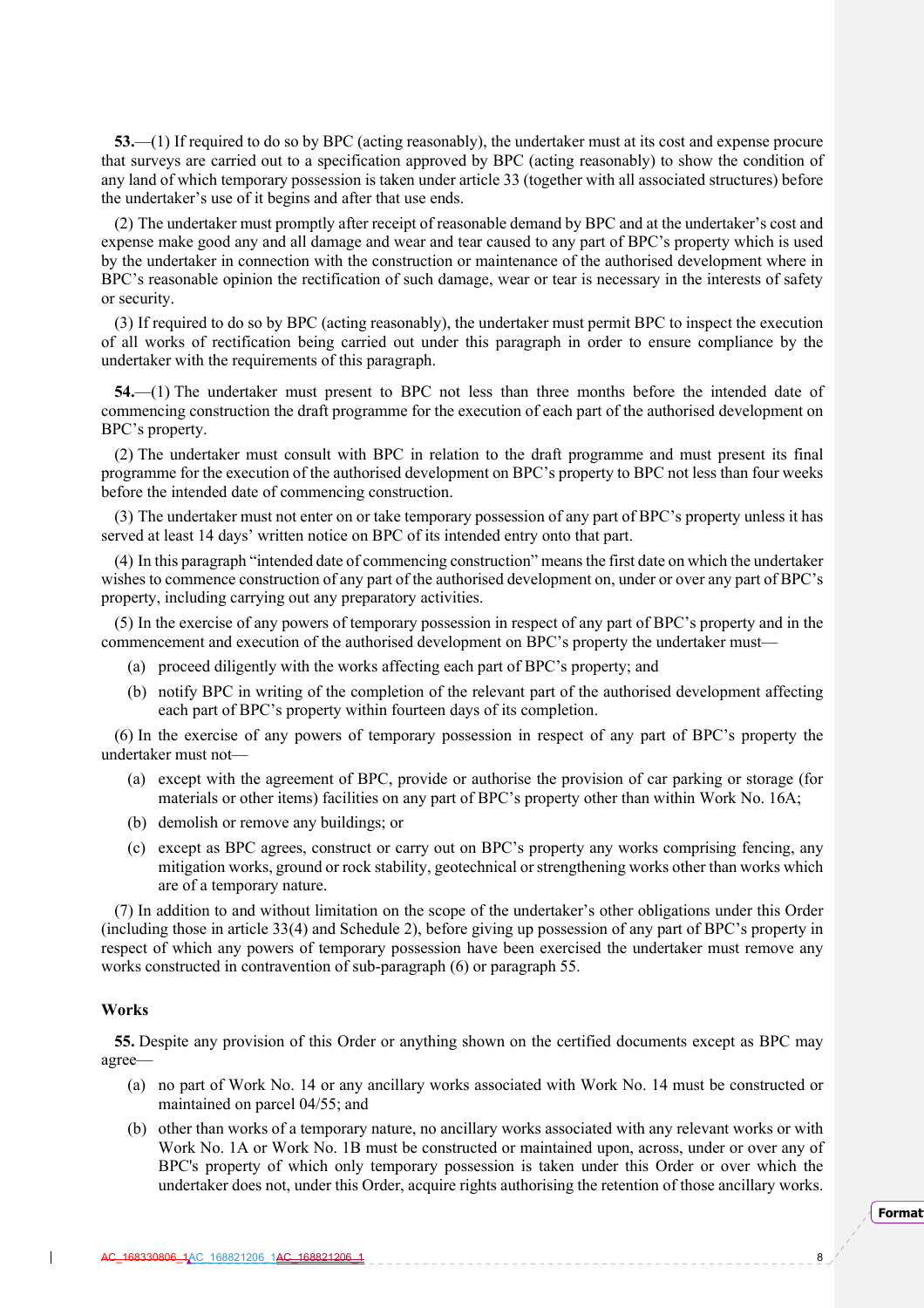**56.**—(1) The undertaker must before commencing construction of any specified work supply to BPC proper and sufficient plans of that work for BPC's approval and the specified work must not be commenced or executed except in accordance with such plans as have been approved in writing by BPC.

(2) Subject to sub-paragraph (3), BPC's approval under sub-paragraph (1) must not be unreasonably withheld or delayed, but may be given subject to reasonable conditions.

(3) BPC's approval to plans must not be unreasonably withheld or delayed, but may be given subject to reasonable conditions,—

- (a) in respect of all or any of Work No. 1C on BPC's property and Work No. 19, if and in so far as the proposed works comprise and, following design development, are broadly consistent with the works shown on drawings W1097B-ARP-DRG-ECV-000305, W1097B-ARP-DRG-ECV-000330 and W1097B-ARP-DRG-ECV-000331;
- (b) in respect of Work No. 18 if and in so far as the proposed works comprise and, following design development, are broadly consistent with the Bridleway Extension Under the Elevated M5 Plan, and
- (c) in respect of Work No. 16C, if and in so far as the proposed works comprise only work necessary to renew the level crossing in modern equivalent form.

(4) Where under sub-paragraph (2) or (3) BPC's approval to plans submitted by the undertaker under subparagraph (1) cannot be unreasonably withheld or delayed if by the end of the period of 28 days beginning with the date on which such plans have been supplied to BPC, BPC has not intimated disapproval of those plans and the grounds of disapproval the undertaker may serve upon BPC written notice requiring BPC to intimate approval or disapproval within a further period of 28 days beginning with the date upon which BPC receives written notice from the undertaker. If by expiry of the further period of 28 days BPC has not intimated approval or disapproval, BPC is deemed to have approved the plans as submitted.

(5) When signifying approval of plans submitted under sub-paragraph (1), BPC may specify any protective works (whether temporary or permanent) which in BPC's opinion should be carried out before the commencement of the construction of a specified work to ensure the safety or stability of BPC's property or the continuation of safe and efficient operation of the Port (including the Port's railway) and such protective works as may be reasonably necessary for those purposes are to be constructed by BPC but at the expense of the undertaker, or if BPC so desires such protective works must be carried out by the undertaker at its own expense with all reasonable dispatch, and the undertaker must not commence the construction of the specified work until BPC has notified the undertaker that the protective works have been completed to BPC's reasonable satisfaction.

(6) When signifying approval of plans submitted under sub-paragraph (1) in relation to Work No. 18, BPC may specify any environmental protection works which in BPC's reasonable opinion should be implemented before the commencement of, or during, the construction of Work No. 18 and such environmental protection works as may be reasonably necessary for those purposes are to be implemented by BPC but at the expense of the undertaker, or if BPC so desires such environmental protection works must be implemented by the undertaker at its own expense with all reasonable dispatch, and except to the extent BPC may agree the undertaker must not commence the construction of the specified work until BPC has notified the undertaker that any and all relevant environmental protection works have been implemented to BPC's reasonable satisfaction.

**57.**—(1) Any specified work and any protective works (and any environmental protection works connected with Work No. 18) to be constructed or implemented by virtue of paragraph 56(5) or 56(6) must, when commenced, be constructed and implemented with all reasonable dispatch in accordance with the plans approved or deemed to have been approved under paragraph 56—

- (a) under BPC's supervision (where appropriate and if given) and to BPC's reasonable satisfaction;
- (b) in such manner as to cause as little damage as is possible to BPC's property; and
- (c) so far as is reasonably practicable, so as not to interfere with or obstruct the free, uninterrupted and safe and efficient operation of the Port (including use of the Port's railway or the traffic on it).

(2) If any damage to BPC's property or any such interference or obstruction is caused by the carrying out of, or in consequence of the construction of, a specified work, the undertaker must, regardless of any approval described in paragraph 56(1), make good such damage and pay to BPC all reasonable expenses to which BPC may be put and compensation for any loss which it may sustain by reason of any such damage, interference or obstruction.

(3) Nothing in this Part of this Schedule imposes—

**Format**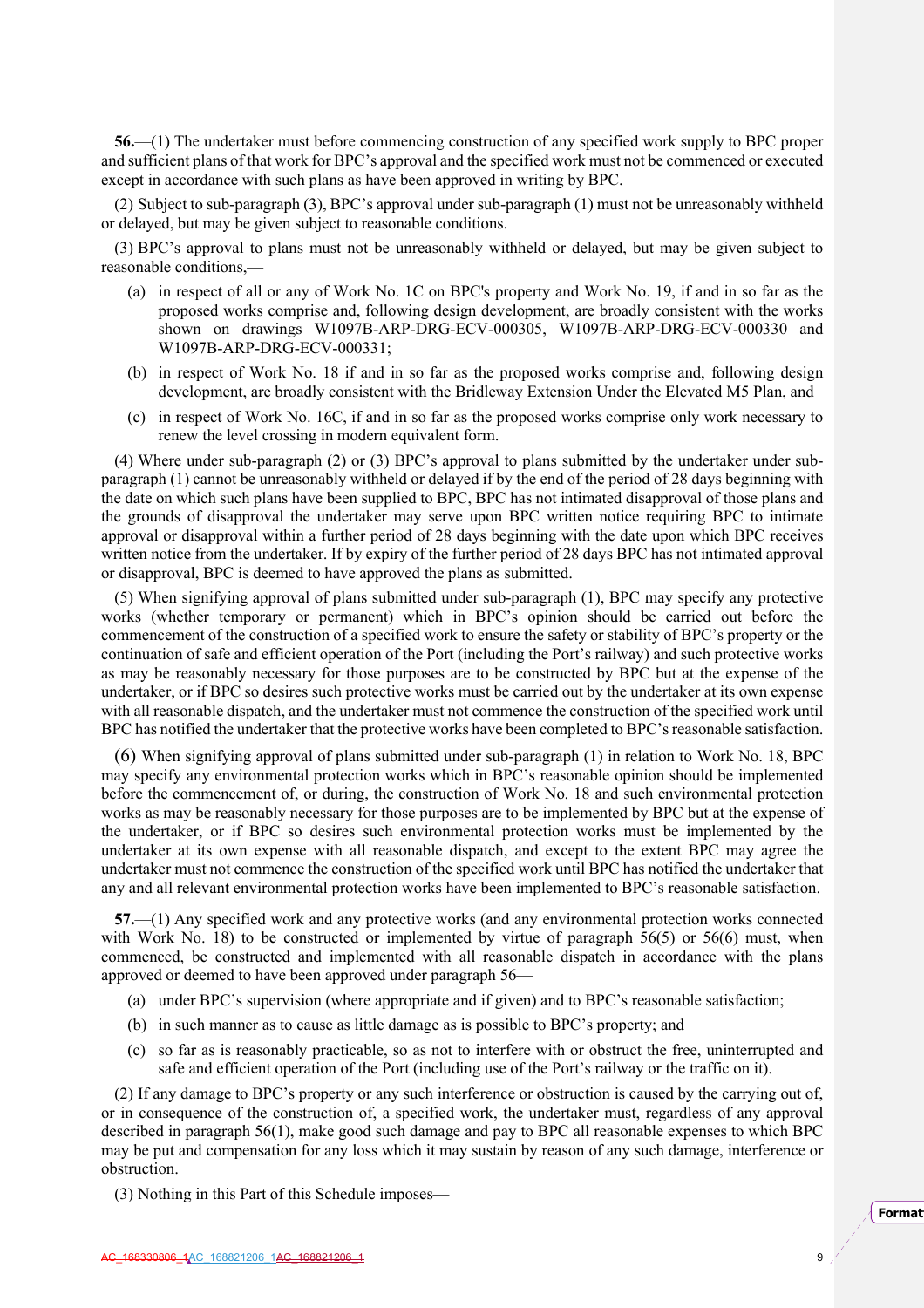- (a) any liability on the undertaker with respect to any damage, costs, expenses or loss attributable to the negligence of BPC or its servants, contractors or agents; or
- (b) any liability on BPC with respect to any damage, costs, expenses or loss attributable to the negligence of the undertaker or its servants, contractors or agents.

**58.** The undertaker must—

- (a) at all times afford reasonable facilities to BPC's representative (or to a person nominated by BPC's representative) for access to a specified work during its construction; and
- (b) supply BPC with all such information as BPC's representative may reasonably require with regard to a specified work or the method of constructing it.

**59.** BPC must at all times afford reasonable facilities to the undertaker and its agents for access to any works carried out by BPC under this Part during their construction and must supply the undertaker with such information as it may reasonably require with regard to such works or the method of constructing them.

**60.**—(1) If any permanent or temporary alterations or additions to BPC's property, or any protective works under paragraph 56(5), are reasonably necessary during the construction of a specified work, or during a period of 12 months after the opening for public use of any part of the authorised development that includes a specified work, in consequence of the construction of that specified work, such alterations and additions may be carried out by BPC and if BPC gives to the undertaker reasonable notice of its intention to carry out such alterations or additions, the undertaker must pay to BPC all costs reasonably and properly incurred in constructing those alterations or additions including, in respect of any such alterations and additions as are to be permanent, a capitalised sum representing the increase of the costs which may be expected to be reasonably incurred by BPC in maintaining, working and, when necessary, renewing any such alterations or additions.

(2) If the cost of maintaining, working or renewing BPC's property is reduced in consequence of any such alterations or additions a capitalised sum representing such saving must be set off against-any sum payable by the undertaker to BPC under this paragraph.

**61.** The undertaker must repay to BPC all fees, costs, charges and expenses reasonably and properly incurred by BPC—

- (a) in constructing any protective works under the provisions of paragraph 56(5) and in implementing any environmental protection works under the provisions of paragraph 56(6) including, in respect of any permanent protective works or permanent environmental protection works, a capitalised sum representing the cost of maintaining and renewing those works;
- (b) in respect of BPC's representative's approval of plans submitted by the undertaker and the supervision by BPC of the construction of a specified work and otherwise in connection with the implementation of the provisions of this Part;
- (c) in respect of the employment or procurement of the services of any persons whom it is reasonably necessary to appoint for inspecting, watching and lighting BPC's property (including the Port's railway) and for preventing, so far as may be reasonably practicable, interference, obstruction, danger or accident arising from the construction or failure of a specified work; and
- (d) in respect of any additional temporary lighting of BPC's property in the vicinity of the specified works, being lighting made reasonably necessary by reason or consequence of the construction or failure of a specified work.

**62.** If at any time after the completion of a specified work BPC gives notice to the undertaker informing it that the state of maintenance of any part of the specified work appears to be such as adversely affects the operation or use of any of BPC's property (including the Port's railway) in connection with carrying on BPC's statutory undertaking, the undertaker must, on receipt of such notice, take such steps as may be reasonably necessary to put that specified work in such state of maintenance as not to adversely affect the operation or use of such property in that connection.

**63.** Any additional expenses which BPC may reasonably incur in altering, reconstructing, working, or maintaining under any powers existing at the making of this Order any of BPC's property in connection with carrying on BPC's statutory undertaking by reason of the existence of a specified work, provided that 56 days' previous notice of the commencement of such alteration, reconstruction, working or maintenance has been given to the undertaker, are to be repaid by the undertaker to BPC.

**Format**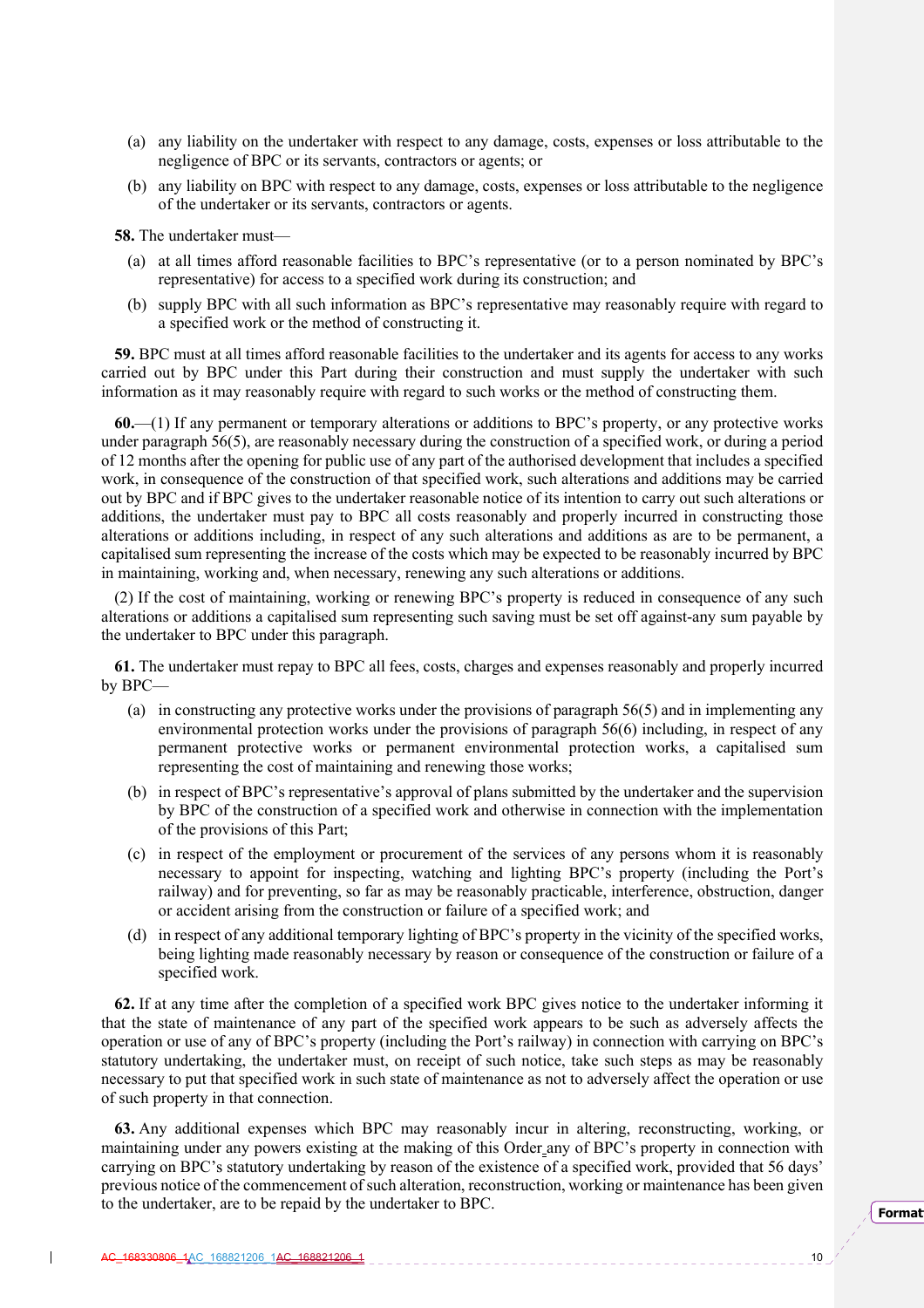**64.**—(1) The undertaker must pay to BPC all costs, charges, damages and expenses not otherwise provided for in this Part (but subject to article 41 (no double recovery)) which may be occasioned to or reasonably and properly incurred by BPC—

- (a) by reason of the construction, working, maintenance of a specified work or the failure of such a work; or
- (b) by reason of any act or omission of the undertaker or of any person in its employ or of its contractors or others whilst engaged upon a specified work

and the undertaker must indemnify BPC from and against all costs, claims and demands arising out of or in connection with a specified work or any such failure, act or omission; and the fact that any act or thing may have been done BPC on behalf of the undertaker or in accordance with plans approved by BPC or in accordance with any requirement of BPC's representative or under BPC's representative's supervision will not (if it was done without negligence on the part of BPC or of any person in its employ or of its contractors or agents) excuse the undertaker from any liability under the provisions of this sub-paragraph.

(2) BPC must give the undertaker reasonable notice of any such claim or demand made by a third party as soon as reasonably practicable after BPC becomes aware of it and must make no settlement or compromise of such a claim or demand in excess of £10,000 without the prior consent of the undertaker (such consent not to be unreasonably withheld or delayed).

**65.** BPC must, on receipt of a request from the undertaker, from time to time provide free of charge with written estimates of the costs, charges, expenses and other liabilities for which the undertaker is or will become liable under this Part and with such information as may reasonably enable the undertaker to assess the reasonableness of any such estimate or claim made or to be made under this Part.

**66.** In the assessment of any sums payable to BPC under this Part there must not be taken into account any increase in the sums claimed that is attributable to any action taken by or any agreement entered into by BPC if that action or agreement was not reasonably necessary and was taken or entered into with a view to obtaining the payment of those sums by the undertaker under this Part or increasing the sums so payable.

#### **BPC's apparatus**

**67.**— Despite any provision of this Order or anything shown on the land plan—

- (a) the undertaker must not acquire any of BPC's apparatus other than by agreement;
- (b) any right of BPC to maintain and use any of BPC's apparatus in land must not be extinguished, suspended or interfered with other than with BPC's agreement; and
- (c) the undertaker must not alter, divert, remove, replace, reposition, relocate or repair any of BPC's apparatus other than with BPC's consent (not to be unreasonably withheld or delayed in respect of any specified work).

## **The Port's railway**

**68.** For the purpose of this Order—

- (a) no part of the Port's railway is, or will become by virtue of this Order or the execution of the authorised development, existing operational railway or operational railway; and
- (b) no part of BPC's property or of any other land over which the Port's railway is located (whether or not that land is owned by BPC) is, or will become by virtue of this Order or the execution of the authorised development, operational railway land or currently operational railway land or form part of the railway authorised by this Order to which article 39 (operation and use of railways) applies.

#### **Trees and other vegetation**

**69.**—(1) Despite any provision in this Order and anything shown on the certified documents, in the exercise of any powers under this Order and in the construction, maintenance and operation of the authorised development the undertaker must not—

(a) plant new or replacement trees, hedges, hedgerows, shrubs or other vegetation on BPC's property otherwise than with BPC's consent, such consent not to be unreasonably withheld or delayed; or